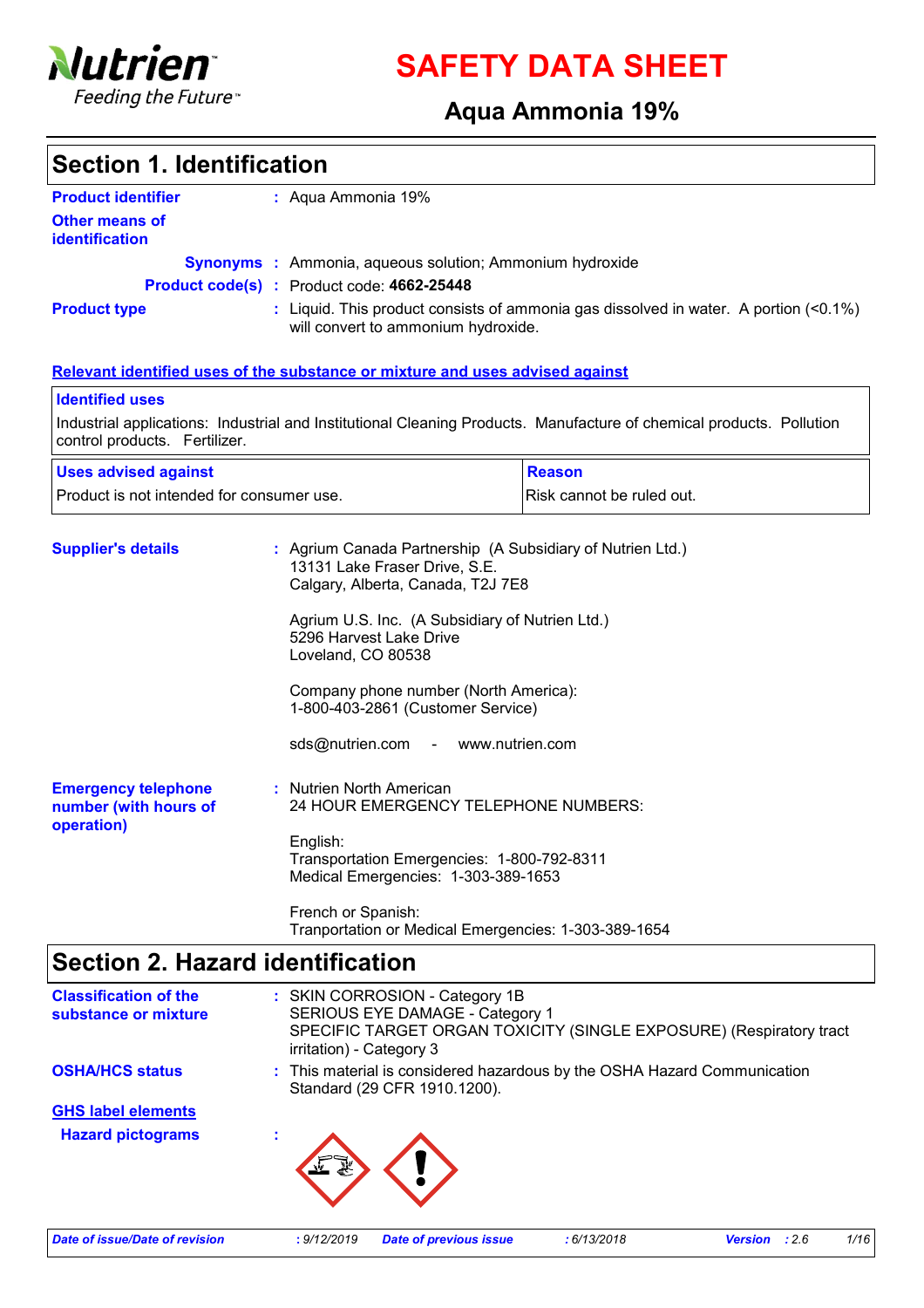## **Section 2. Hazard identification**

| : Read label before use. Keep out of reach of children. If medical advice is needed,<br>have product container or label at hand.                                                                                                                                                                                                           |  |  |
|--------------------------------------------------------------------------------------------------------------------------------------------------------------------------------------------------------------------------------------------------------------------------------------------------------------------------------------------|--|--|
| : Wear protective gloves/clothing and eye/face protection. Do not get in eyes, on skin,<br>or on clothing. Avoid breathing gas, vapor or spray. Use only outdoors or in a well-<br>ventilated area. Do not eat, drink or smoke when using this product. Keep<br>container tightly closed. Store locked up. Wash thoroughly after handling. |  |  |
| IF INHALED: Remove person to fresh air and keep comfortable for breathing.<br>IF SWALLOWED: Immediately call a POISON CENTER or physician. Rinse mouth.<br>IF ON SKIN (or hair): Take off immediately all contaminated clothing. Rinse skin<br>IF IN EYES: Rinse cautiously with water for several minutes. Remove contact                 |  |  |
|                                                                                                                                                                                                                                                                                                                                            |  |  |
| : Dispose of contents and container in accordance with all local, regional, national                                                                                                                                                                                                                                                       |  |  |
|                                                                                                                                                                                                                                                                                                                                            |  |  |
|                                                                                                                                                                                                                                                                                                                                            |  |  |
|                                                                                                                                                                                                                                                                                                                                            |  |  |

### **Section 3. Composition/information on ingredients**

| <b>Substance/mixture</b><br>Mixture |                |                   |
|-------------------------------------|----------------|-------------------|
| <b>Ingredient name</b>              | $%$ (w/w)      | <b>CAS number</b> |
| Water                               | 8 <sup>1</sup> | 7732-18-5         |
| l Ammonia                           | 19             | 7664-41-7         |

Any concentration shown as a range is to protect confidentiality or is due to batch variation.

**There are no additional ingredients present which, within the current knowledge of the supplier and in the concentrations applicable, are classified as hazardous to health or the environment and hence require reporting in this section.**

**Occupational exposure limits, if available, are listed in Section 8.**

### **Section 4. First-aid measures**

### **Description of necessary first aid measures**

| <b>Eye contact</b> | : CORROSIVE. Begin eye irrigation immediately. All eye exposures to agua<br>ammonia require medical evaluation following decontamination. Immediately rinse<br>eyes with large quantities of water or saline for a minimum 20 minutes, longer<br>irrigation time is preferred if possible, due to the chemical reaction that occurs - see                                                                                                                                                                                                             |
|--------------------|-------------------------------------------------------------------------------------------------------------------------------------------------------------------------------------------------------------------------------------------------------------------------------------------------------------------------------------------------------------------------------------------------------------------------------------------------------------------------------------------------------------------------------------------------------|
|                    | Notes to Physician below. If possible, remove contact lenses being careful not to<br>cause additional eye damage. If the initial water supply is insufficient, keep the<br>affected area wet with a moist cloth and transfer the person to the nearest place<br>where rinsing can be continued for the recommended length of time. Call an<br>ambulance for transport to hospital. Continue eye irrigation during transport. For<br>additional advice call the medical emergency number on this safety data sheet or<br>your poison center or doctor. |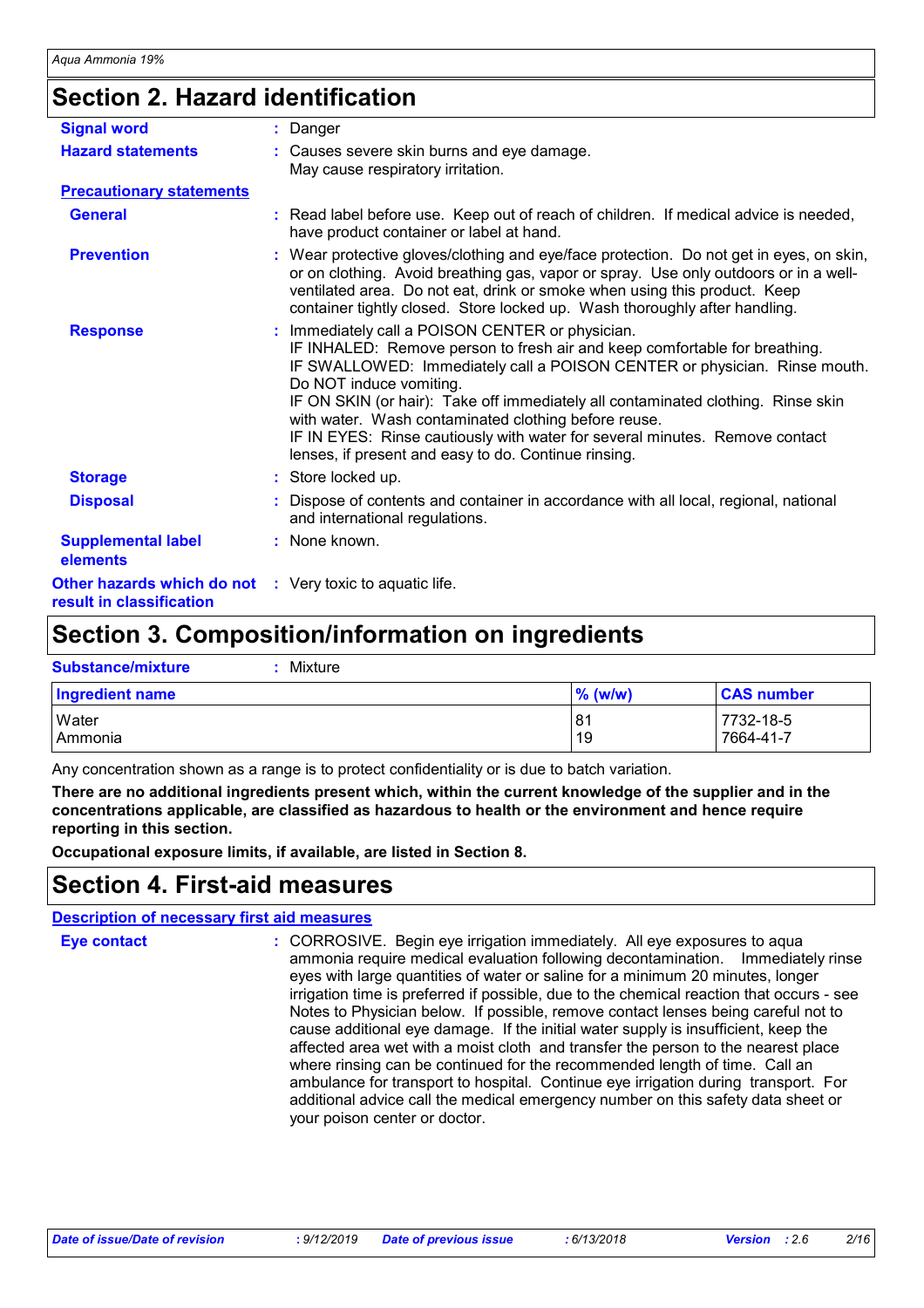## **Section 4. First-aid measures**

| <b>Inhalation</b>   | CORROSIVE. If gases or vapors exceed the IDLH or are present in unknown<br>concentrations, rescuers must wear self-contained breathing apparatus and a suit<br>resistant to gases (EPA Level B). In the U.S., OSHA Hazwoper requirements under<br>29CFR1910.120 overrule the lesser protection requirements given in the anhydrous<br>ammonia standard, 1910.111.<br>REMOVE PERSON TO FRESH AIR. Watch closely for signs of wheezing and<br>breathing difficulties. Maintain an open airway. If not breathing, begin CPR.<br>Oxygen may be administered by trained personnel. Affected persons who have<br>stopped breathing or are having difficulty breathing or are unconscious need<br>immediate medical attention. Symptoms may be delayed after exposure to<br>ammonia. The exposed person may need to be kept under medical surveillance for<br>24 - 48 hours. Call an ambulance for transport to hospital. For additional advice<br>call the medical emergency number on this SDS or your poison center or doctor. |
|---------------------|----------------------------------------------------------------------------------------------------------------------------------------------------------------------------------------------------------------------------------------------------------------------------------------------------------------------------------------------------------------------------------------------------------------------------------------------------------------------------------------------------------------------------------------------------------------------------------------------------------------------------------------------------------------------------------------------------------------------------------------------------------------------------------------------------------------------------------------------------------------------------------------------------------------------------------------------------------------------------------------------------------------------------|
| <b>Skin contact</b> | CORROSIVE. Causes severe burns. Immediately begin rinsing the affected areas<br>with water. Remove contaminated clothing and shoes. Affected areas should be<br>rinsed for a minimum 20 minutes, longer irrigation time is preferred if possible, due<br>to the chemical reaction that occurs - see Notes to Physician below. Luke-warm<br>water is recommended for continued irrigation to prevent hypothermia. Conscious<br>persons without breathing difficulties may benefit from prolonged irrigation in a fixed<br>shower or bathing facility prior to hospital transport. Call an ambulance for transport<br>to hospital. Continue skin irrigation during transport. For additional advice call the<br>medical emergency number on this safety data sheet or your poison center or<br>doctor.                                                                                                                                                                                                                       |
| <b>Ingestion</b>    | : CORROSIVE. May cause severe burns to the mouth, throat, and stomach. If the<br>affected person requires cardiopulmonary resuscitation, avoid mouth to mouth<br>contact. Do not induce vomiting. If vomiting occurs, attempt to keep head lower<br>than the chest so that vomit does not enter the lungs. Wash face and mouth with<br>water to remove visible material. If the exposed person is conscious and can<br>swallow, give 1-2 sips of water. Do not give anything else by mouth. Loosen tight<br>clothing such as collar, tie, belt or waistband to prevent any breathing restrictions.<br>For signs of breathing difficulties, refer to the INHALATION section. Call an<br>ambulance for transportation to hospital. For additional advice, call the medical<br>emergency number on this safety data sheet or your poison center or doctor.                                                                                                                                                                    |

#### **Most important symptoms/effects, acute and delayed Inhalation <b>:** Inhalation of the spray or mist may produce severe irritation of respiratory tract, characterized by coughing, choking or shortness of breath. Corrosive to the digestive tract. May cause burns to the mouth, throat and stomach. May cause respiratory irritation. **Ingestion : Skin contact :** Corrosive to the skin. Causes severe burns. Corrosive to eyes on contact. Causes serious eye damage. Eye contact can result in temporary or permanent corneal damage and/or blindness. The full extent of damage to the eyes may not be known for 1 week after injury. **Eye contact : Over-exposure signs/symptoms Inhalation Adverse symptoms may include the following:**  $\blacksquare$ Exposure to airborne concentrations above statutory or recommended exposure limits may cause irritation of the nose, throat and lungs. coughing respiratory tract irritation **Eye contact :** Adverse symptoms may include the following: pain watering redness **Potential acute health effects**

wheezing and breathing difficulties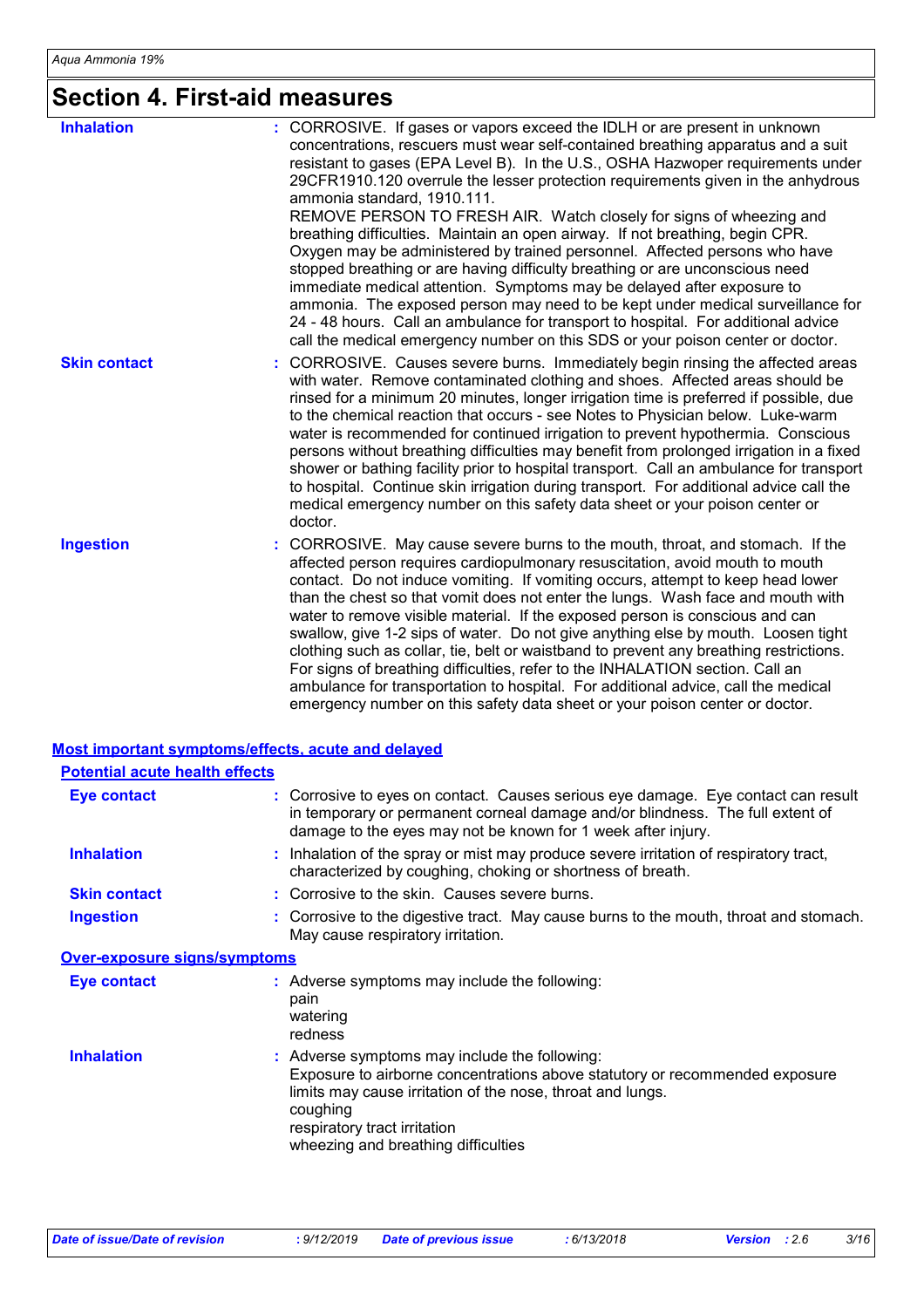### **Section 4. First-aid measures**

| <b>Skin contact</b>        | : Adverse symptoms may include the following:<br>pain or irritation<br>redness                                                                                                                                                                                                                                                                                                                                                                                                                                                                                                                                                                                                                                                                                                                                                                |
|----------------------------|-----------------------------------------------------------------------------------------------------------------------------------------------------------------------------------------------------------------------------------------------------------------------------------------------------------------------------------------------------------------------------------------------------------------------------------------------------------------------------------------------------------------------------------------------------------------------------------------------------------------------------------------------------------------------------------------------------------------------------------------------------------------------------------------------------------------------------------------------|
|                            | blistering may occur                                                                                                                                                                                                                                                                                                                                                                                                                                                                                                                                                                                                                                                                                                                                                                                                                          |
| <b>Ingestion</b>           | : Adverse symptoms may include the following:<br>bloating<br>throat and stomach pain<br>nausea or vomiting<br>difficulty swallowing<br>respiratory tract irritation<br>wheezing and breathing difficulties                                                                                                                                                                                                                                                                                                                                                                                                                                                                                                                                                                                                                                    |
|                            | <u>Indication of immediate medical attention and special treatment needed, if necessary</u>                                                                                                                                                                                                                                                                                                                                                                                                                                                                                                                                                                                                                                                                                                                                                   |
| <b>Notes to physician</b>  | : This product consists of ammonia gas dissolved in water. A portion will convert to<br>ammonium hydroxide. Ammonium hydroxide will rapidly penetrate the stratum<br>corneum layer, eyes, and mucous membranes causing liquefaction necrosis. The<br>extent of injury depends on duration of exposure and concentration of liquid. Do not<br>attempt to use chemicals to neutralize the exposure. Inhalation of gas or vapor may<br>cause delayed pulmonary symptoms (acute lung injury). The exposed person may<br>need to be kept under medical surveillance for 24-48 hours. 24 Hr Medical<br>Emergency telephone number for professional support - From Canada or the U.S.,<br>English: 1-303-389-1653; French or Spanish: 1-303-389-1654. From all other<br>countries, English: 00-1-303-389-1653; French or Spanish: 00-1-303-389-1654. |
| <b>Specific treatments</b> | : Corrosive hydroxyl ions generated by the production of ammonium hydroxide rapidly<br>penetrate the skin, eyes, and mucous membranes. Outcomes can be improved by<br>minimizing time to decontamination and extending decontamination times to reduce<br>tissue damage. Expert opinion indicates extended decontamination is required to                                                                                                                                                                                                                                                                                                                                                                                                                                                                                                     |

protective clothing and a respirator or self-contained breathing apparatus. Mouth-tomouth resuscitation of oral exposure patients is not recommended. First-aiders with contaminated clothing should be properly decontaminated.

**Protection of first-aiders :** No action shall be taken involving any personal risk or without suitable training.

Depending on the situation, the rescuer should wear an appropriate mask, gloves,

remove corrosive chemicals. Skin and eye decontamination should be performed for a minimum 20 minutes, longer irrigation time is preferred if possible. Extended decontamination times may be required depending on the exposure. To avoid hypothermia, irrigation water should be maintained at a comfortable temperature. If the patient is not in extremis, it may be necessary to delay transport to emergency care facilities to ensure adequate decontamination time. However, early patient transport may be necessary depending on patient's condition or the availability of water. If possible, continue skin and/or eye irrigation during emergency medical transport. Double-bag contaminated clothing and personal belongings of the patient.

**See toxicological information (Section 11)**

## **Section 5. Fire-fighting measures**

| <b>Extinguishing media</b>                           |                                                                                                                                                                           |
|------------------------------------------------------|---------------------------------------------------------------------------------------------------------------------------------------------------------------------------|
| <b>Suitable extinguishing</b><br>media               | : Non-flammable. Material will not burn. Flammable concentrations of vapor may<br>accumulate in the headspace of containers. In case of fire, use water spray.            |
| <b>Unsuitable extinguishing</b><br>media             | : None known.                                                                                                                                                             |
| <b>Specific hazards arising</b><br>from the chemical | : In a fire or if heated, a pressure increase will occur and the container may burst.<br>Apply water from a safe distance to cool container and protect surrounding area. |
| <b>Hazardous thermal</b><br>decomposition products   | : Decomposition products may include the following materials:<br>nitrogen oxides<br>Ammonia                                                                               |
|                                                      |                                                                                                                                                                           |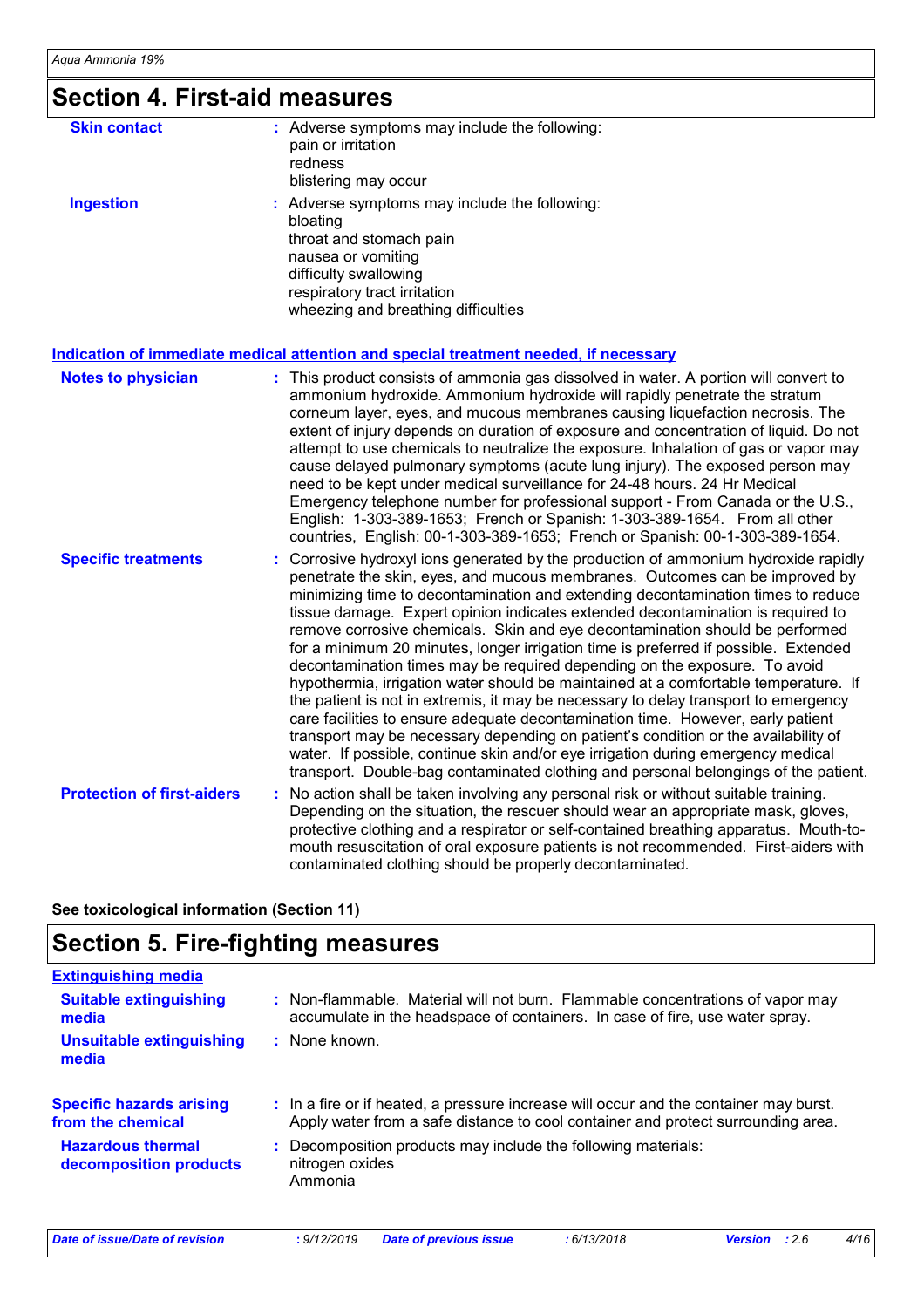## **Section 5. Fire-fighting measures**

| <b>Special protective actions</b><br>for fire-fighters   | : Promptly isolate the scene by removing all persons from the vicinity of the incident if<br>there is a fire. No action shall be taken involving any personal risk or without<br>suitable training. |
|----------------------------------------------------------|-----------------------------------------------------------------------------------------------------------------------------------------------------------------------------------------------------|
| <b>Special protective</b><br>equipment for fire-fighters | : Fire-fighters should wear appropriate protective equipment and self-contained<br>breathing apparatus (SCBA) with a full face-piece operated in positive pressure<br>mode.                         |
| <b>Remark</b>                                            | : Contain and collect the water used to fight the fire for later treatment and disposal.                                                                                                            |

## **Section 6. Accidental release measures**

|                                                       | <b>Personal precautions, protective equipment and emergency procedures</b>                                                                                                                                                                                                                                                                                                                                                                                                                                                                                                                                                                                                                                                                                                           |
|-------------------------------------------------------|--------------------------------------------------------------------------------------------------------------------------------------------------------------------------------------------------------------------------------------------------------------------------------------------------------------------------------------------------------------------------------------------------------------------------------------------------------------------------------------------------------------------------------------------------------------------------------------------------------------------------------------------------------------------------------------------------------------------------------------------------------------------------------------|
| For non-emergency<br>personnel                        | : No action shall be taken involving any personal risk or without suitable training.<br>Evacuate surrounding areas. Keep unnecessary and unprotected personnel from<br>entering. Do not touch or walk through spilled material. Do not breathe vapor or<br>mist. Provide adequate ventilation. Wear appropriate respirator when ventilation is<br>inadequate. Put on appropriate personal protective equipment.                                                                                                                                                                                                                                                                                                                                                                      |
| For emergency responders                              | The personal protective equipment required varies, depending upon your risk<br>assessment.<br><b>Respiratory Protection:</b><br>Use a NIOSH approved chemical cartridge or canister respirator with a full<br>facepiece for ammonia concentrations up to 300 PPM. Use a positive pressure<br>SCBA for concentrations above 300 PPM, for emergency response, or for entry into<br>unknown concentrations.<br>Eye Protection:<br>Ensure adequate eye protection for your specific work conditions. Goggles, face<br>shield or other full-face protection should be worn if there is a risk of direct exposure                                                                                                                                                                          |
|                                                       | to aerosols or splashes.<br><b>Skin Protection:</b><br>Ensure the use of splash protection where your risk assessment indicates this<br>hazard may be present. Use butyl rubber, polyurethane, or nitrile coveralls, suits,<br>boots, and gloves as needed.<br>Refer to Emergency Response Guidebook, Guide 154 for further information<br>regarding spill control and Isolation/Protective Action Distances Guidelines.                                                                                                                                                                                                                                                                                                                                                             |
| <b>Environmental precautions</b>                      | : Avoid dispersal of spilled material and runoff and contact with soil, waterways,<br>drains and sewers. Inform the relevant authorities if the product has caused<br>adverse impacts (sewers, waterways, soil or air).                                                                                                                                                                                                                                                                                                                                                                                                                                                                                                                                                              |
| Methods and materials for containment and cleaning up |                                                                                                                                                                                                                                                                                                                                                                                                                                                                                                                                                                                                                                                                                                                                                                                      |
| <b>Small spill</b>                                    | : Put on appropriate personal protective equipment (see Section 8). Stop leak if<br>without risk. Move containers from spill area. Dilute with water and mop up if water-<br>soluble. Alternatively, or if water-insoluble, absorb with an inert dry material and<br>place in an appropriate waste disposal container. Dispose of via a licensed waste<br>disposal contractor.                                                                                                                                                                                                                                                                                                                                                                                                       |
| <b>Large spill</b>                                    | : Put on appropriate personal protective equipment (see Section 8). Stop leak if<br>without risk. Move containers from spill area. Approach release from upwind.<br>Prevent entry into sewers, water courses, basements or confined areas. Wash<br>spillages into an effluent treatment plant or proceed as follows. Contain and collect<br>spillage with non-combustible, absorbent material e.g. sand, earth, vermiculite or<br>diatomaceous earth and place in container for disposal according to local<br>regulations (see Section 13). Dispose of via a licensed waste disposal contractor.<br>Contaminated absorbent material may pose the same hazard as the spilled product.<br>Note: see Section 1 for emergency contact information and Section 13 for waste<br>disposal. |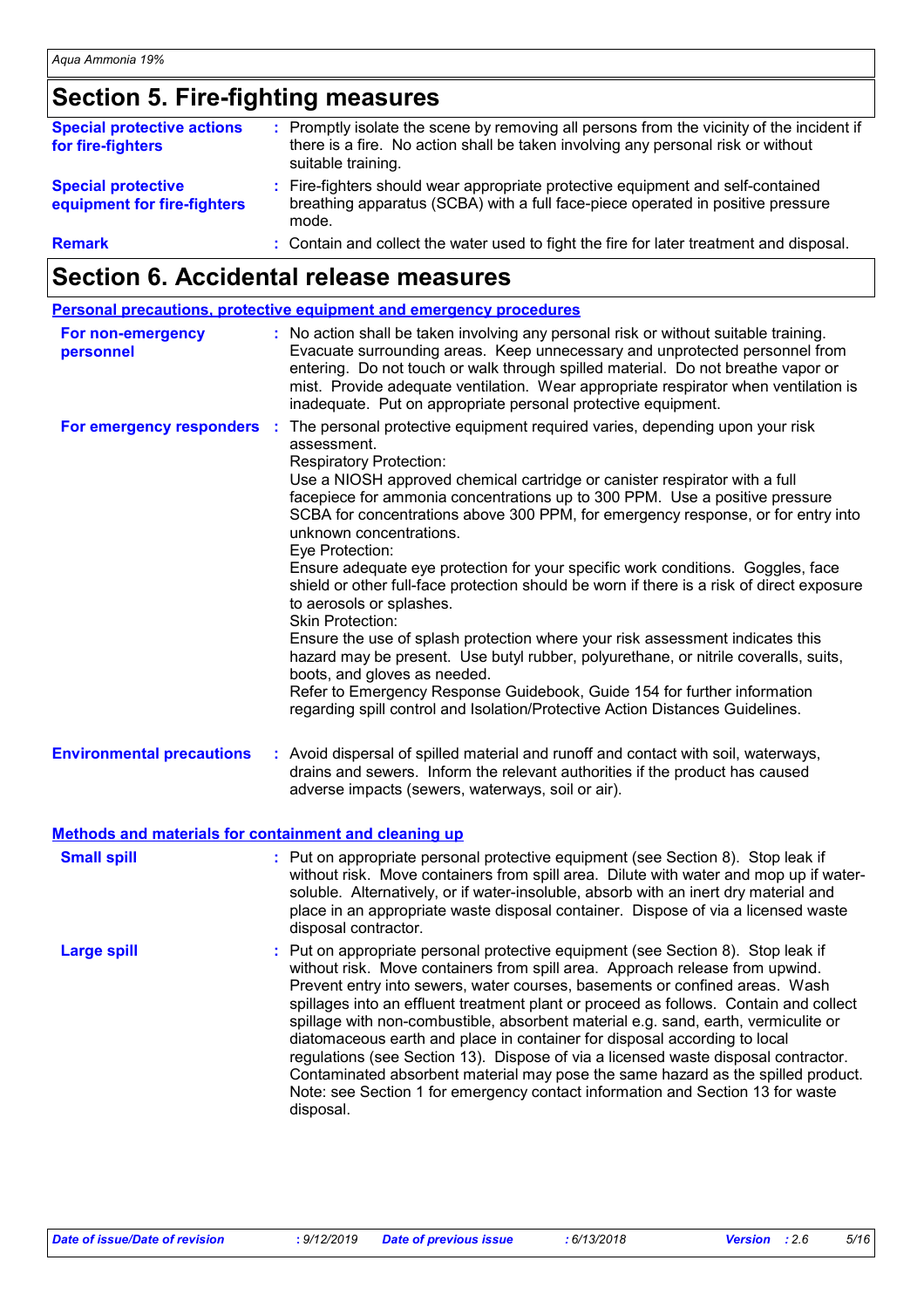## **Section 7. Handling and storage**

| <b>Precautions for safe handling</b>                                             |                                                                                                                                                                                                                                                                                                                                                                                                                                                                                                                                                                                                                                                                                                          |
|----------------------------------------------------------------------------------|----------------------------------------------------------------------------------------------------------------------------------------------------------------------------------------------------------------------------------------------------------------------------------------------------------------------------------------------------------------------------------------------------------------------------------------------------------------------------------------------------------------------------------------------------------------------------------------------------------------------------------------------------------------------------------------------------------|
| <b>Protective measures</b>                                                       | : Put on appropriate personal protective equipment (see Section 8). Do not get in                                                                                                                                                                                                                                                                                                                                                                                                                                                                                                                                                                                                                        |
|                                                                                  | eyes or on skin or clothing. Do not breathe vapor or mist. Do not ingest. Use only<br>with adequate ventilation. Wear appropriate respirator when ventilation is<br>inadequate. Keep in the original container or an approved alternative made from a<br>compatible material, kept tightly closed when not in use. Keep away from acids.<br>Empty containers retain product residue and can be hazardous. Do not reuse<br>container.                                                                                                                                                                                                                                                                     |
| <b>Advice on general</b><br>occupational hygiene                                 | : Eating, drinking and smoking should be prohibited in areas where this material is<br>handled, stored and processed. Workers should wash hands and face before<br>eating, drinking and smoking. Remove contaminated clothing and protective<br>equipment before entering eating areas. See also Section 8 for additional<br>information on hygiene measures.                                                                                                                                                                                                                                                                                                                                            |
| <b>Conditions for safe storage,</b><br>including any<br><b>incompatibilities</b> | Store in accordance with local regulations. Store in original container protected<br>from direct sunlight in a dry, cool and well-ventilated area, away from incompatible<br>materials (see Section 10) and food and drink. Store locked up. Separate from<br>acids. Keep container tightly closed and sealed until ready for use. Containers that<br>have been opened must be carefully resealed and kept upright to prevent leakage.<br>Do not store in unlabeled containers. Use appropriate containment to avoid<br>environmental contamination. Incompatible with copper alloys. Contact your sales<br>representative or a metallurgical specialist to ensure compatability with your<br>equipment. |

## **Section 8. Exposure controls/personal protection**

### **Control parameters**

**Occupational exposure limits**

| <b>Ingredient name</b>                  |             |                               | <b>Exposure limits</b>                                                                                                                                                                                                                                                                                                                                                                                                                                                                                                                                                                                                                                                                                                                                                                                                                                              |
|-----------------------------------------|-------------|-------------------------------|---------------------------------------------------------------------------------------------------------------------------------------------------------------------------------------------------------------------------------------------------------------------------------------------------------------------------------------------------------------------------------------------------------------------------------------------------------------------------------------------------------------------------------------------------------------------------------------------------------------------------------------------------------------------------------------------------------------------------------------------------------------------------------------------------------------------------------------------------------------------|
| <b>Canadian Regulations:</b><br>Ammonia |             |                               | CA Alberta Provincial (Canada, 4/2009).<br>8 hrs OEL: 17 mg/m <sup>3</sup> 8 hours.<br>8 hrs OEL: 25 ppm 8 hours.<br>15 min OEL: 35 ppm 15 minutes.<br>15 min OEL: 24 mg/m <sup>3</sup> 15 minutes.<br><b>CA British Columbia Provincial (Canada,</b><br>4/2014).<br>TWA: 25 ppm 8 hours.<br>STEL: 35 ppm 15 minutes.<br>CA Ontario Provincial (Canada, 1/2013).<br>TWA: 25 ppm 8 hours.<br>TWA: 17 mg/m <sup>3</sup> 8 hours.<br>STEL: 35 ppm 15 minutes.<br>STEL: 24 mg/m <sup>3</sup> 15 minutes.<br>CA Quebec Provincial (Canada, 1/2014).<br>TWAEV: 25 ppm 8 hours.<br>TWAEV: 17 mg/m <sup>3</sup> 8 hours.<br>STEV: 35 ppm 15 minutes.<br>STEV: 24 mg/m <sup>3</sup> 15 minutes.<br><b>CA Saskatchewan Provincial (Canada).</b><br>TWA: 25 ppm 8 hours.<br>STEL: 35 ppm 15 minutes.<br><b>CA Manitoba Provincial (Canada).</b><br>TWA: 25 ppm<br>STEL: 35 ppm |
| Date of issue/Date of revision          | : 9/12/2019 | <b>Date of previous issue</b> | : 6/13/2018<br>6/16<br>Version : 2.6                                                                                                                                                                                                                                                                                                                                                                                                                                                                                                                                                                                                                                                                                                                                                                                                                                |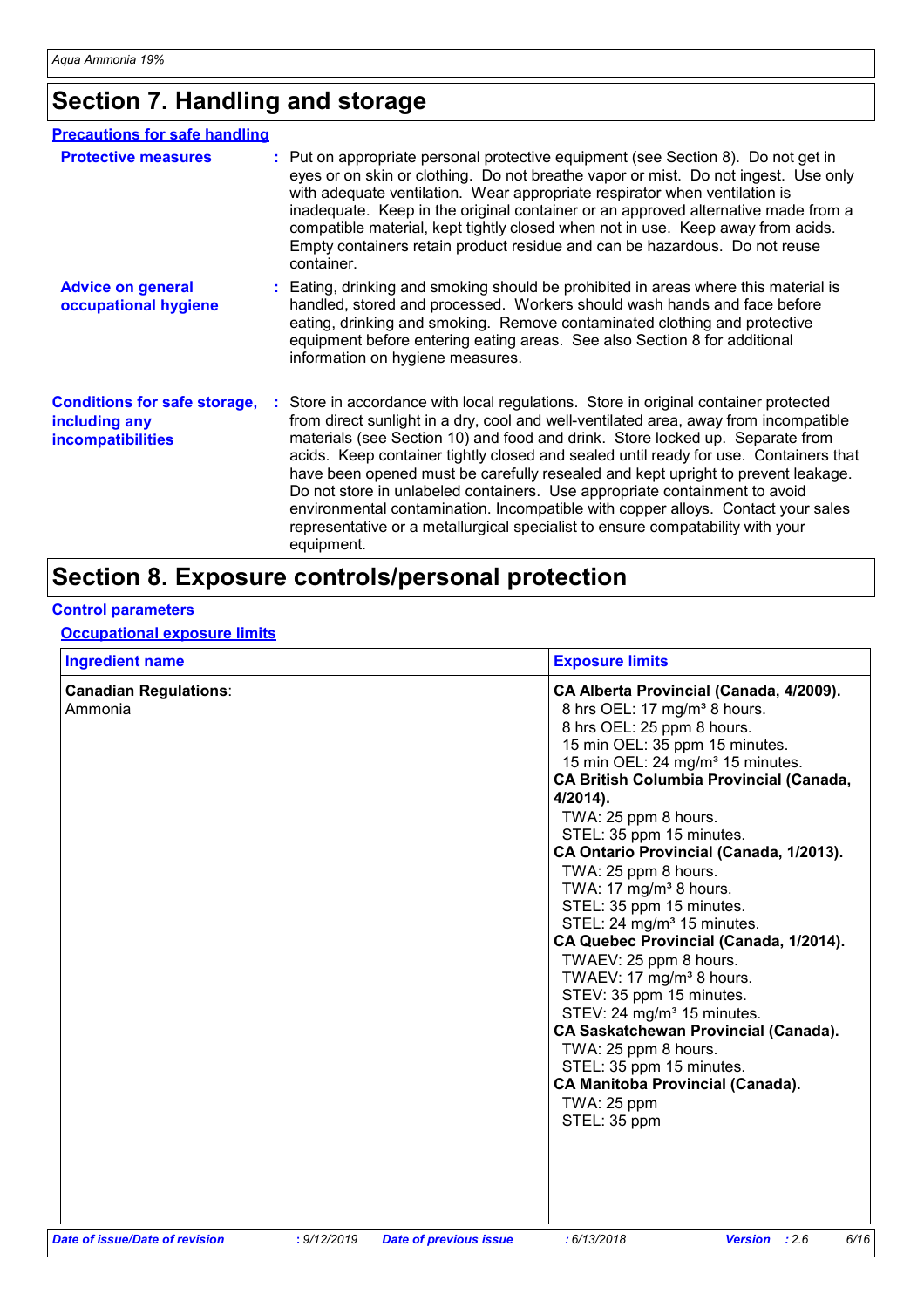## **Section 8. Exposure controls/personal protection**

| <b>U.S. Federal Regulations:</b>                  | ACGIH TLV (United States, 4/2014).                                                                                                                                                                                                                                                                                                                                                                                                                                                                                                                                                                                                                                                                                                                         |  |  |
|---------------------------------------------------|------------------------------------------------------------------------------------------------------------------------------------------------------------------------------------------------------------------------------------------------------------------------------------------------------------------------------------------------------------------------------------------------------------------------------------------------------------------------------------------------------------------------------------------------------------------------------------------------------------------------------------------------------------------------------------------------------------------------------------------------------------|--|--|
| Ammonia                                           | TWA: 25 ppm 8 hours.<br>TWA: 17 mg/m <sup>3</sup> 8 hours.<br>STEL: 35 ppm 15 minutes.<br>STEL: 24 mg/m <sup>3</sup> 15 minutes.<br>OSHA PEL 1989 (United States, 3/1989).<br>STEL: 35 ppm 15 minutes.<br>STEL: 27 mg/m <sup>3</sup> 15 minutes.<br>NIOSH REL (United States, 10/2013).<br>TWA: 25 ppm 10 hours.<br>TWA: 18 mg/m <sup>3</sup> 10 hours.<br>STEL: 35 ppm 15 minutes.<br>STEL: 27 mg/m <sup>3</sup> 15 minutes.<br>OSHA PEL (United States, 2/2013).<br>TWA: 50 ppm 8 hours.<br>TWA: 35 mg/m <sup>3</sup> 8 hours.                                                                                                                                                                                                                           |  |  |
| Water                                             | None assigned.                                                                                                                                                                                                                                                                                                                                                                                                                                                                                                                                                                                                                                                                                                                                             |  |  |
| <b>Appropriate engineering</b><br><b>controls</b> | : Use only with adequate ventilation. Use process enclosures, local exhaust<br>ventilation or other engineering controls to keep worker exposure to airborne<br>contaminants below any recommended or statutory limits.                                                                                                                                                                                                                                                                                                                                                                                                                                                                                                                                    |  |  |
| <b>Environmental exposure</b><br><b>controls</b>  | Emissions from ventilation or work process equipment should be checked to ensure<br>they comply with the requirements of environmental protection legislation. In some<br>cases, fume scrubbers, filters or engineering modifications to the process<br>equipment will be necessary to reduce emissions to acceptable levels.                                                                                                                                                                                                                                                                                                                                                                                                                              |  |  |
| <b>Individual protection measures</b>             |                                                                                                                                                                                                                                                                                                                                                                                                                                                                                                                                                                                                                                                                                                                                                            |  |  |
| <b>Hygiene measures</b>                           | Wash hands, forearms and face thoroughly after handling chemical products, before<br>eating, smoking and using the lavatory and at the end of the working period.<br>Appropriate techniques should be used to remove potentially contaminated clothing.<br>Wash contaminated clothing before reusing. Ensure that eyewash stations and<br>safety showers are close to the workstation location.                                                                                                                                                                                                                                                                                                                                                            |  |  |
| <b>Eye/face protection</b>                        | Safety eyewear complying with an approved standard should be used when a risk<br>÷.<br>assessment indicates this is necessary to avoid exposure to liquid splashes, mists,<br>gases or dusts. If contact is possible, the following protection should be worn,<br>unless the assessment indicates a higher degree of protection: chemical splash<br>goggles and/or face shield. If inhalation hazards exist, a full-face respirator may be<br>required instead. Recommended: chemical splash goggles.                                                                                                                                                                                                                                                      |  |  |
| <b>Skin protection</b>                            |                                                                                                                                                                                                                                                                                                                                                                                                                                                                                                                                                                                                                                                                                                                                                            |  |  |
| <b>Hand protection</b>                            | : Chemical-resistant, impervious gloves complying with an approved standard should<br>be worn at all times when handling chemical products if a risk assessment indicates<br>this is necessary. Considering the parameters specified by the glove manufacturer,<br>check during use that the gloves are still retaining their protective properties. It<br>should be noted that the time to breakthrough for any glove material may be<br>different for different glove manufacturers.<br>> 8 hours (breakthrough time): butyl rubber, Viton®, Viton®/butyl rubber<br>4 - 8 hours (breakthrough time): nitrile rubber<br>Contact your personal protective equipment manufacturer to verify the compatibility<br>of the equipment for the intended purpose. |  |  |
| <b>Body protection</b>                            | Personal protective equipment for the body should be selected based on the task<br>being performed and the risks involved and should be approved by a specialist<br>before handling this product. Contact your personal protective equipment<br>manufacturer to verify the compatibility of the equipment for the intended purpose.<br>Under emergency conditions, or where contact with liquid anhydrous ammonia or<br>high concentration gas is probable, a chemically resistant, gas tight, encapsulating<br>suit with positive pressure self contained breathing apparatus is required. For<br>accidental splash protection against the liquid, chemically resistant impervious<br>coveralls or a chemical resistant suit should be worn.              |  |  |
| <b>Date of issue/Date of revision</b>             | : 6/13/2018<br>7/16<br>: 9/12/2019<br><b>Date of previous issue</b><br>Version : 2.6                                                                                                                                                                                                                                                                                                                                                                                                                                                                                                                                                                                                                                                                       |  |  |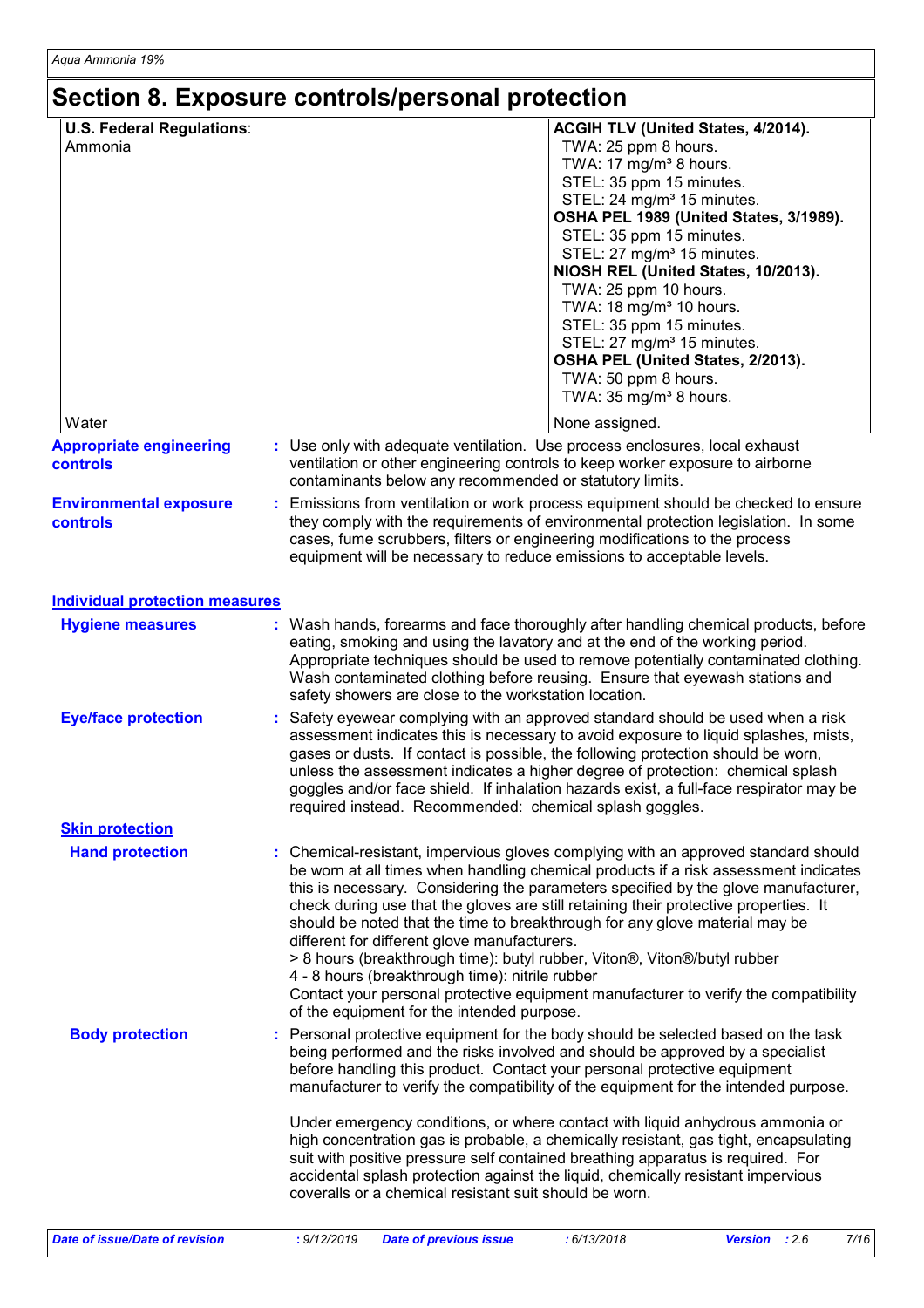## **Section 8. Exposure controls/personal protection**

| <b>Other skin protection</b>  | : Appropriate footwear and any additional skin protection measures should be<br>selected based on the task being performed and the risks involved and should be<br>approved by a specialist before handling this product. Recommended: Impervious<br>rubber safety boots.                                                                                                                                                                                                                                                                                                                                                                                                                                                                                                                                                                                         |
|-------------------------------|-------------------------------------------------------------------------------------------------------------------------------------------------------------------------------------------------------------------------------------------------------------------------------------------------------------------------------------------------------------------------------------------------------------------------------------------------------------------------------------------------------------------------------------------------------------------------------------------------------------------------------------------------------------------------------------------------------------------------------------------------------------------------------------------------------------------------------------------------------------------|
| <b>Respiratory protection</b> | : Based on the hazard and potential for exposure, select a respirator that meets the<br>appropriate standard or certification. Respirators must be used according to a<br>respiratory protection program to ensure proper fitting, training, and other important<br>aspects of use. Use a NIOSH approved chemical cartridge or canister respirator<br>with a full facepiece for ammonia concentrations up to 300 PPM. Use a positive<br>pressure SCBA for concentrations above 300 PPM, for emergency response, or for<br>entry into unknown concentrations. Contact your personal protective equipment<br>manufacturer to verify the compatibility of the equipment for the intended purpose.<br>For U.S. work sites where respiratory protection is required, ensure that a<br>respiratory protection program meeting 29 CFR 1910.134 requirements is in place. |

## **Section 9. Physical and chemical properties**

| <b>Appearance</b>                                 |                                                                                                              |
|---------------------------------------------------|--------------------------------------------------------------------------------------------------------------|
| <b>Physical state</b>                             | $:$ Liquid.                                                                                                  |
| <b>Color</b>                                      | : Clear. Colorless.                                                                                          |
| Odor                                              | : Pungent. Ammoniacal.                                                                                       |
| <b>Odor threshold</b>                             | $: 17$ ppm                                                                                                   |
| pH                                                | $: 12 - 13$                                                                                                  |
| <b>Melting point</b>                              | : Not available.                                                                                             |
| <b>Boiling point</b>                              | : Not available.                                                                                             |
| <b>Flash point</b>                                | : [Product does not sustain combustion.]                                                                     |
| <b>Evaporation rate</b>                           | : Not available.                                                                                             |
| <b>Flammability (solid, gas)</b>                  | : Liquid: Non-flammable. Flammable concentrations of vapor may accumulate in the<br>headspace of containers. |
| Lower and upper explosive<br>(flammable) limits   | : Ammonia: Lower and upper explosive (flammable) limits: 16 - 25%                                            |
| <b>Vapor pressure</b>                             | $: 240.8$ kPa (1806 mm Hg) [room temperature]                                                                |
| <b>Vapor density</b>                              | $: 0.6$ to 1.2 [Air = 1]                                                                                     |
| <b>Relative density</b>                           | : No results available.                                                                                      |
| <b>Solubility</b>                                 | : Easily soluble in the following materials: cold water and hot water.                                       |
| <b>Partition coefficient: n-</b><br>octanol/water | : Not available.                                                                                             |
| <b>Auto-ignition temperature</b>                  | : Not available.                                                                                             |
| <b>Decomposition temperature</b>                  | : Not available.                                                                                             |
| <b>Viscosity</b>                                  | : Not available.                                                                                             |

## **Section 10. Stability and reactivity**

| <b>Reactivity</b>                            | Reactive with acids<br>Incompatible with halogens, hydrogen peroxide, chlorinated hydrocarbons, fluorine,<br>nitric acid, oxidizing agents and sulfuric acid. |
|----------------------------------------------|---------------------------------------------------------------------------------------------------------------------------------------------------------------|
| <b>Chemical stability</b>                    | : The product is stable.                                                                                                                                      |
| <b>Possibility of hazardous</b><br>reactions | : Under normal conditions of storage and use, hazardous reactions will not occur.                                                                             |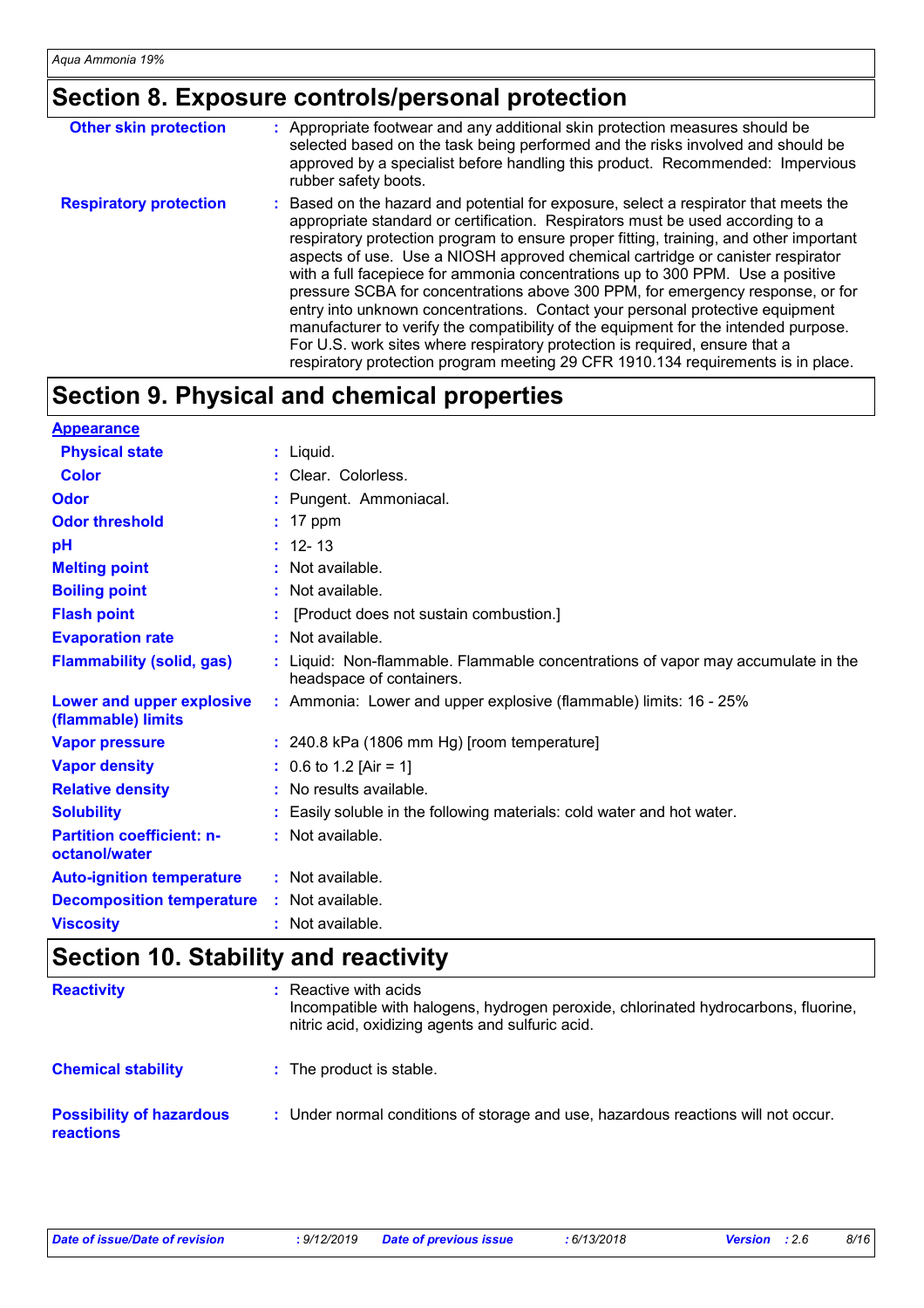## **Section 10. Stability and reactivity**

| <b>Conditions to avoid</b>                 | : Flammable concentrations of vapor may accumulate in the headspace of containers.<br>Do not pressurize, cut, weld, braze, solder, drill, grind or expose containers to heat<br>or sources of ignition.                                                                                                                                                                                                                                                                                                                                                                                                                                                                                                                                                                                                             |
|--------------------------------------------|---------------------------------------------------------------------------------------------------------------------------------------------------------------------------------------------------------------------------------------------------------------------------------------------------------------------------------------------------------------------------------------------------------------------------------------------------------------------------------------------------------------------------------------------------------------------------------------------------------------------------------------------------------------------------------------------------------------------------------------------------------------------------------------------------------------------|
| <b>Incompatible materials</b>              | : Extremely reactive or incompatible with acids. Highly reactive with oxidizing agents<br>and reducing agents. Forms explosive compounds with many heavy metals such<br>as mercury or silver. May react explosively with chlorine, hypochlorites such as<br>bleach or chlorinating chemicals and other halogens such as bromine, iodine,<br>fluorine or their compounds. Highly corrosive to copper and its alloys. Slightly<br>corrosive to aluminum and zinc. Very slightly corrosive to mild steel. Non-corrosive<br>to glass or stainless steel (304 or 316). Do not use copper, brass, bronze, or<br>galvanized steel in contact with ammonia. Do not use brazed joints in ammonia<br>service. Contact your sales representative or a metallurgical specialist to ensure<br>compatability with your equipment. |
| <b>Hazardous decomposition</b><br>products | : Under normal conditions of storage and use, hazardous decomposition products<br>should not be produced.                                                                                                                                                                                                                                                                                                                                                                                                                                                                                                                                                                                                                                                                                                           |

## **Section 11. Toxicological information**

### **Information on toxicological effects**

### **Acute toxicity**

| <b>Product/ingredient name</b> | <b>Result</b>                                             | <b>Species</b>    | <b>Dose</b>                       | <b>Exposure</b>                                |
|--------------------------------|-----------------------------------------------------------|-------------------|-----------------------------------|------------------------------------------------|
| Ammonia                        | LC50 Inhalation Gas.<br>LC50 Inhalation Gas.<br>LD50 Oral | Rat<br>Rat<br>Rat | 9500 ppm<br>2000 ppm<br>350 mg/kg | 1 hours<br>4 hours<br>$\overline{\phantom{0}}$ |
| <b>Conclusion/Summary</b>      | : Harmful if swallowed. Corrosive to the digestive tract. |                   |                                   |                                                |
| <b>Irritation/Corrosion</b>    |                                                           |                   |                                   |                                                |
| Not available.                 |                                                           |                   |                                   |                                                |
| <b>Conclusion/Summary</b>      |                                                           |                   |                                   |                                                |
| <b>Skin</b>                    | : Corrosive to the skin.                                  |                   |                                   |                                                |
| <b>Eyes</b>                    | Corrosive to eyes.                                        |                   |                                   |                                                |
| <b>Respiratory</b>             | : Severely irritating to the respiratory system.          |                   |                                   |                                                |
| <b>Sensitization</b>           |                                                           |                   |                                   |                                                |
| Not available.                 |                                                           |                   |                                   |                                                |
| <b>Conclusion/Summary</b>      |                                                           |                   |                                   |                                                |
| <b>Skin</b>                    | : No known significant effects or critical hazards.       |                   |                                   |                                                |
| <b>Respiratory</b>             | : No known significant effects or critical hazards.       |                   |                                   |                                                |
| <b>Mutagenicity</b>            |                                                           |                   |                                   |                                                |
| Not available.                 |                                                           |                   |                                   |                                                |
| <b>Conclusion/Summary</b>      | : No known significant effects or critical hazards.       |                   |                                   |                                                |
| <b>Carcinogenicity</b>         |                                                           |                   |                                   |                                                |
| Not available.                 |                                                           |                   |                                   |                                                |
| <b>Conclusion/Summary</b>      | : No known significant effects or critical hazards.       |                   |                                   |                                                |
| <b>Reproductive toxicity</b>   |                                                           |                   |                                   |                                                |
| Not available.                 |                                                           |                   |                                   |                                                |
| <b>Conclusion/Summary</b>      | : No known significant effects or critical hazards.       |                   |                                   |                                                |
| <b>Teratogenicity</b>          |                                                           |                   |                                   |                                                |
| Not available.                 |                                                           |                   |                                   |                                                |
|                                |                                                           |                   |                                   |                                                |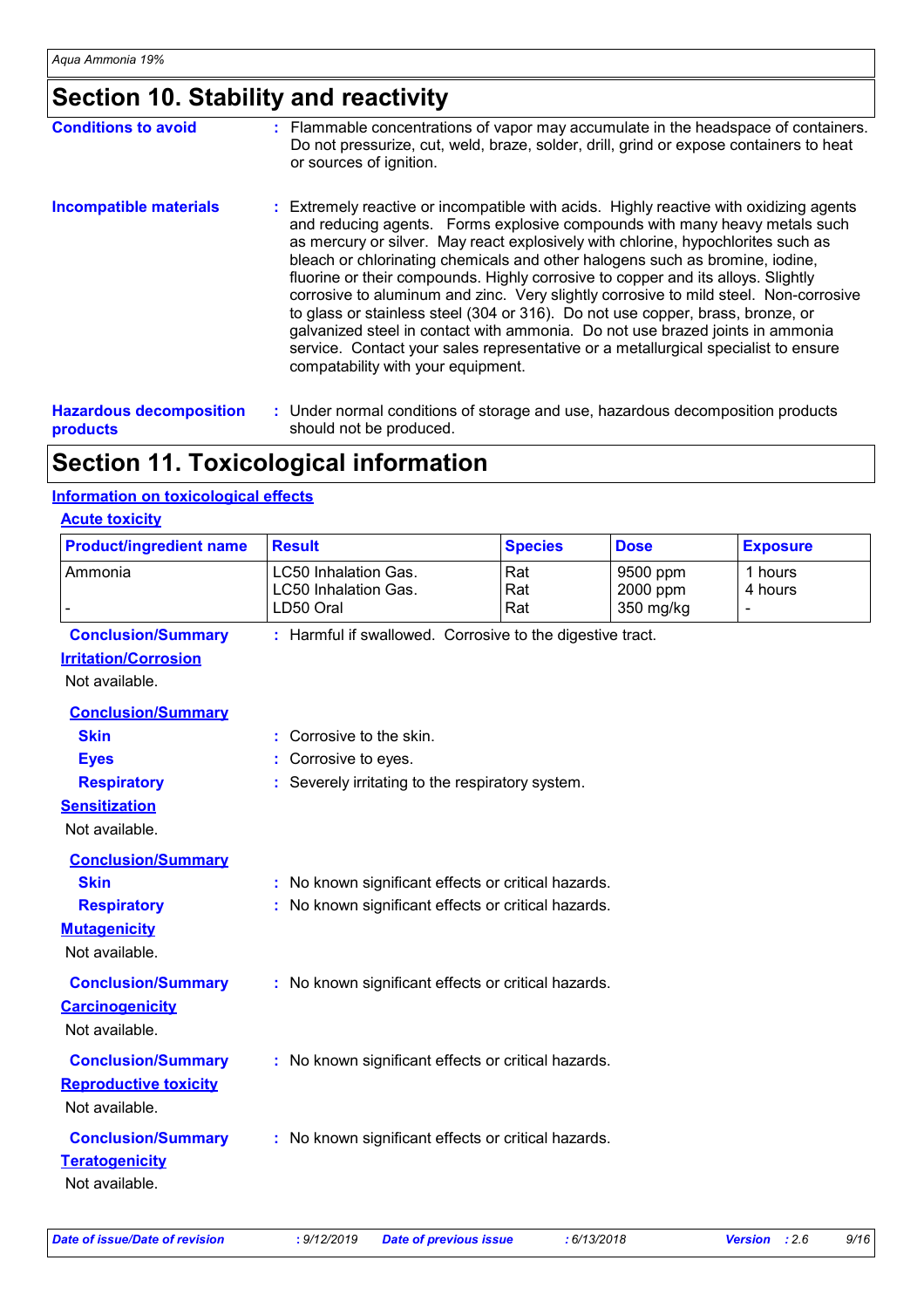# **Section 11. Toxicological information**

**Conclusion/Summary :** No known significant effects or critical hazards.

### **Specific target organ toxicity (single exposure)**

| <b>Name</b>                                                                                                            |                                                                                                                    |                                                                     | <b>Category</b>                                                                                             | <b>Route of</b><br>exposure                                  | <b>Target organs</b>                                                                                                                                               |
|------------------------------------------------------------------------------------------------------------------------|--------------------------------------------------------------------------------------------------------------------|---------------------------------------------------------------------|-------------------------------------------------------------------------------------------------------------|--------------------------------------------------------------|--------------------------------------------------------------------------------------------------------------------------------------------------------------------|
| Ammonia, aqueous solution                                                                                              |                                                                                                                    |                                                                     | Category 3                                                                                                  | Inhalation                                                   | Respiratory tract<br>irritation                                                                                                                                    |
| <b>Specific target organ toxicity (repeated exposure)</b><br>Not available.                                            |                                                                                                                    |                                                                     |                                                                                                             |                                                              |                                                                                                                                                                    |
| <b>Aspiration hazard</b><br>Not available.                                                                             |                                                                                                                    |                                                                     |                                                                                                             |                                                              |                                                                                                                                                                    |
| <b>Information on the likely</b><br>routes of exposure                                                                 | : Inhalation (vapors)<br>Skin contact<br>Eye contact                                                               |                                                                     |                                                                                                             |                                                              |                                                                                                                                                                    |
| <b>Potential acute health effects</b>                                                                                  |                                                                                                                    |                                                                     |                                                                                                             |                                                              |                                                                                                                                                                    |
| <b>Eye contact</b>                                                                                                     |                                                                                                                    |                                                                     |                                                                                                             | damage to the eyes may not be known for 1 week after injury. | : Corrosive to eyes on contact. Causes serious eye damage. Eye contact can result<br>in temporary or permanent corneal damage and/or blindness. The full extent of |
| <b>Inhalation</b>                                                                                                      |                                                                                                                    |                                                                     |                                                                                                             | characterized by coughing, choking or shortness of breath.   | : Inhalation of the spray or mist may produce severe irritation of respiratory tract,                                                                              |
| <b>Skin contact</b>                                                                                                    |                                                                                                                    |                                                                     | : Corrosive to the skin. Causes severe burns.                                                               |                                                              |                                                                                                                                                                    |
| <b>Ingestion</b>                                                                                                       |                                                                                                                    | May cause respiratory irritation.                                   |                                                                                                             |                                                              | : Corrosive to the digestive tract. May cause burns to the mouth, throat and stomach.                                                                              |
| <b>Symptoms related to the physical, chemical and toxicological characteristics</b>                                    |                                                                                                                    |                                                                     |                                                                                                             |                                                              |                                                                                                                                                                    |
| <b>Eye contact</b>                                                                                                     | pain<br>watering<br>redness                                                                                        |                                                                     | : Adverse symptoms may include the following:                                                               |                                                              |                                                                                                                                                                    |
| <b>Inhalation</b>                                                                                                      | coughing                                                                                                           | respiratory tract irritation<br>wheezing and breathing difficulties | : Adverse symptoms may include the following:<br>limits may cause irritation of the nose, throat and lungs. |                                                              | Exposure to airborne concentrations above statutory or recommended exposure                                                                                        |
| <b>Skin contact</b>                                                                                                    | pain or irritation<br>redness<br>blistering may occur                                                              |                                                                     | : Adverse symptoms may include the following:                                                               |                                                              |                                                                                                                                                                    |
| <b>Ingestion</b>                                                                                                       | bloating<br>throat and stomach pain<br>nausea or vomiting<br>difficulty swallowing<br>respiratory tract irritation | wheezing and breathing difficulties                                 | : Adverse symptoms may include the following:                                                               |                                                              |                                                                                                                                                                    |
| Delayed and immediate effects and also chronic effects from short and long term exposure<br><b>Short term exposure</b> |                                                                                                                    |                                                                     |                                                                                                             |                                                              |                                                                                                                                                                    |
| <b>Potential immediate</b><br>effects                                                                                  | : See above.                                                                                                       |                                                                     |                                                                                                             |                                                              |                                                                                                                                                                    |
| <b>Potential delayed effects</b>                                                                                       |                                                                                                                    |                                                                     |                                                                                                             | Pulmonary edema may occur several hours after exposure.      | : In case of inhalation, symptoms may be delayed. Observation may be warranted.                                                                                    |
| <b>Date of issue/Date of revision</b>                                                                                  | : 9/12/2019                                                                                                        | <b>Date of previous issue</b>                                       |                                                                                                             | : 6/13/2018                                                  | 10/16<br>Version : 2.6                                                                                                                                             |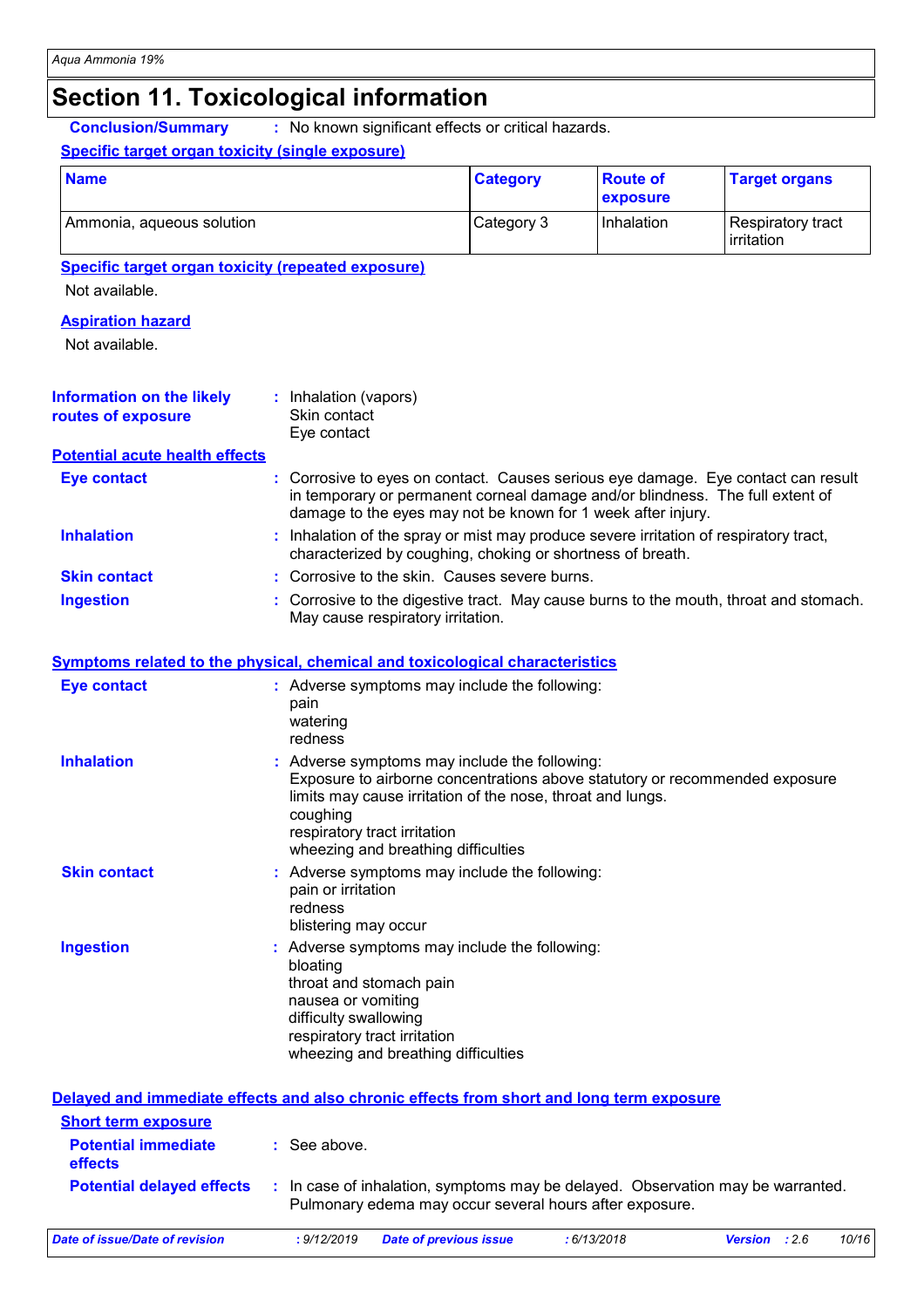## **Section 11. Toxicological information**

| Long term exposure                           |                                                                                                                             |  |
|----------------------------------------------|-----------------------------------------------------------------------------------------------------------------------------|--|
| <b>Potential immediate</b><br><b>effects</b> | $\therefore$ See above.                                                                                                     |  |
| <b>Potential delayed effects</b>             | : See below.                                                                                                                |  |
| <b>Potential chronic health effects</b>      |                                                                                                                             |  |
| <b>Conclusion/Summary</b>                    | : Adverse effects are typically the result of acute overexposure. These effects may<br>be long term or permanent in nature. |  |
| <b>General</b>                               | : No known significant effects or critical hazards.                                                                         |  |
| <b>Carcinogenicity</b>                       | : No known significant effects or critical hazards.                                                                         |  |
| <b>Mutagenicity</b>                          | : No known significant effects or critical hazards.                                                                         |  |
| <b>Teratogenicity</b>                        | : No known significant effects or critical hazards.                                                                         |  |
| <b>Developmental effects</b>                 | : No known significant effects or critical hazards.                                                                         |  |
| <b>Fertility effects</b>                     | : No known significant effects or critical hazards.                                                                         |  |

## **Section 12. Ecological information**

| <b>Toxicity</b>                |                                                                                                                                             |                                                                                                                                 |                                              |  |  |
|--------------------------------|---------------------------------------------------------------------------------------------------------------------------------------------|---------------------------------------------------------------------------------------------------------------------------------|----------------------------------------------|--|--|
| <b>Product/ingredient name</b> | <b>Result</b>                                                                                                                               | <b>Species</b>                                                                                                                  | <b>Exposure</b>                              |  |  |
| Ammonia                        | Acute EC50 29.2 mg/l Marine water<br>Acute LC50 2080 µg/l Fresh water<br>Acute LC50 0.53 ppm Fresh water<br>Acute LC50 300 µg/l Fresh water | Algae - Ulva fasciata - Zoea<br>Crustaceans - Gammarus pulex<br>Daphnia - Daphnia magna<br>Fish - Hypophthalmichthys<br>nobilis | 96 hours<br>48 hours<br>48 hours<br>96 hours |  |  |
|                                | Chronic NOEC 1 mg/l Fresh water<br>Chronic NOEC 0.204 mg/l Marine water<br>Acute LC50 37 ppm Fresh water                                    | Algae - Skeletonema costatum<br>Fish - Dicentrarchus labrax<br>Fish - Gambusia affinis - Adult                                  | 3 days<br>62 days<br>96 hours                |  |  |

**Conclusion/Summary :** Harmful to aquatic life.

### **Persistence and degradability**

| <b>Conclusion/Summary</b> | : Not persistent. |
|---------------------------|-------------------|
|                           |                   |

### **Bioaccumulative potential**

Not available.

### **Mobility in soil**

| <b>Soil/water partition</b><br>coefficient (K <sub>oc</sub> ) | : Not available.                                    |
|---------------------------------------------------------------|-----------------------------------------------------|
| <b>Other adverse effects</b>                                  | : No known significant effects or critical hazards. |

## **Section 13. Disposal considerations**

| <b>Disposal methods</b> | : The generation of waste should be avoided or minimized wherever possible.<br>Disposal of this product, solutions and any by-products should at all times comply<br>with the requirements of environmental protection and waste disposal legislation<br>and any regional local authority requirements. Dispose of surplus and non-<br>recyclable products via a licensed waste disposal contractor. Waste should not be<br>disposed of untreated to the sewer unless fully compliant with the requirements of<br>all authorities with jurisdiction. Waste packaging should be recycled. This material<br>and its container must be disposed of in a safe way. Care should be taken when<br>handling emptied containers that have not been cleaned or rinsed out. Empty<br>containers or liners may retain some product residues. Avoid dispersal of spilled<br>material and runoff and contact with soil, waterways, drains and sewers. |
|-------------------------|------------------------------------------------------------------------------------------------------------------------------------------------------------------------------------------------------------------------------------------------------------------------------------------------------------------------------------------------------------------------------------------------------------------------------------------------------------------------------------------------------------------------------------------------------------------------------------------------------------------------------------------------------------------------------------------------------------------------------------------------------------------------------------------------------------------------------------------------------------------------------------------------------------------------------------------|
|-------------------------|------------------------------------------------------------------------------------------------------------------------------------------------------------------------------------------------------------------------------------------------------------------------------------------------------------------------------------------------------------------------------------------------------------------------------------------------------------------------------------------------------------------------------------------------------------------------------------------------------------------------------------------------------------------------------------------------------------------------------------------------------------------------------------------------------------------------------------------------------------------------------------------------------------------------------------------|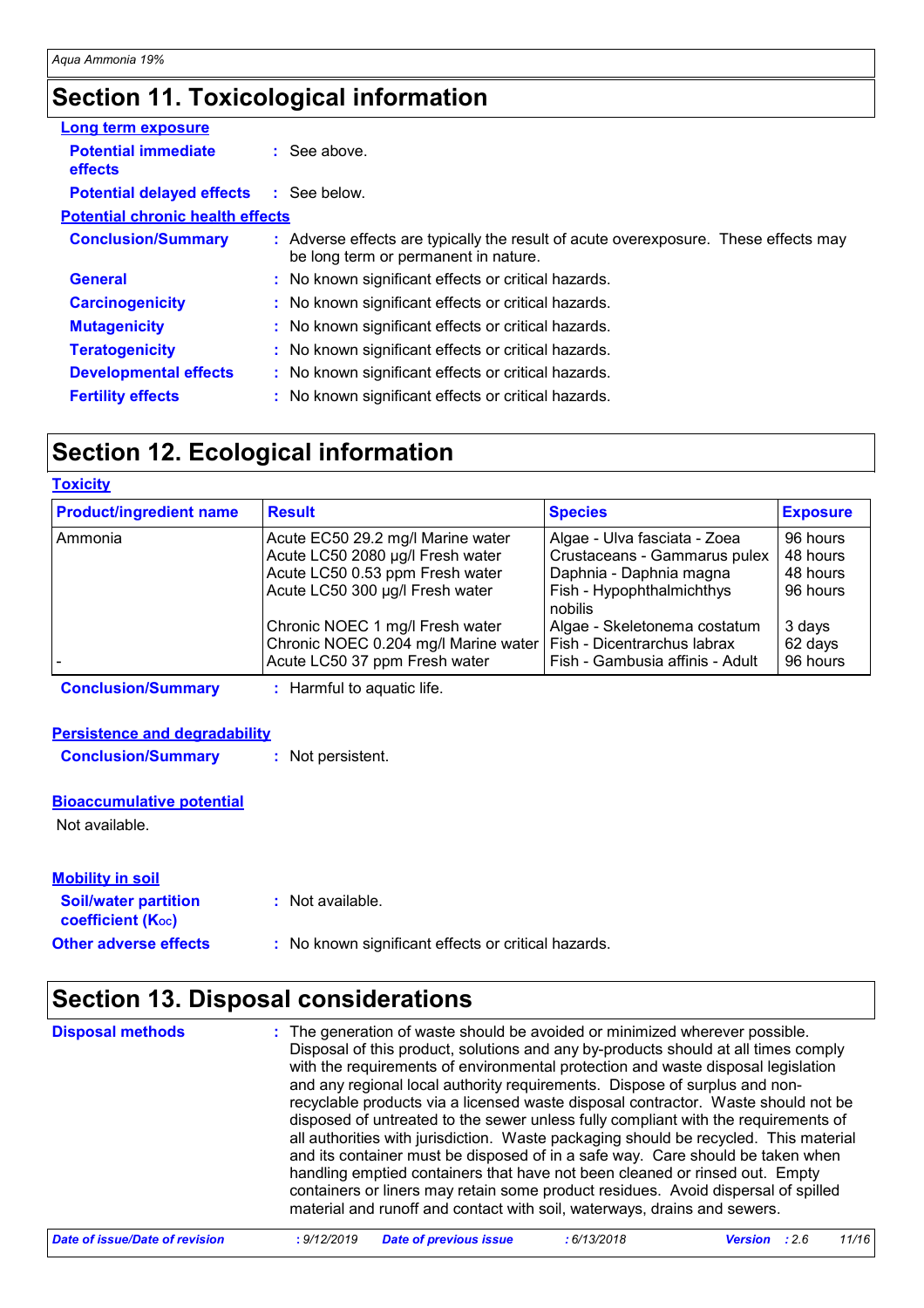#### **Section 14. Transport information** Ammonia solutions or Ammonium hydroxide, relative density (specific gravity) between 0.880 and 0.957 at 15°C in water, with more than 10 per cent but not more than 35 per cent ammonia 8 III Ammonia solutions or Ammonium hydroxide, relative density (specific gravity) between 0.880 and 0.957 at 15°C in water, with more than 10 per cent but not more than 35 per cent ammonia UN2672 8 III UN2672 - - **IMDG IATA UN number UN proper shipping name Transport hazard class(es) Packing group Additional information Environmental hazards** Yes. INo. **DOT Classification** UN2672 Ammonia solutions or Ammonium hydroxide, relative density (specific gravity) between 0.880 and 0.957 at 15°C in water, with more than 10 per cent but not more than 35 per cent ammonia 8 III No. **Reportable quantity** 1000 lbs / 454 kg [133.26 gal / 504.44 L] Packages of less than the reportable quantity are not subject to Hazmat transportation requirements. **Packaging instruction Passenger aircraft** Quantity limitation: 5 L **Cargo aircraft** Quantity limitation: 60 L **Special provisions** 336, IB3, IP8, T7, TP1 **TDG Classification** UN2672 Ammonia solutions or Ammonium hydroxide, relative density (specific gravity) between 0.880 and 0.957 at 15°C in water, with more than 10 per cent but not more than 35 per cent ammonia 8 No. **Explosive Limit and Limited Quantity Index** 5 **Passenger Carrying Vessel Index** 5 **Mexico Classification** UN2672 Ammonia solutions or Ammonium hydroxide, relative density (specific gravity) between 0.880 and 0.957 at 15°C in water, with more than 10 per cent but not more than 35 per cent ammonia 8 III No. -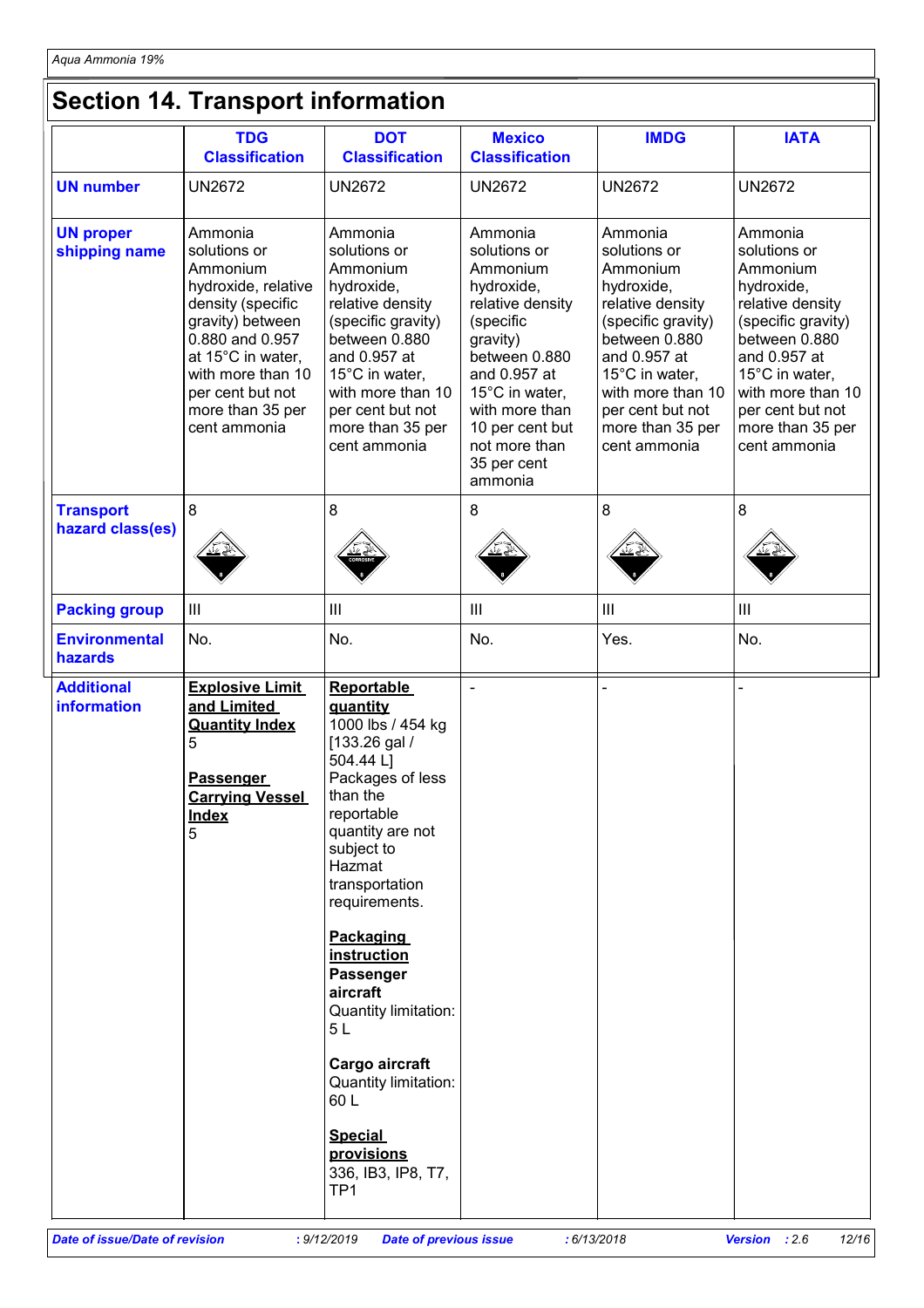## **Section 14. Transport information**

|                                                                                   | Special precautions for user : Transport within user's premises: always transport in closed containers that are<br>upright and secure. Ensure that persons transporting the product know what to do in<br>the event of an accident or spillage.                  |
|-----------------------------------------------------------------------------------|------------------------------------------------------------------------------------------------------------------------------------------------------------------------------------------------------------------------------------------------------------------|
| <b>Transport in bulk according</b><br>to Annex II of MARPOL and<br>the IBC Code   | : Not available.                                                                                                                                                                                                                                                 |
| <b>Section 15. Regulatory information</b>                                         |                                                                                                                                                                                                                                                                  |
| <b>Canadian lists</b>                                                             |                                                                                                                                                                                                                                                                  |
| <b>Canadian NPRI</b>                                                              | : The following components are listed: Ammonia (total)                                                                                                                                                                                                           |
| <b>CEPA Toxic substances</b>                                                      | : The following components are listed: Ammonia dissolved in water                                                                                                                                                                                                |
| <b>Canada inventory</b>                                                           | : All components are listed or exempted.                                                                                                                                                                                                                         |
| <b>International requlations</b>                                                  |                                                                                                                                                                                                                                                                  |
|                                                                                   | <b>Chemical Weapon Convention List Schedules I, II &amp; III Chemicals</b>                                                                                                                                                                                       |
| Not listed.                                                                       |                                                                                                                                                                                                                                                                  |
| <b>Montreal Protocol</b>                                                          |                                                                                                                                                                                                                                                                  |
| Not listed.                                                                       |                                                                                                                                                                                                                                                                  |
|                                                                                   | <b>Stockholm Convention on Persistent Organic Pollutants</b>                                                                                                                                                                                                     |
| Not listed.                                                                       |                                                                                                                                                                                                                                                                  |
|                                                                                   | <b>Rotterdam Convention on Prior Informed Consent (PIC)</b>                                                                                                                                                                                                      |
| Not listed.                                                                       |                                                                                                                                                                                                                                                                  |
|                                                                                   |                                                                                                                                                                                                                                                                  |
| <b>UNECE Aarhus Protocol on POPs and Heavy Metals</b>                             |                                                                                                                                                                                                                                                                  |
| Not listed.                                                                       |                                                                                                                                                                                                                                                                  |
| <b>Inventory list</b>                                                             |                                                                                                                                                                                                                                                                  |
| <b>Australia</b>                                                                  | : All components are listed or exempted.                                                                                                                                                                                                                         |
| <b>China</b>                                                                      | : All components are listed or exempted.                                                                                                                                                                                                                         |
| <b>Europe</b>                                                                     | : All components are listed or exempted.                                                                                                                                                                                                                         |
| <b>Japan</b>                                                                      | : All components are listed or exempted.                                                                                                                                                                                                                         |
| <b>Malaysia</b>                                                                   | : All components are listed or exempted.                                                                                                                                                                                                                         |
| <b>New Zealand</b>                                                                | : All components are listed or exempted.                                                                                                                                                                                                                         |
| <b>Philippines</b>                                                                | : All components are listed or exempted.                                                                                                                                                                                                                         |
| <b>Republic of Korea</b>                                                          | : All components are listed or exempted.                                                                                                                                                                                                                         |
| <b>Taiwan</b>                                                                     | : All components are listed or exempted.                                                                                                                                                                                                                         |
| <b>Turkey</b>                                                                     | : Not determined.                                                                                                                                                                                                                                                |
| <b>U.S. Federal Regulations</b>                                                   | : TSCA 8(a) CDR Exempt/Partial exemption: Not determined<br>TSCA 8(b) Active inventory: All components are listed or exempted.<br>Clean Water Act (CWA) 311: Ammonia, aqueous solution<br>Clean Air Act (CAA) 112 regulated toxic substances: ammonia, anhydrous |
| <b>Clean Air Act Section 112</b><br>(b) Hazardous Air<br><b>Pollutants (HAPS)</b> | : Not listed                                                                                                                                                                                                                                                     |
| <b>Clean Air Act Section 602</b><br><b>Class I Substances</b>                     | : Not listed                                                                                                                                                                                                                                                     |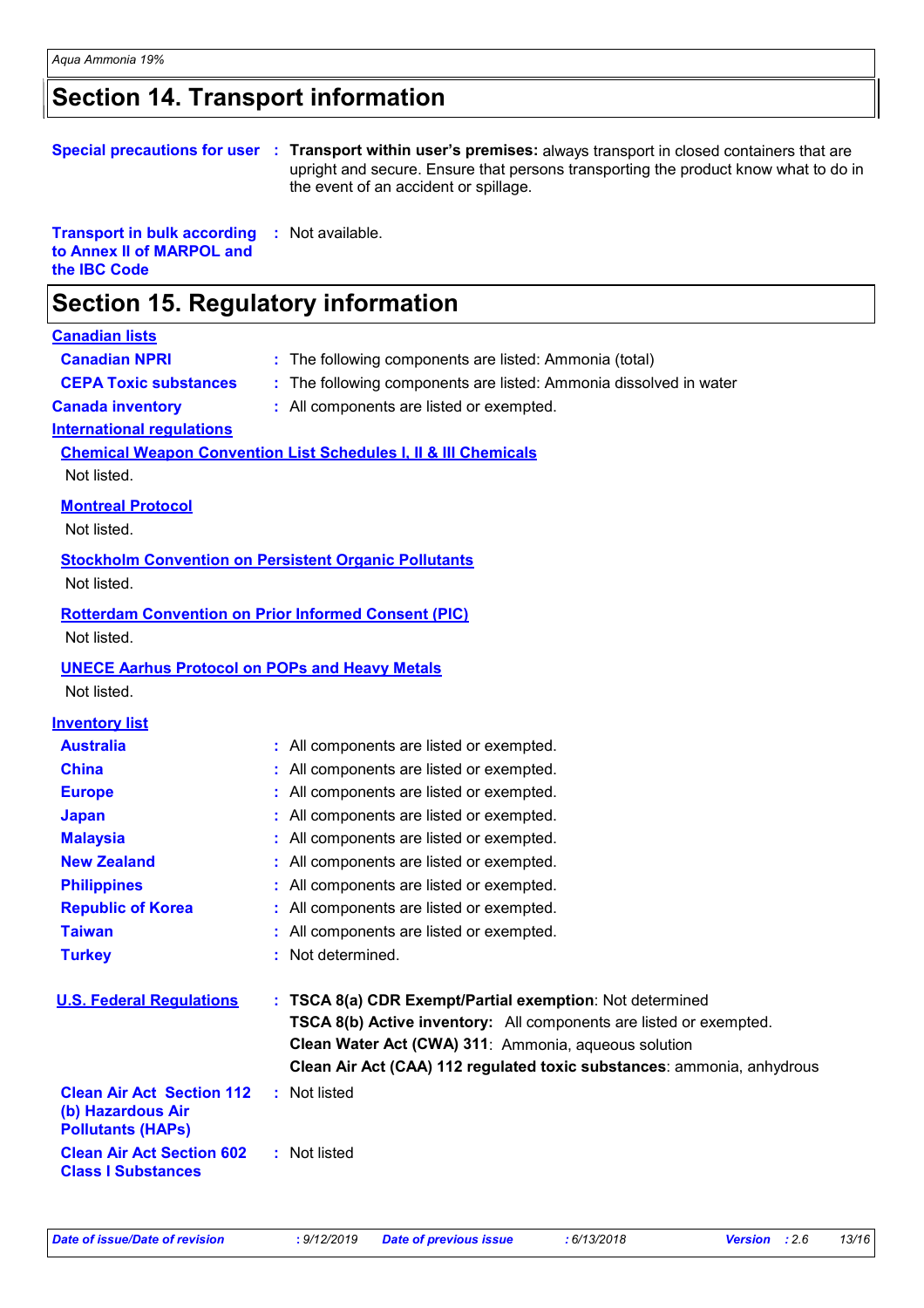## **Section 15. Regulatory information**

| <b>Clean Air Act Section 602</b><br><b>Class II Substances</b> | : Not listed                      |
|----------------------------------------------------------------|-----------------------------------|
| <b>DEA List I Chemicals</b><br>(Precursor Chemicals)           | Not listed                        |
| <b>DEA List II Chemicals</b><br><b>(Essential Chemicals)</b>   | : Not listed                      |
| <b>SARA 302/304 Composition/information on ingredients</b>     |                                   |
| <b>SARA 304 RQ</b>                                             | : Not applicable.                 |
| <b>SARA 311/312</b>                                            |                                   |
| <b>Classification</b>                                          | : Immediate (acute) health hazard |
| <b>Composition/information on ingredients</b>                  |                                   |

| <b>Name</b> | $\frac{9}{6}$ | <b>Fire</b> | <b>Sudden</b><br>hazard release of<br><b>pressure</b> | <b>Reactive</b> | <b>Immediate</b><br>(acute)<br>health<br>hazard | <b>Delayed</b><br>(chronic)<br>health<br>∣ hazard. |
|-------------|---------------|-------------|-------------------------------------------------------|-----------------|-------------------------------------------------|----------------------------------------------------|
| Ammonia     | $≤19$         | No.         | No.                                                   | No.             | Yes.                                            | No.                                                |

#### **SARA 313**

|                                           | <b>Product name</b> | <b>CAS number</b> | $\frac{9}{6}$ |
|-------------------------------------------|---------------------|-------------------|---------------|
| <b>Form R - Reporting</b><br>requirements | Agua Ammonia 19%    | 7664-41-7         | 19            |
| <b>Supplier notification</b>              | Aqua Ammonia 19%    | 7664-41-7         | 19            |

SARA 313 notifications must not be detached from the SDS and any copying and redistribution of the SDS shall include copying and redistribution of the notice attached to copies of the SDS subsequently redistributed.

|  | <b>State regulations</b> |
|--|--------------------------|
|  |                          |

| <b>Massachusetts</b>       | : The following components are listed: Ammonium hydroxide                                                                                                                                                                                                                           |
|----------------------------|-------------------------------------------------------------------------------------------------------------------------------------------------------------------------------------------------------------------------------------------------------------------------------------|
| <b>New York</b>            | : The following components are listed: Ammonium hydroxide                                                                                                                                                                                                                           |
| <b>New Jersey</b>          | : The following components are listed: Ammonium hydroxide                                                                                                                                                                                                                           |
| <b>Pennsylvania</b>        | : The following components are listed: Ammonium hydroxide                                                                                                                                                                                                                           |
| <b>California Prop. 65</b> | This product, as manufactured, does NOT contain any substance in<br>concentrations known to the state of California to cause cancer, birth defects or<br>other reproductive harm. Nutrien cannot guarantee the downstream compliance<br>of any product once out of Nutrien custody. |

## **Section 16. Other information**

| <b>History</b>                    |                 |  |
|-----------------------------------|-----------------|--|
| Date of issue/Date of<br>revision | : 9/12/2019     |  |
| Date of previous issue            | $\pm$ 6/13/2018 |  |
| <b>Version</b>                    | : 2.6           |  |
|                                   |                 |  |

**Indicates information that has changed from previously issued version.**

| <b>Key to abbreviations</b> | $\therefore$ ATE = Acute Toxicity Estimate<br><b>BCF</b> = Bioconcentration Factor<br>GHS = Globally Harmonized System of Classification and Labelling of Chemicals<br>IATA = International Air Transport Association<br>IBC = Intermediate Bulk Container<br><b>IMDG = International Maritime Dangerous Goods</b><br>LogPow = logarithm of the octanol/water partition coefficient<br>MARPOL = International Convention for the Prevention of Pollution From Ships,<br>1973 as modified by the Protocol of 1978. ("Marpol" = marine pollution) |
|-----------------------------|-------------------------------------------------------------------------------------------------------------------------------------------------------------------------------------------------------------------------------------------------------------------------------------------------------------------------------------------------------------------------------------------------------------------------------------------------------------------------------------------------------------------------------------------------|
|-----------------------------|-------------------------------------------------------------------------------------------------------------------------------------------------------------------------------------------------------------------------------------------------------------------------------------------------------------------------------------------------------------------------------------------------------------------------------------------------------------------------------------------------------------------------------------------------|

*Date of issue/Date of revision* **:** *9/12/2019 Date of previous issue : 6/13/2018 Version : 2.6 14/16*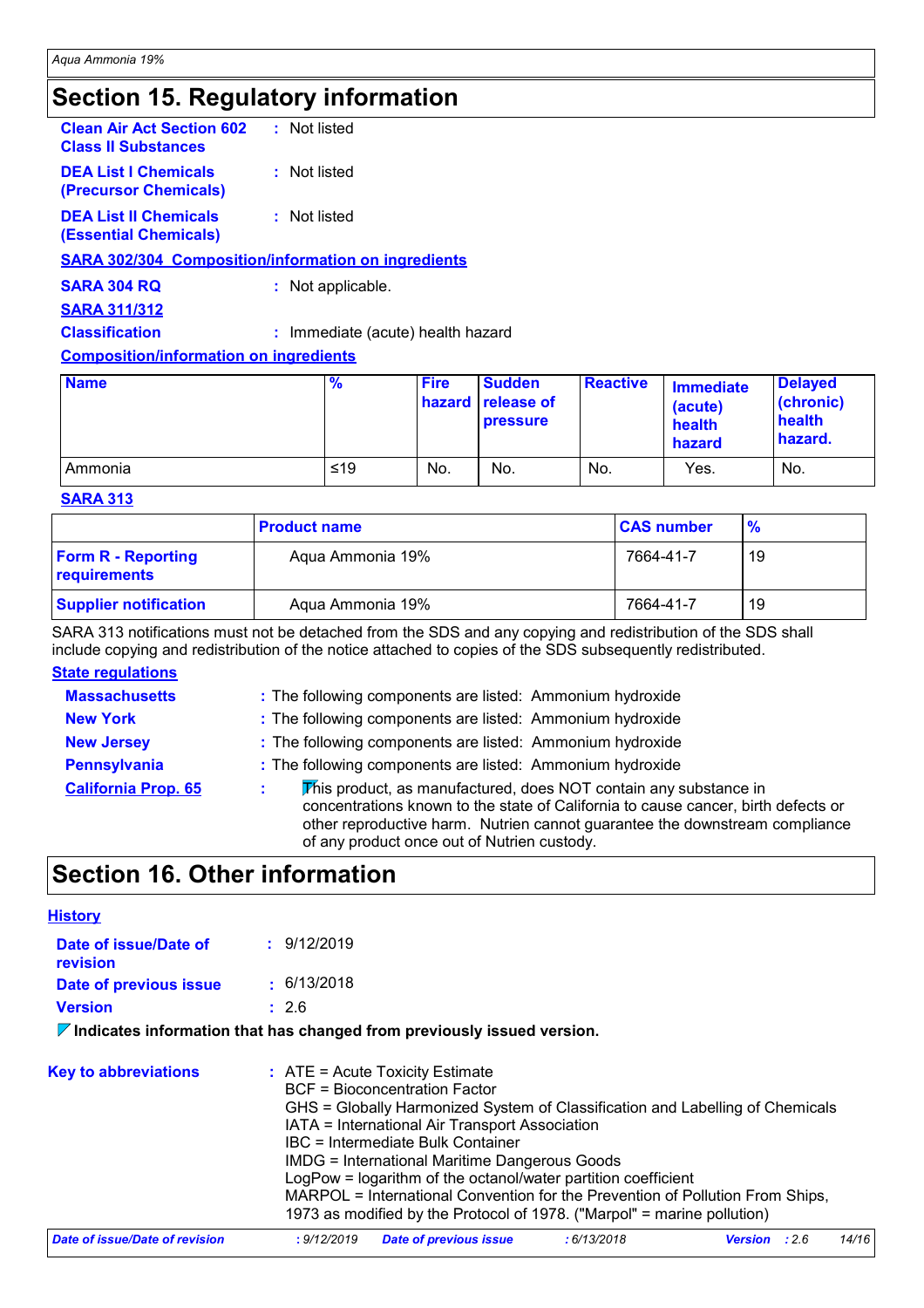## **Section 16. Other information**

UN = United Nations HPR = Hazardous Products Regulations

### **Procedure used to derive the classification**

|                                                                                                                                                                    | <b>Classification</b>                                                                                                                                                                                                                      | <b>Justification</b>                                                                                                                                                                                                                                                                                                                                                                                                                                                                                                                                                                                                                                                                                                                                                                                                                                                                                                                                                                                                                                                                                                                                                                                                                  |
|--------------------------------------------------------------------------------------------------------------------------------------------------------------------|--------------------------------------------------------------------------------------------------------------------------------------------------------------------------------------------------------------------------------------------|---------------------------------------------------------------------------------------------------------------------------------------------------------------------------------------------------------------------------------------------------------------------------------------------------------------------------------------------------------------------------------------------------------------------------------------------------------------------------------------------------------------------------------------------------------------------------------------------------------------------------------------------------------------------------------------------------------------------------------------------------------------------------------------------------------------------------------------------------------------------------------------------------------------------------------------------------------------------------------------------------------------------------------------------------------------------------------------------------------------------------------------------------------------------------------------------------------------------------------------|
| SKIN CORROSION - Category 1B<br>SERIOUS EYE DAMAGE - Category 1<br>SPECIFIC TARGET ORGAN TOXICITY (SINGLE<br>EXPOSURE) (Respiratory tract irritation) - Category 3 |                                                                                                                                                                                                                                            | Weight of evidence<br>Weight of evidence<br>Weight of evidence                                                                                                                                                                                                                                                                                                                                                                                                                                                                                                                                                                                                                                                                                                                                                                                                                                                                                                                                                                                                                                                                                                                                                                        |
| <b>References</b>                                                                                                                                                  | amendments, and corrigenda.<br>amendments, and corrigenda.<br>dangerous substances<br>Road (ADR), latest revision.<br>amendments.<br>Values for Chemical Substances, latest edition.<br>Engineers<br>ERG 2016 Emergency Response Guidebook | : REGULATION (EC) No 1907/2006 OF THE EUROPEAN PARLIAMENT AND OF<br>THE COUNCIL OF 18 DECEMBER 2006, with successive adaptations,<br>REGULATION (EC) No 1272/2008 OF THE EUROPEAN PARLIAMENT AND OF<br>THE COUNCIL OF 16 DECEMBER 2008, with successive adaptations,<br>ECHA, European Chemicals Agency, Classification and Labelling Database<br>DIRECTIVE 2012/18/EU OF THE EUROPEAN PARLIAMENT AND OF THE<br>COUNCIL OF 4 JULY 2012 on the control of major-accident hazards involving<br>European Agreement concerning the International Carriage of Dangerous Goods by<br>Directive 2008/68/EC of the European Parliament and of the Council of 24<br>September 2008 on the inland transport of dangerous goods, with successive<br>REGULATION (EC) No 2003/2003 OF THE EUROPEAN PARLIAMENT AND OF<br>THE COUNCIL OF 13 OCTOBER 2003 RELATING TO FERTILISERS, with<br>successive adaptations, amendments, and corrigenda.<br>American Conference of Governmental Industrial Hygienists, Threshold Limit<br>Corrosion Data Survey, Sixth Edition, 1985, National Association of Corrosion<br>IARC Monographs on the Evaluation of Carcinogenic Risks to Humans.<br>The Fertilizer Institute, Toxicity Testing Results, March 2003 |
| <b>Notice to reader</b>                                                                                                                                            |                                                                                                                                                                                                                                            |                                                                                                                                                                                                                                                                                                                                                                                                                                                                                                                                                                                                                                                                                                                                                                                                                                                                                                                                                                                                                                                                                                                                                                                                                                       |

**Supply chain partners must ensure they pass this SDS, and all other relevant safety information to their customers.**

#### **DISCLAIMER AND LIMITATION OF LIABILITY**

**The information and recommendations contained in this Safety Data Sheet ("SDS") relate only to the specific material referred to herein (the "Material") and do not relate to the use of such Material in combination with any other material or process. The information and recommendations contained herein are believed to be current and correct as of the date of this SDS. HOWEVER, THE INFORMATION AND RECOMMENDATIONS ARE PRESENTED WITHOUT WARRANTY, REPRESENTATION OR LICENSE OF ANY KIND, EXPRESS OR IMPLIED, WITH RESPECT TO THEIR ACCURACY, CORRECTNESS OR COMPLETENESS, AND THE SELLER, SUPPLIER AND MANUFACTURER OF THE MATERIAL AND THEIR RESPECTIVE AFFILIATES (COLLECTIVELY, THE "SUPPLIER") DISCLAIM ALL LIABILITY FOR RELIANCE ON SUCH INFORMATION AND RECOMMENDATIONS. This SDS is not a guarantee of safety. A buyer or user of the Material (a "Recipient") is responsible for ensuring that it has all current information necessary to safely use the Material for its specific purpose.**

**FURTHERMORE, THE RECIPIENT ASSUMES ALL RISK IN CONNECTION WITH THE USE OF THE MATERIAL. THE RECIPIENT ASSUMES ALL RESPONSIBILITY FOR ENSURING THE MATERIAL IS USED IN A SAFE MANNER IN COMPLIANCE WITH APPLICABLE ENVIRONMENTAL, HEALTH, SAFETY AND SECURITY LAWS, POLICIES AND GUIDELINES. THE SUPPLIER DOES NOT WARRANT THE MERCHANTABILITY OF THE MATERIAL OR THE FITNESS OF THE MATERIAL FOR ANY PARTICULAR USE AND ASSUMES NO RESPONSIBILITY FOR INJURY OR DAMAGE CAUSED DIRECTLY OR INDIRECTLY BY OR RELATED TO THE USE OF THE MATERIAL.**

| <b>Date of issue/Date of revision</b> |  | : 9/12/2019 Date of previous issue | 6/13/2018 | <b>Version</b> : 2.6 | 15/16 |
|---------------------------------------|--|------------------------------------|-----------|----------------------|-------|
|---------------------------------------|--|------------------------------------|-----------|----------------------|-------|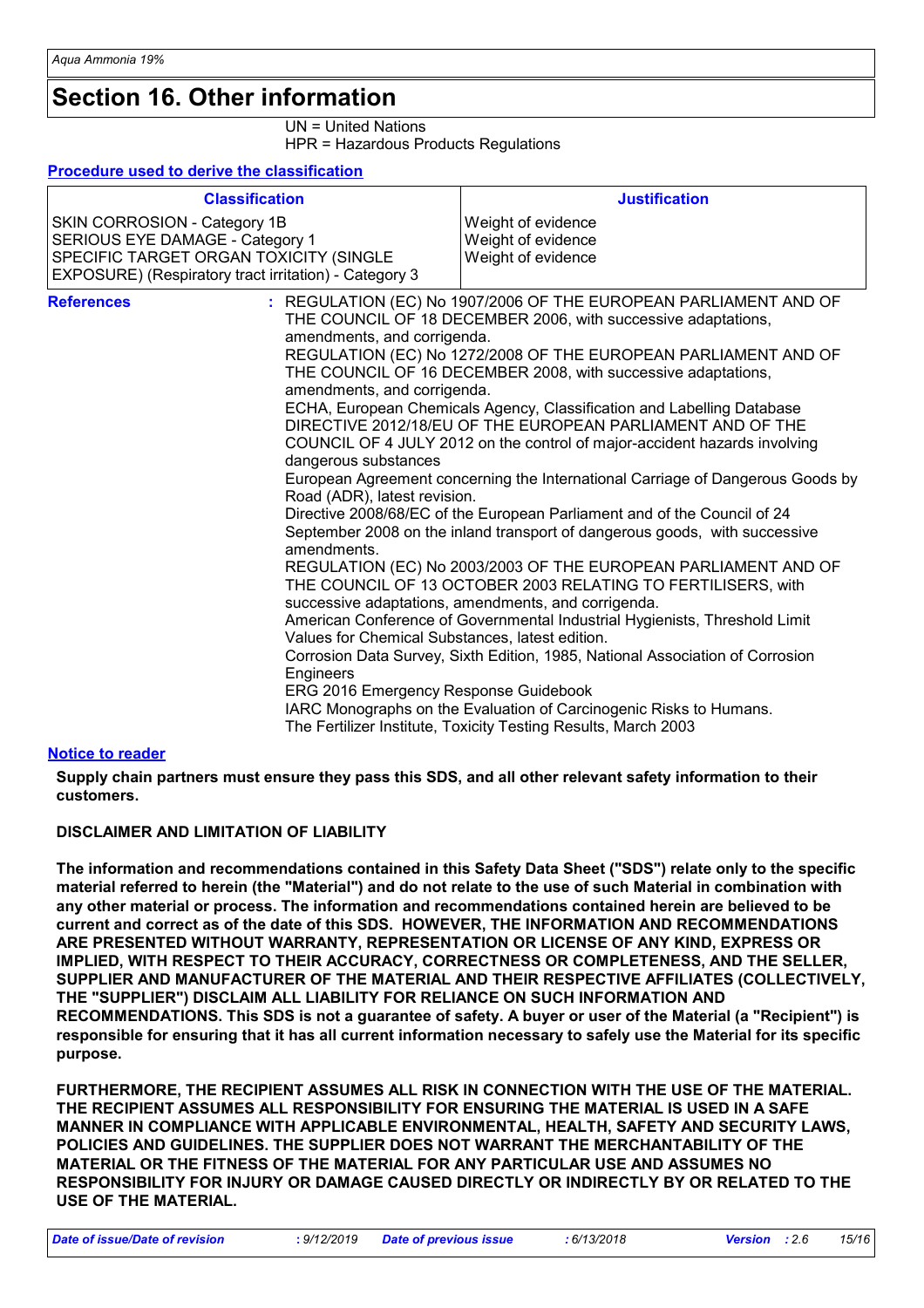## **Section 16. Other information**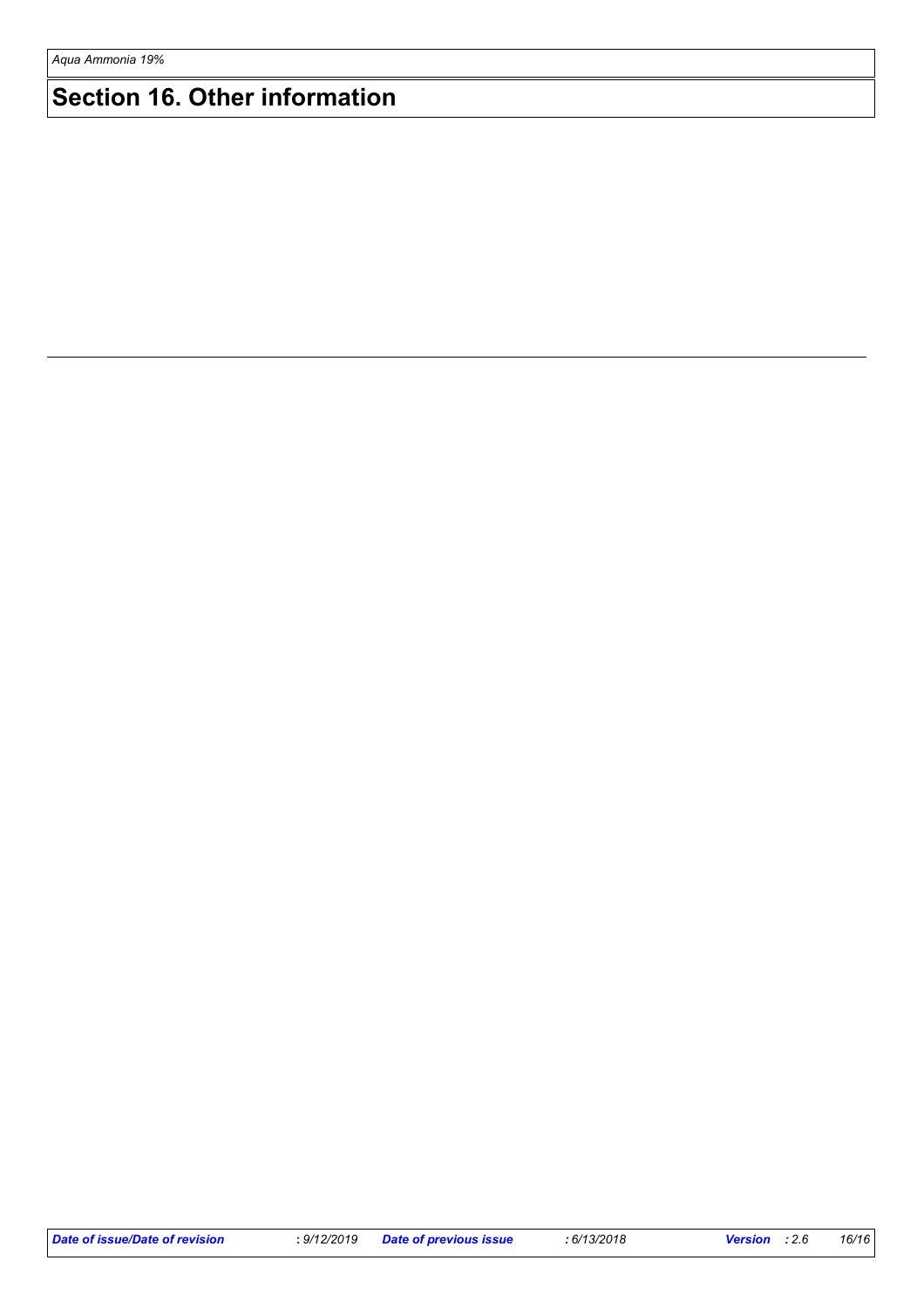

# **FICHE DE DONNÉES DE SÉCURITÉ**

## **Solution aqueuse d'ammoniac 19%**

| <b>Section 1. Identification</b>                                                          |                                                                                                                                                                                                                                                                                                                                                                                           |                                                                                                                      |
|-------------------------------------------------------------------------------------------|-------------------------------------------------------------------------------------------------------------------------------------------------------------------------------------------------------------------------------------------------------------------------------------------------------------------------------------------------------------------------------------------|----------------------------------------------------------------------------------------------------------------------|
| Identificateur de produit<br><b>Autres moyens</b><br>d'identification                     | : Solution aqueuse d'ammoniac 19%                                                                                                                                                                                                                                                                                                                                                         |                                                                                                                      |
| <b>Type de produit</b>                                                                    | <b>Synonymes</b> : l'Ammoniac, solution aqueuse; Hydroxyde d'ammonium<br>Code(s) du produit : Code du produit: 4662-25448<br>(<0.1%) sera converti en hydroxyde d'ammonium.                                                                                                                                                                                                               | : Liquide. Ce produit se compose de gaz ammoniac dissous dans l'eau. Une partie                                      |
|                                                                                           |                                                                                                                                                                                                                                                                                                                                                                                           | Utilisations pertinentes identifiées de la substance ou du mélange et utilisations non recommandées                  |
| Utilisations identifiées<br>Produits pour contrôler la pollution. Fertilisant.            |                                                                                                                                                                                                                                                                                                                                                                                           | Applications industrielles: Produits de nettoyage industriels et institutionnels. Fabrication de produits chimiques. |
| <u>Utilisations non recommandées</u>                                                      |                                                                                                                                                                                                                                                                                                                                                                                           | <b>Raison</b>                                                                                                        |
| Produit ne est pas destiné à l'usage des consommateurs.                                   |                                                                                                                                                                                                                                                                                                                                                                                           | On ne peut écarter le risque.                                                                                        |
| Données relatives au<br>fournisseur                                                       | : Agrium Canada Partnership (Une filiale de Nutrien Ltd.)<br>13131 Lake Fraser Drive, S.E.<br>Calgary, Alberta, Canada, T2J 7E8<br>Agrium U.S. Inc. (Une filiale de Nutrien Ltd.)<br>5296 Harvest Lake Drive<br>Loveland, CO 80538<br>Numéro de téléphone de l'entreprise:<br>1-800-403-2861 (Représentant du Service à la Clientèle)<br>sds@nutrien.com<br>www.nutrien.com<br>$\sim 100$ |                                                                                                                      |
| Numéro de téléphone à<br>composer en cas d'urgence<br>(indiquer les heures de<br>service) | : Nutrien 24 hr numéros de téléphone d'urgence:<br>Anglais:<br>Transport: 1-800-792-8311<br>Médical: 1-303-389-1653<br>Français ou Espagnol:<br>Transport ou Médical: 1-303-389-1654                                                                                                                                                                                                      |                                                                                                                      |

## **Section 2. Identification des dangers**

| <b>Classement de la</b><br>substance ou du mélange | : CORROSION CUTANÉE - Catégorie 1B<br>LÉSIONS OCULAIRES GRAVES - Catégorie 1<br>TOXICITÉ POUR CERTAINS ORGANES CIBLES - EXPOSITION UNIQUE<br>(Irritation des voies respiratoires) - Catégorie 3 |
|----------------------------------------------------|-------------------------------------------------------------------------------------------------------------------------------------------------------------------------------------------------|
| <b>Statut OSHA/HCS</b>                             | : Ce produit est considéré dangereux selon la norme OSHA sur la communication de<br>renseignements à l'égard des matières dangereuses (29 CFR 1910.1200).                                       |
| <b>Éléments d'étiquetage SGH</b>                   |                                                                                                                                                                                                 |
| Pictogrammes de danger                             |                                                                                                                                                                                                 |

*Date d'édition/Date de révision* **:** *9/12/2019 Date de publication*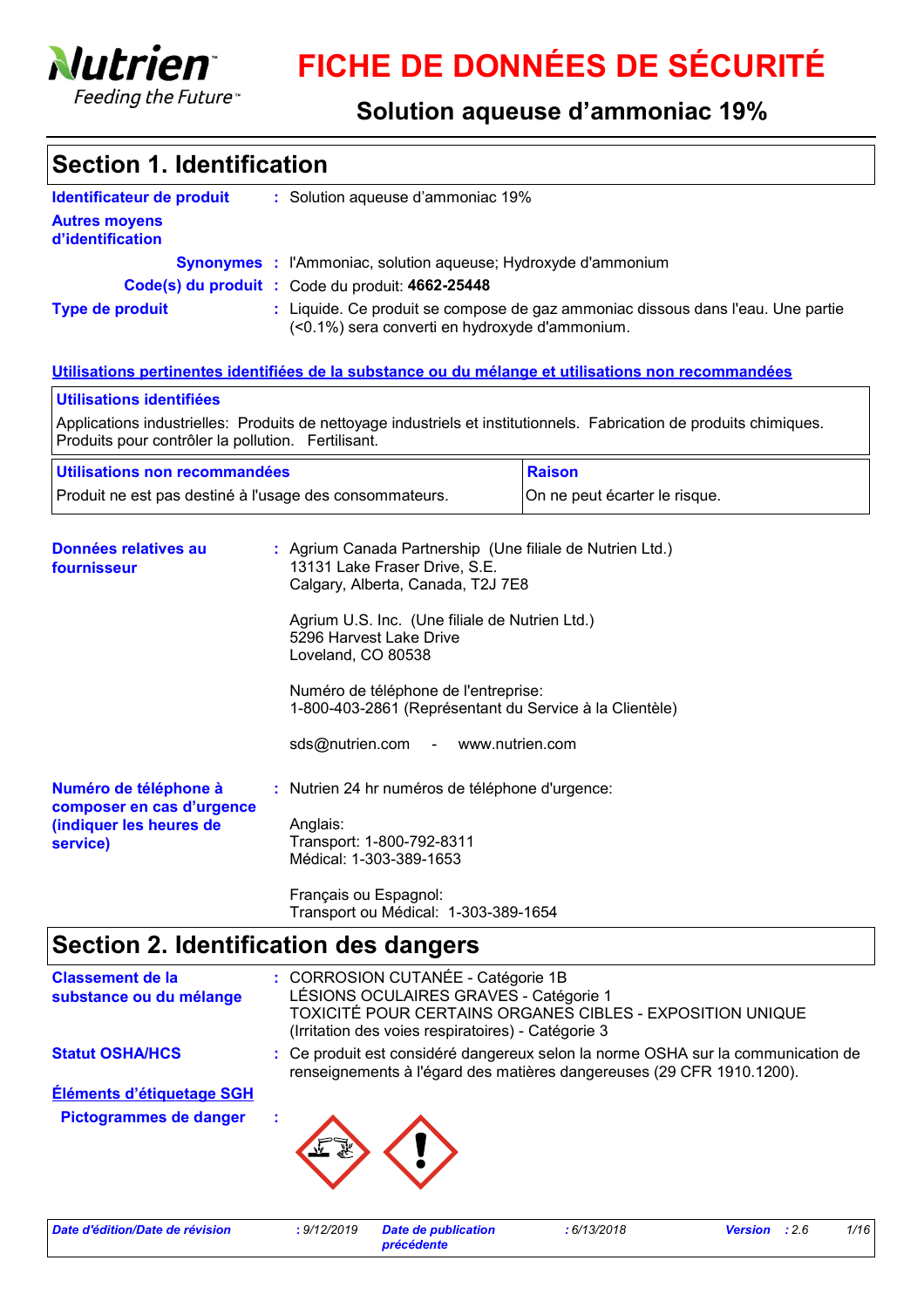## **Section 2. Identification des dangers**

| <b>Mention d'avertissement</b>                                    | : Danger                                                                                                                                                                                                                                                                                                                                                                                                                                                                                                                                                                                                                                                                                                                                      |
|-------------------------------------------------------------------|-----------------------------------------------------------------------------------------------------------------------------------------------------------------------------------------------------------------------------------------------------------------------------------------------------------------------------------------------------------------------------------------------------------------------------------------------------------------------------------------------------------------------------------------------------------------------------------------------------------------------------------------------------------------------------------------------------------------------------------------------|
| <b>Mentions de danger</b>                                         | : Provoque de graves brûlures de la peau et de graves lésions des yeux.<br>Peut irriter les voies respiratoires.                                                                                                                                                                                                                                                                                                                                                                                                                                                                                                                                                                                                                              |
| <b>Conseils de prudence</b>                                       |                                                                                                                                                                                                                                                                                                                                                                                                                                                                                                                                                                                                                                                                                                                                               |
| <b>Généralités</b>                                                | : Lire l'étiquette avant utilisation. Tenir hors de portée des enfants. En cas de<br>consultation d'un médecin, garder à disposition le récipient ou l'étiquette.                                                                                                                                                                                                                                                                                                                                                                                                                                                                                                                                                                             |
| <b>Prévention</b>                                                 | : Porter des gants/vêtements de protection et un équipement de protection des yeux/<br>du visage. Éviter tout contact avec les yeux, la peau ou les vêtements. Ne pas<br>respirer les gaz, vapeurs ou aérosols. Utiliser seulement en plein air ou dans un<br>endroit bien ventilé. Ne pas manger, boire ou fumer en manipulant ce produit.<br>Maintenir le récipient fermé de manière étanche. Garder sous clef. Se laver<br>soigneusement après manipulation.                                                                                                                                                                                                                                                                               |
| <b>Intervention</b>                                               | : Appeler immédiatement un CENTRE ANTIPOISON ou un médecin.<br>EN CAS D'INHALATION: Transporter la personne à l'extérieur et la maintenir dans<br>une position où elle peut confortablement respirer.<br>EN CAS D'INGESTION: Appeler immédiatement un CENTRE ANTIPOISON ou un<br>médecin. Rincer la bouche. Ne PAS faire vomir.<br>EN CAS DE CONTACT AVEC LA PEAU (ou les cheveux): Enlever immédiatement<br>tous les vêtements contaminés. Rincer la peau avec de l'eau. Laver les vêtements<br>contaminés avant réutilisation.<br>EN CAS DE CONTACT AVEC LES YEUX: Rincer avec précaution à l'eau pendant<br>plusieurs minutes. Enlever les lentilles de contact si usé et si elles peuvent être<br>facilement enlevés. Continuer à rincer. |
| <b>Stockage</b>                                                   | : Garder sous clef.                                                                                                                                                                                                                                                                                                                                                                                                                                                                                                                                                                                                                                                                                                                           |
| <b>Élimination</b>                                                | Éliminer le contenu et le récipient conformément à toutes les réglementations<br>locales, régionales, nationales et internationales.                                                                                                                                                                                                                                                                                                                                                                                                                                                                                                                                                                                                          |
| Éléments d'une étiquette<br>complémentaire                        | $:$ Aucun connu.                                                                                                                                                                                                                                                                                                                                                                                                                                                                                                                                                                                                                                                                                                                              |
| Autres dangers qui ne<br>donnent pas lieu à une<br>classification | : Très toxique pour les organismes aquatiques.                                                                                                                                                                                                                                                                                                                                                                                                                                                                                                                                                                                                                                                                                                |

## **Section 3. Composition/information sur les ingrédients**

| Substance/préparation<br>Mélange |           |            |
|----------------------------------|-----------|------------|
| Nom des ingrédients              | $%$ (p/p) | Numéro CAS |
| L'eau                            | -81       | 7732-18-5  |
| Ammoniac                         | 19        | 7664-41-7  |

Toute concentration présentée comme une plage vise à protéger la confidentialité ou est expliquée par une variation entre les lots.

**Dans l'état actuel des connaissances du fournisseur et dans les concentrations d'application, aucun autre ingrédient présent n'est classé comme dangereux pour la santé ou l'environnement, et donc nécessiterait de figurer dans cette section.**

**Les limites d'exposition professionnelle, quand elles sont disponibles, sont énumérées à la section 8.**

## **Section 4. Premiers soins**

**Description des premiers soins nécessaires**

| <b>Contact avec les yeux</b> | : CORROSIF. Commencer immédiatement irrigation des yeux. Toute exposition des<br>yeux à la solution d'ammoniac nécessite une évaluation médicale après<br>décontamination. Rincer immédiatement les yeux avec de grandes quantités d'eau<br>ou de sérum physiologique pour un minimum de 20 minutes, plus le temps<br>d'irrigation est préférable, si possible, en raison de la réaction chimique qui se<br>produit - voir les notes du médecin ci-dessous. Si possible, enlever les lentilles de<br>contact en faisant attention à ne pas provoquer des lésions oculaires<br>supplémentaires. Si l'approvisionnement en eau initiale est insuffisante, garder la |
|------------------------------|-------------------------------------------------------------------------------------------------------------------------------------------------------------------------------------------------------------------------------------------------------------------------------------------------------------------------------------------------------------------------------------------------------------------------------------------------------------------------------------------------------------------------------------------------------------------------------------------------------------------------------------------------------------------|
|------------------------------|-------------------------------------------------------------------------------------------------------------------------------------------------------------------------------------------------------------------------------------------------------------------------------------------------------------------------------------------------------------------------------------------------------------------------------------------------------------------------------------------------------------------------------------------------------------------------------------------------------------------------------------------------------------------|

| Date d'édition/Date de révision | : 9/12/2019 | <b>Date de publication</b> | 6/13/2018 | <b>Version</b> : 2.6 | 2/16 |
|---------------------------------|-------------|----------------------------|-----------|----------------------|------|
|                                 |             | précédente                 |           |                      |      |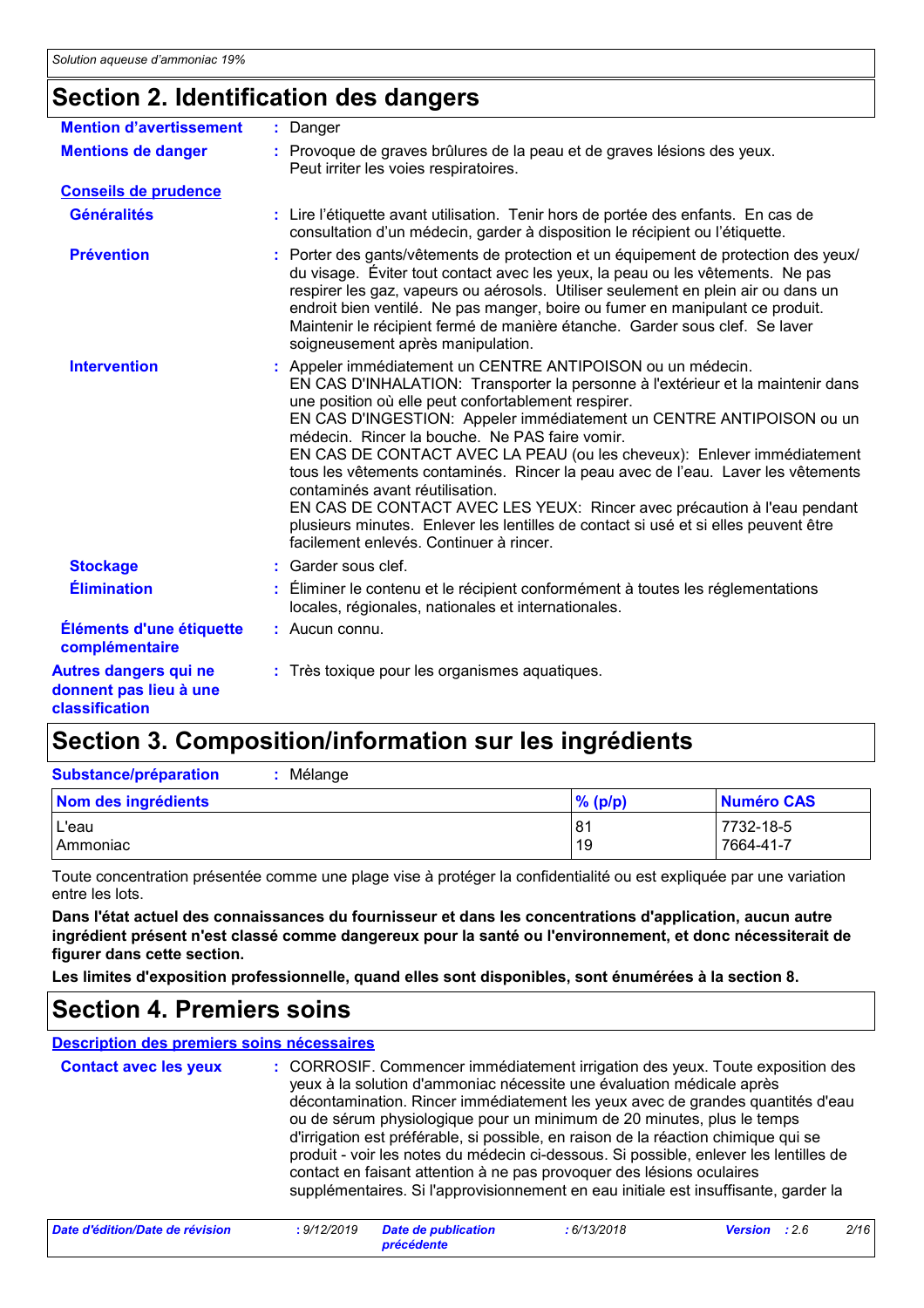# **Section 4. Premiers soins**

| zone affectée humide avec un chiffon humide et transférer la personne à l'endroit le<br>plus proche où le rinçage peut être poursuivi pendant la durée recommandée de<br>temps. Appelez une ambulance pour le transport à l'hôpital. Continuer irrigation des<br>yeux pendant le transport. Pour des conseils supplémentaires appeler le numéro<br>d'urgence médicale sur cette fiche de données de sécurité ou votre centre<br>antipoison ou un médecin.                                                                                                                                                                                                                                                                                                                                                                                                                                                                                                                                                                                                                                                                                                                                                                               |
|-----------------------------------------------------------------------------------------------------------------------------------------------------------------------------------------------------------------------------------------------------------------------------------------------------------------------------------------------------------------------------------------------------------------------------------------------------------------------------------------------------------------------------------------------------------------------------------------------------------------------------------------------------------------------------------------------------------------------------------------------------------------------------------------------------------------------------------------------------------------------------------------------------------------------------------------------------------------------------------------------------------------------------------------------------------------------------------------------------------------------------------------------------------------------------------------------------------------------------------------|
| CORROSIF. Si des gaz ou vapeurs sont présents dans des concentrations<br>inconnues ou excessifs, les sauveteurs doivent porter un appareil respiratoire<br>autonome et un résistant à gaz costume (Niveau B). Selon les US OSHA, les<br>exigences de la norme Hazwoper, 29 CFR 1910.120, ont été jugés à annuler les<br>exigences moins de protection mentionnées dans la norme de l'ammoniac anhydre,<br>1910,111.<br>RETIREZ à l'air frais. Surveiller les signes de respiration sifflante et des difficultés<br>respiratoires. Maintenir les voies respiratoires ouvertes. Si elle ne respire pas,<br>commencer la réanimation. L'oxygène peut être administré par du personnel qualifié.<br>Les personnes affectées qui ont arrêté de respirer ou éprouvez des difficultés à<br>respirer ou êtes inconscient besoin d'une attention médicale immédiate. Les<br>symptômes peuvent être retardés après l'exposition à l'ammoniac. La personne<br>exposée peut avoir besoin de rester sous surveillance médicale pendant 24 - 48<br>heures. Appelez une ambulance pour le transport à l'hôpital. Pour des conseils<br>supplémentaires appeler le numéro d'urgence médicale dans cette FDS ou votre<br>centre antipoison ou un médecin. |
| CORROSIF. Provoque des brûlures graves. Commencer immédiatement rincer les<br>zones affectées avec de l'eau. Enlevez les vêtements et les chaussures contaminés.<br>Les zones affectées doivent être rincés pour un minimum de 20 minutes, plus le<br>temps d'irrigation est préférable, si possible, en raison de la réaction chimique qui<br>se produit - voir les notes du médecin ci-dessous. L'eau tiède est recommandé pour<br>l'irrigation prolongée pour prévenir l'hypothermie. Personnes conscientes sans<br>difficultés respiratoires peuvent bénéficier de continuer l'irrigation dans une douche<br>ou un bain avant le transport à l'hôpital. Appelez une ambulance pour le transport<br>d'urgence à l'hôpital. Continuer l'irrigation de la peau pendant le transport par<br>ambulance. Pour des conseils supplémentaires appeler le numéro d'urgence<br>médicale dans cette FDS ou votre centre antipoison ou un médecin.                                                                                                                                                                                                                                                                                               |
| CORROSIF. Peut causer de graves brûlures à la bouche, de la gorge et de<br>l'estomac. Si la personne affectée nécessite réanimation cardio-respiratoire, éviter<br>contact bouche à bouche. Ne pas faire vomir. En cas de vomissements, tenter de<br>garder la tête du patient inférieure à la poitrine afin qu'aucun vomit pénètre dans les<br>poumons. Laver le visage du patient et la bouche avec de l'eau pour éliminer la<br>matière visible. Si la personne exposée est consciente et peut avaler, lui donner 1-2<br>petites gorgées d'eau. Ne donnez pas toute autre chose par la bouche. Desserrer<br>vêtement serré tel que col, cravate, ceinturon ou ceinture pour empêcher toute<br>restriction de respiration. Pour signes de difficultés respiratoires, se référer à la<br>rubrique sur l'inhalation. Appelez une ambulance pour le transport à l'hôpital. Pour<br>des conseils supplémentaires, appeler le numéro d'urgence médicale sur cette fiche<br>de données de sécurité ou votre centre antipoison ou un médecin.                                                                                                                                                                                                |
|                                                                                                                                                                                                                                                                                                                                                                                                                                                                                                                                                                                                                                                                                                                                                                                                                                                                                                                                                                                                                                                                                                                                                                                                                                         |

### **Symptômes et effets les plus importants, qu'ils soient aigus ou retardés Effets aigus potentiels sur la santé**

| <b>Contact avec les yeux</b>                        | : Corrosif au contact des yeux. Provoque de graves lésions des yeux. Le contact<br>avec les yeux peut endommager temporaires ou permanents la cornée ou mener à<br>la cécité. L'ampleur des dommages pour les yeux ne peut pas être connu pour 1<br>semaine après une blessure. |
|-----------------------------------------------------|---------------------------------------------------------------------------------------------------------------------------------------------------------------------------------------------------------------------------------------------------------------------------------|
| <b>Inhalation</b>                                   | : L'inhalation des embruns ou du brouillard peut produire une grave irritation des<br>voies respiratoires, caractérisée par la toux, une suffocation ou un essoufflement.                                                                                                       |
| <b>Contact avec la peau</b>                         | : Corrosif pour la peau. Provoque de graves brûlures.                                                                                                                                                                                                                           |
| <b>Ingestion</b>                                    | : Corrosif pour le tube digestif. Peut causer des brûlures à la bouche, à la gorge et à<br>l'estomac. Peut irriter les voies respiratoires.                                                                                                                                     |
| At a constant of America de la component de Ministr |                                                                                                                                                                                                                                                                                 |

#### **Signes/symptômes de surexposition**

| Date d'édition/Date de révision | : 9/12/2019 | <b>Date de publication</b> | : 6/13/2018 | <b>Version</b> : 2.6 | 3/16 |
|---------------------------------|-------------|----------------------------|-------------|----------------------|------|
|                                 |             | précédente                 |             |                      |      |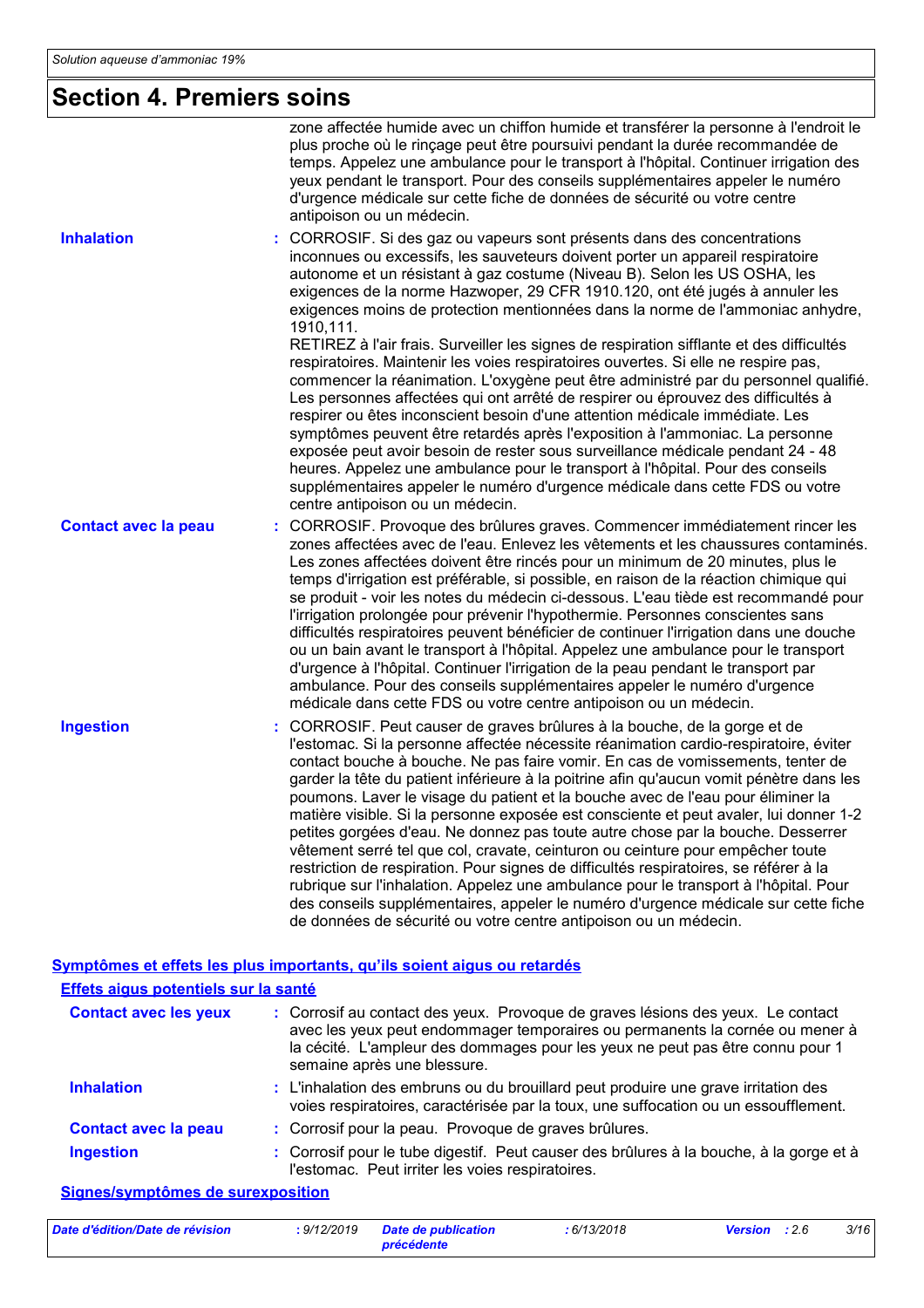## **Section 4. Premiers soins**

| <b>Contact avec les yeux</b> | Les symptômes néfastes peuvent éventuellement comprendre ce qui suit:<br>douleur<br>larmoiement<br>rougeur                                                                                                                                                                                                                                                                                    |
|------------------------------|-----------------------------------------------------------------------------------------------------------------------------------------------------------------------------------------------------------------------------------------------------------------------------------------------------------------------------------------------------------------------------------------------|
| <b>Inhalation</b>            | : Les symptômes néfastes peuvent éventuellement comprendre ce qui suit:<br>Une exposition à des concentrations atmosphériques au-dessus des limites<br>d'exposition réglementaires ou recommandées peut éventuellement entraîner une<br>irritation du nez, de la gorge et des poumons.<br>tousser<br>irritation des voies respiratoires<br>respiration sifflante et difficultés respiratoires |
| <b>Contact avec la peau</b>  | : Les symptômes néfastes peuvent éventuellement comprendre ce qui suit:<br>douleur ou irritation<br>rougeur<br>la formation d'ampoules peut éventuellement apparaître                                                                                                                                                                                                                         |
| <b>Ingestion</b>             | : Les symptômes néfastes peuvent éventuellement comprendre ce qui suit:<br>ballonnement<br>gorge et l'estomac douleur<br>nausées ou vomissements<br>difficulté à avaler<br>irritation des voies respiratoires<br>respiration sifflante et difficultés respiratoires                                                                                                                           |

### **Mention de la nécessité d'une prise en charge médicale immédiate ou d'un traitement spécial, si nécessaire**

| Note au médecin traitant         | : Ce produit se compose de gaz ammoniac dissous dans l'eau. Une partie se<br>convertir en l'hydroxyde d'ammonium. L'hydroxyde d'ammonium va rapidement<br>pénétrer dans la couche stratum corneum, les yeux, membranes muqueuses et<br>provoquant une nécrose de liquéfaction. L'étendue des lésions dépend de la durée<br>de l'exposition et de la concentration de liquide. Ne pas tenter d'utiliser des produits<br>chimiques pour neutraliser l'exposition. L'inhalation de gaz ou de vapeur peut<br>provoquer des symptômes pulmonaires différées (de lésion pulmonaire aiguë). La<br>personne exposée peut avoir besoin de rester sous surveillance médicale pendant<br>24-48 heures. Numéro de téléphone 24 Hr urgence médicale pour un soutien<br>professionnel - Du Canada ou des États-Unis, Anglais: 1-303-389-1653; Français<br>ou Espagnol: 1-303-389-1654. De tous les autres pays, Anglais:<br>00-1-303-389-1653; Français ou Espagnol: 00-1-303-389-1654.                                                                                                                                                                                                                                                                                                                                            |
|----------------------------------|----------------------------------------------------------------------------------------------------------------------------------------------------------------------------------------------------------------------------------------------------------------------------------------------------------------------------------------------------------------------------------------------------------------------------------------------------------------------------------------------------------------------------------------------------------------------------------------------------------------------------------------------------------------------------------------------------------------------------------------------------------------------------------------------------------------------------------------------------------------------------------------------------------------------------------------------------------------------------------------------------------------------------------------------------------------------------------------------------------------------------------------------------------------------------------------------------------------------------------------------------------------------------------------------------------------------|
| <b>Traitements particuliers</b>  | Des ions hydroxyle corrosifs, générés par la production d'hydroxyde d'ammonium<br>pénètrent rapidement la peau, les yeux et les muqueuses. Les résultats peuvent<br>être améliorés en minimisant le temps de décontamination et un allongement des<br>délais de décontamination pour réduire les dommages de tissu. Avis d'expert<br>indique décontamination prolongée est nécessaire pour éliminer les produits<br>chimiques corrosifs. Décontamination de la peau et des yeux doit être effectué pour<br>un minimum de 20 minutes, plus le temps d'irrigation est préférable, si possible.<br>Temps de décontamination étendues peuvent être nécessaires en fonction de<br>l'exposition. Pour éviter l'hypothermie, l'eau d'irrigation doit être maintenu à une<br>température confortable. Si le patient n'est pas in extremis, il peut être nécessaire<br>de retarder le transport vers les établissements de soins d'urgence pour assurer un<br>temps de décontamination est adéquate. Toutefois, le transport début patient peut<br>être nécessaire en fonction de l'état du patient ou de la disponibilité de l'eau. Si<br>possible, continuer à la peau et / ou l'irrigation des yeux pendant le transport<br>médical d'urgence. Double-sac des vêtements contaminés et les effets personnels<br>du patient. |
| <b>Protection des sauveteurs</b> | : Aucune initiative ne doit être prise qui implique un risque individuel ou en l'absence<br>de formation appropriée. Selon la situation, le sauveteur devra porter un masque,<br>des gants, des vêtements de protection appropriés et, si nécessaire, un respirateur<br>ou appareil respiratoire isolant. La réanimation des patients d'exposition orale<br>bouche-à-bouche est pas recommandé. Des secouristes avec des vêtements<br>contaminés doivent être décontaminés adéquatement.                                                                                                                                                                                                                                                                                                                                                                                                                                                                                                                                                                                                                                                                                                                                                                                                                             |

| Date d'édition/Date de révision | : 9/12/2019 | Date de publication | : 6/13/2018 | 4/16<br><b>Version</b> : 2.6 |
|---------------------------------|-------------|---------------------|-------------|------------------------------|
|                                 |             | précédente          |             |                              |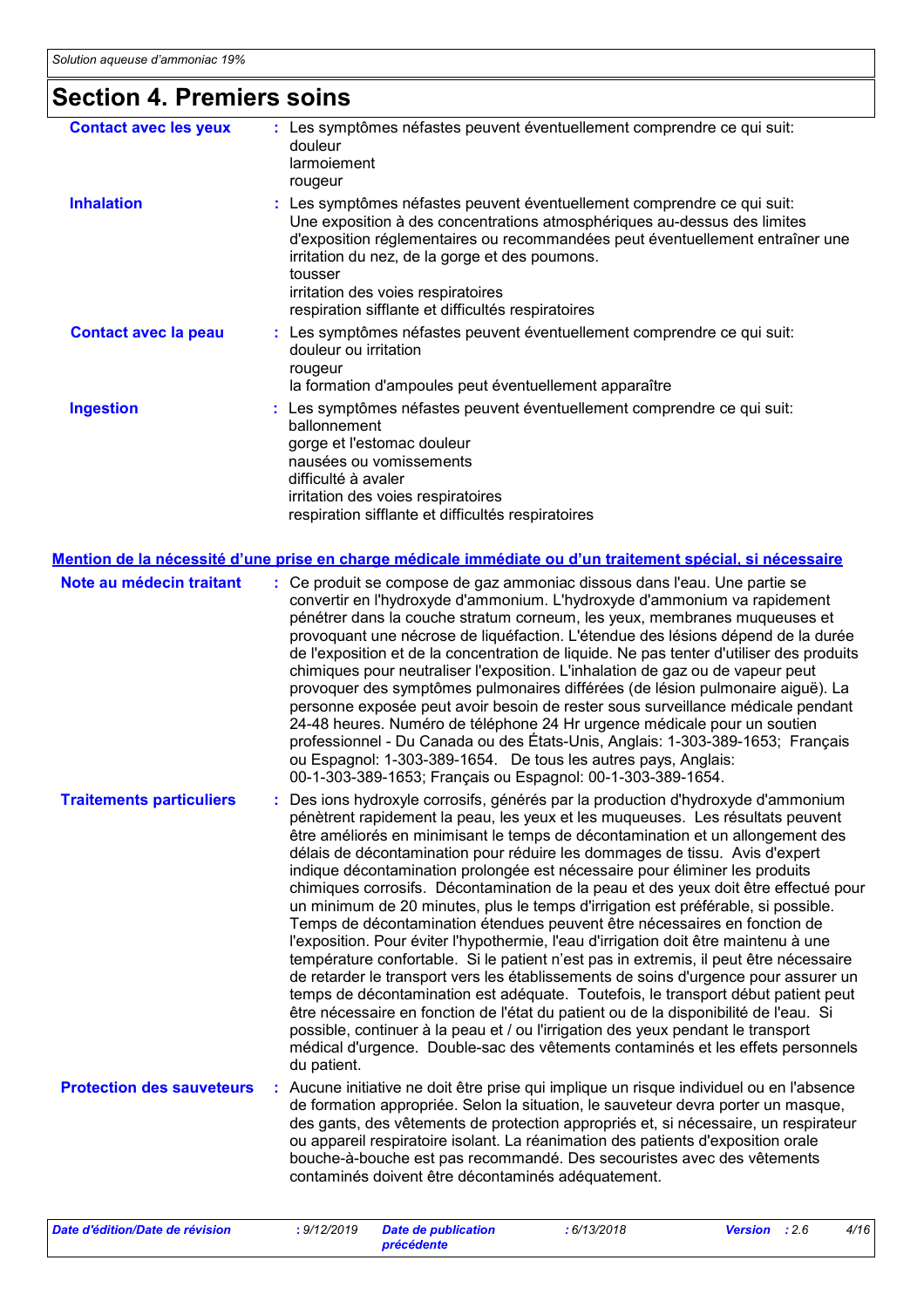### **Section 4. Premiers soins**

**Voir Information toxicologique (section 11)**

### **Section 5. Mesures à prendre en cas d'incendie**

| <b>Movens d'extinction</b>                                                                                 |                                                                                                                                                                                                                                           |
|------------------------------------------------------------------------------------------------------------|-------------------------------------------------------------------------------------------------------------------------------------------------------------------------------------------------------------------------------------------|
| <b>Agents extincteurs</b><br>appropriés                                                                    | : Ininflammable. Produit incombustible. Concentrations inflammables de vapeurs<br>peuvent s'accumuler dans l'espace de conteneurs. En cas d'incendie, utiliser un jet<br>d'eau pulvérisée.                                                |
| <b>Agents extincteurs</b><br>inappropriés                                                                  | $:$ Aucun connu.                                                                                                                                                                                                                          |
| Dangers spécifiques du<br>produit                                                                          | : Si ce produit est chauffé ou se trouve au contact du feu, une augmentation de<br>pression se produit et le conteneur peut éclater. Appliquer de l'eau d'une distance<br>sécuritaire pour refroidir le contenant et protéger le secteur. |
| <b>Produit de décomposition</b><br>thermique dangereux                                                     | : Les produits de décomposition peuvent éventuellement comprendre les substances<br>suivantes:<br>oxydes d'azote<br>Ammoniac                                                                                                              |
| Mesures spéciales de<br>protection pour les<br>pompiers                                                    | : En présence d'incendie, circonscrire rapidement le site en évacuant toute personne<br>se trouvant près des lieux de l'accident. Ne prendre aucune mesure impliquant un<br>risque personnel ou en l'absence de formation adéquate.       |
| <b>Équipement de protection</b><br>spécial pour le personnel<br>préposé à la lutte contre le<br><b>feu</b> | : Il est impératif que les pompiers portent un équipement de protection adéquat, ainsi<br>qu'un appareil respiratoire autonome (ARA) équipé d'un masque couvre-visage à<br>pression positive.                                             |
| <b>Remarque</b>                                                                                            | : Contenez et recueillez l'eau combattait le feu pour traitement plus en retard et<br>disposition.                                                                                                                                        |

### **Section 6. Mesures à prendre en cas de déversement accidentel**

#### **Précautions individuelles, équipements de protection et mesures d'urgence :** Ne prendre aucune mesure impliquant un risque personnel ou en l'absence de formation adéquate. Évacuer les environs. Empêcher l'accès aux personnes gênantes ou non protégées. Ne pas toucher ni marcher dans le produit répandu. Éviter de respirer les vapeurs ou le brouillard. Assurer une ventilation adéquate. Porter un appareil respiratoire approprié lorsque le système de ventilation est inadéquat. Porter un équipement de protection individuelle approprié. **Pour le personnel non affecté aux urgences Intervenants en cas d'urgence :** L'équipement de protection individuelle varie, en fonction de votre évaluation des risques. Protection des voies respiratoires : Utiliser un NIOSH approuvé respirateur à cartouche chimique avec masque complet pour les concentrations d'ammoniac jusqu'à 300 PPM. Utiliser un appareil respiratoire autonome à pression positive pour des concentrations supérieures à 300 ppm, d'intervention d'urgence, ou pour entrée en concentrations inconnues. Protection des yeux: Assurer la protection des yeux adaptés à vos conditions de travail spécifiques. Il faut porter des lunettes étanches, un écran facial ou une autre protection intégrale du visage s'il y a risque d'exposition directe aux aérosols ou aux éclaboussures. Protection cutanée : Assurer l'utilisation de la protection éclaboussures où votre évaluation du risque indique ce danger peut être présent. Utilisez caoutchouc butyle, combinaisons en polyuréthane, et / ou nitrile, vestes et pantalons, des bottes, des gants et au besoin. Référer à Guide des Mesures d'Urgence, Guide 154 pour de plus amples informations concernant le contrôle des déversements et isolement, et les lignes directrices sur les distances de protection.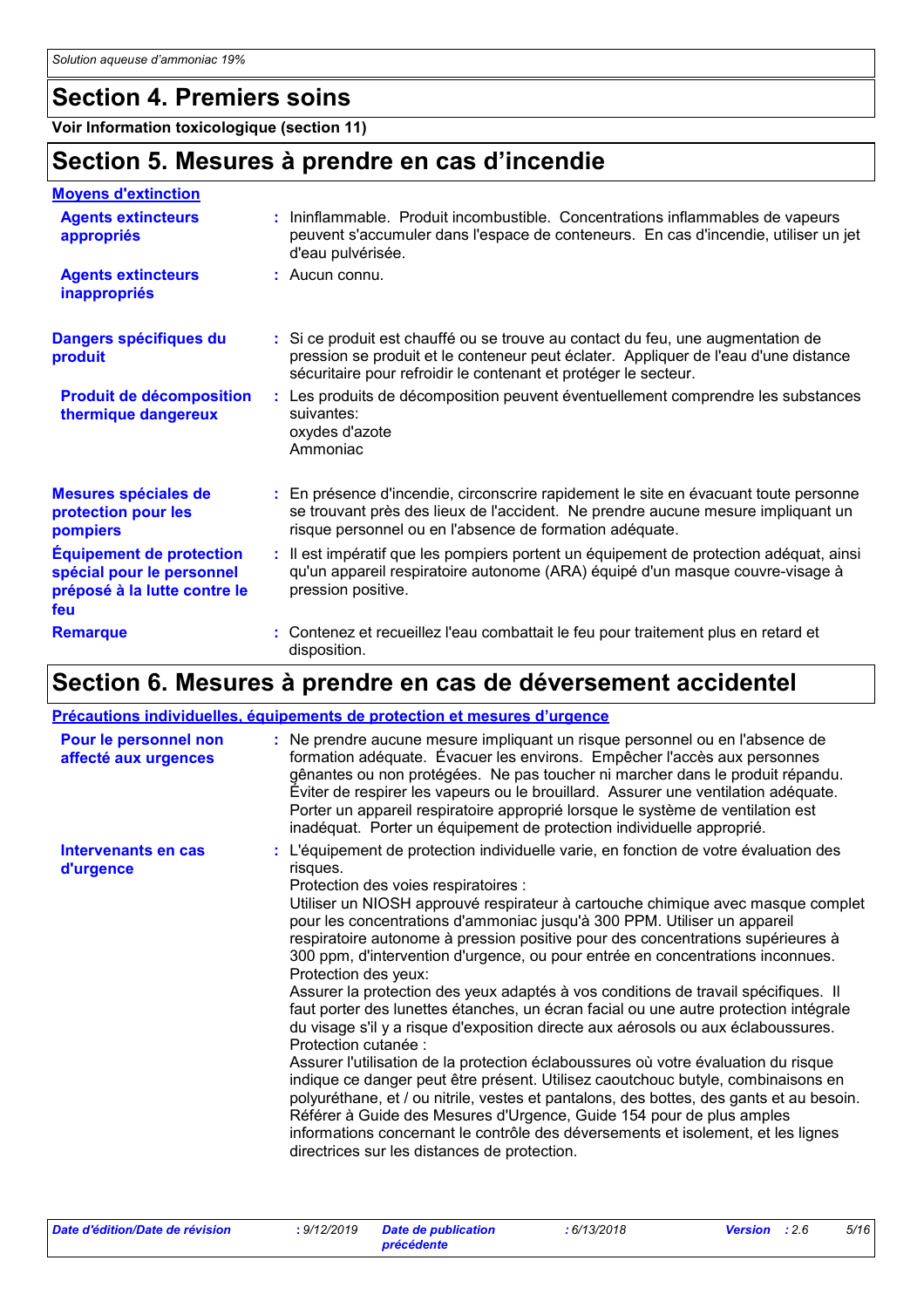### **Section 6. Mesures à prendre en cas de déversement accidentel**

| <b>Précautions</b><br>environnementales | : Évitez la dispersion des matériaux déversés, ainsi que leur écoulement et tout<br>contact avec le sol, les voies navigables, les drains et les égouts. Avertir les<br>autorités compétentes si le produit a engendré des effets néfastes (égouts, voies<br>navigables, sol ou air).                                                                                                                                                                                                 |
|-----------------------------------------|---------------------------------------------------------------------------------------------------------------------------------------------------------------------------------------------------------------------------------------------------------------------------------------------------------------------------------------------------------------------------------------------------------------------------------------------------------------------------------------|
|                                         | Méthodes et matériaux pour le confinement et le nettoyage                                                                                                                                                                                                                                                                                                                                                                                                                             |
| <b>Petit déversement</b>                | : Revêtir un équipement de protection individuelle approprié (voir Section 8). Arrêter<br>la fuite si cela ne présente aucun risque. Écarter les conteneurs de la zone de<br>déversement. Diluer avec de l'eau et éponger si la matière est soluble dans l'eau.<br>Sinon, ou si la matière est insoluble dans l'eau, absorber avec un matériau sec<br>inerte et placer dans un conteneur à déchets approprié. Éliminer par l'intermédiaire<br>d'une entreprise spécialisée autorisée. |
| <b>Grand déversement</b>                | : Revêtir un équipement de protection individuelle approprié (voir Section 8). Arrêter<br>la fuite si cela ne présente aucun risque. Écarter les conteneurs de la zone de                                                                                                                                                                                                                                                                                                             |

déversement. S'approcher des émanations dans la même direction que le vent. Empêcher la pénétration dans les égoûts, les cours d'eau, les sous-sol ou les zones confinées. Éliminer les déversements dans une station de traitement des effluents ou procéder de la façon suivante. Contenir les fuites et les ramasser à l'aide de matières absorbantes non combustibles telles que le sable, la terre, la vermiculite,

contaminé peut poser le même danger que le produit déversé. Nota : Voir Section 1 pour de l'information relative aux urgences et voir Section 13 pour l'élimination des

la terre à diatomées. Les placer ensuite dans un récipient pour élimination conformément à la réglementation locale (voir Section 13). Éliminer par l'intermédiaire d'une entreprise spécialisée autorisée. Le matériel absorbant

## **Section 7. Manutention et stockage**

### **Précautions relatives à la sûreté en matière de manutention**

déchets.

| <b>Mesures de protection</b>                                                      | : Revêtir un équipement de protection individuelle approprié (voir Section 8). Éviter<br>tout contact avec les yeux, la peau et les vêtements. Éviter de respirer les vapeurs<br>ou le brouillard. Ne pas ingérer. Utiliser uniquement dans un environnement bien<br>aéré. Porter un appareil respiratoire approprié lorsque le système de ventilation est<br>inadéquat. Garder dans le conteneur d'origine ou dans un autre conteneur de<br>substitution homologué fabriqué à partir d'un matériau compatible et tenu<br>hermétiquement clos lorsqu'il n'est pas utilisé. Tenir à l'écart des acides. Les<br>conteneurs vides retiennent des résidus de produit et peuvent présenter un danger.<br>Ne pas réutiliser ce conteneur.                                                                                                                      |
|-----------------------------------------------------------------------------------|----------------------------------------------------------------------------------------------------------------------------------------------------------------------------------------------------------------------------------------------------------------------------------------------------------------------------------------------------------------------------------------------------------------------------------------------------------------------------------------------------------------------------------------------------------------------------------------------------------------------------------------------------------------------------------------------------------------------------------------------------------------------------------------------------------------------------------------------------------|
| <b>Conseils sur l'hygiène</b><br>générale au travail                              | : Il est interdit de manger, boire ou fumer dans les endroits où ce produit est manipulé,<br>entreposé ou traité. Les personnes travaillant avec ce produit devraient se laver les<br>mains et la figure avant de manger, boire ou fumer. Retirer les vêtements et<br>l'équipement de protection contaminés avant de pénétrer dans des aires de repas.<br>Consulter également la Section 8 pour d'autres renseignements sur les mesures<br>d'hygiène.                                                                                                                                                                                                                                                                                                                                                                                                    |
| Conditions de sûreté en<br>matière de stockage, y<br>compris les incompatibilités | : Entreposer conformément à la réglementation locale. Entreposer dans le contenant<br>original à l'abri de la lumière solaire, dans un endroit sec, frais et bien ventilé, à<br>l'écart des substances incompatibles (voir la Section 10), de la nourriture et de la<br>boisson. Garder sous clef. Séparer des acides. Garder le récipient<br>hermétiquement fermé lorsque le produit n'est pas utilisé. Les récipients ouverts<br>doivent être refermés avec soin et maintenus en position verticale afin d'éviter les<br>fuites. Ne pas stocker dans des conteneurs non étiquetés. Utiliser un récipient<br>approprié pour éviter toute contamination du milieu ambiant. Incompatible avec les<br>alliages de cuivre. Contactez votre représentant commercial ou un spécialiste<br>métallurgiques pour assurer la compatibilité avec votre équipement. |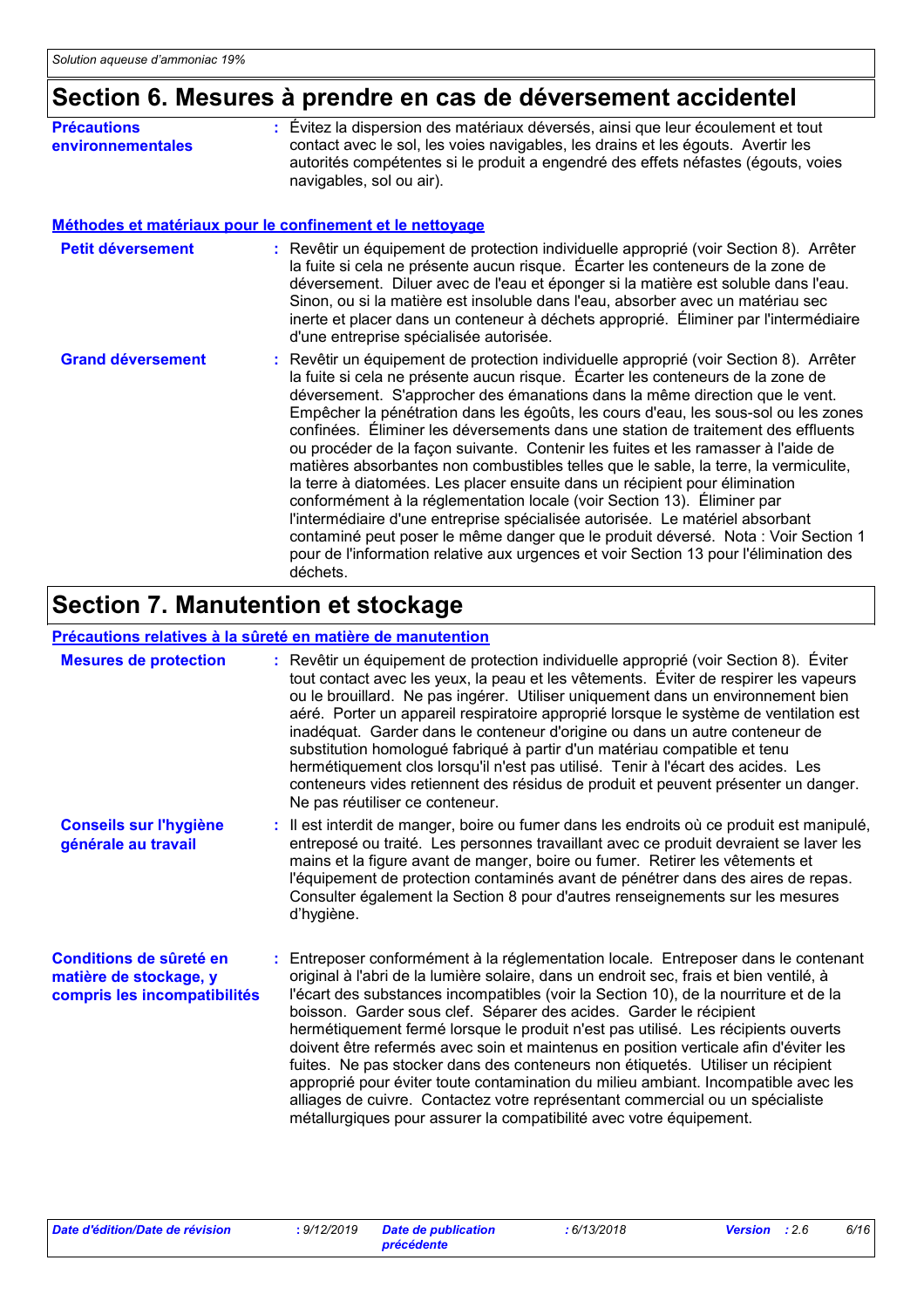## **Section 8. Contrôle de l'exposition/protection individuelle**

### **Paramètres de contrôle**

### **Limites d'exposition professionnelle**

| Nom des ingrédients                                                                                      | <b>Limites d'exposition</b>                                                                                                                                                                                                                                                                                                                                                                                                                                                                                                                                                                                                                                                                                                                                                                                                                                                                                                                                                                                                                                                                                                                                                                                                                                                                                                                                                                                                                   |
|----------------------------------------------------------------------------------------------------------|-----------------------------------------------------------------------------------------------------------------------------------------------------------------------------------------------------------------------------------------------------------------------------------------------------------------------------------------------------------------------------------------------------------------------------------------------------------------------------------------------------------------------------------------------------------------------------------------------------------------------------------------------------------------------------------------------------------------------------------------------------------------------------------------------------------------------------------------------------------------------------------------------------------------------------------------------------------------------------------------------------------------------------------------------------------------------------------------------------------------------------------------------------------------------------------------------------------------------------------------------------------------------------------------------------------------------------------------------------------------------------------------------------------------------------------------------|
| Règlements Canadiens:<br>Ammoniac<br>Réglementations États-Unis:<br>Ammoniac                             | CA Alberta Provincial (Canada, 4/2009).<br>8 hrs OEL: 17 mg/m <sup>3</sup> 8 heures.<br>8 hrs OEL: 25 ppm 8 heures.<br>15 min OEL: 35 ppm 15 minutes.<br>15 min OEL: 24 mg/m <sup>3</sup> 15 minutes.<br><b>CA British Columbia Provincial (Canada,</b><br>4/2014).<br>TWA: 25 ppm 8 heures.<br>STEL: 35 ppm 15 minutes.<br>CA Ontario Provincial (Canada, 1/2013).<br>TWA: 25 ppm 8 heures.<br>TWA: 17 mg/m <sup>3</sup> 8 heures.<br>STEL: 35 ppm 15 minutes.<br>STEL: 24 mg/m <sup>3</sup> 15 minutes.<br>CA Quebec Provincial (Canada, 1/2014).<br>VEMP: 25 ppm 8 heures.<br>VEMP: 17 mg/m <sup>3</sup> 8 heures.<br>VECD: 35 ppm 15 minutes.<br>VECD: 24 mg/m <sup>3</sup> 15 minutes.<br><b>CA Saskatchewan Provincial (Canada).</b><br>TWA: 25 ppm 8 heures.<br>STEL: 35 ppm 15 minutes.<br><b>CA Manitoba Provincial (Canada).</b><br>TWA: 25 ppm<br>STEL: 35 ppm<br>ACGIH TLV (États-Unis, 4/2014).<br>TWA: 25 ppm 8 heures.<br>TWA: 17 mg/m <sup>3</sup> 8 heures.<br>STEL: 35 ppm 15 minutes.<br>STEL: 24 mg/m <sup>3</sup> 15 minutes.<br>OSHA PEL 1989 (États-Unis, 3/1989).<br>STEL: 35 ppm 15 minutes.<br>STEL: 27 mg/m <sup>3</sup> 15 minutes.<br>NIOSH REL (États-Unis, 10/2013).<br>TWA: 25 ppm 10 heures.<br>TWA: 18 mg/m <sup>3</sup> 10 heures.<br>STEL: 35 ppm 15 minutes.<br>STEL: 27 mg/m <sup>3</sup> 15 minutes.<br>OSHA PEL (États-Unis, 2/2013).<br>TWA: 50 ppm 8 heures.<br>TWA: 35 mg/m <sup>3</sup> 8 heures. |
| L'eau                                                                                                    | Non attribué.                                                                                                                                                                                                                                                                                                                                                                                                                                                                                                                                                                                                                                                                                                                                                                                                                                                                                                                                                                                                                                                                                                                                                                                                                                                                                                                                                                                                                                 |
| <b>Contrôles d'ingénierie</b><br>appropriés<br><b>Contrôle de l'action des</b><br>agents d'environnement | : Utiliser uniquement dans un environnement bien aéré. Utiliser des enceintes<br>fermées, une ventilation par aspiration à la source, ou d'autres systèmes de<br>contrôle automatique intégrés afin de maintenir le seuil d'exposition du technicien<br>aux contaminants en suspension dans l'air inférieur aux limites recommandées ou<br>légales.<br>Il importe de tester les émissions provenant des systèmes d'aération et du matériel<br>de fabrication pour vous assurer qu'elles sont conformes aux exigences de la<br>législation sur la protection de l'environnement. Dans certains cas, il sera<br>nécessaire d'équiper le matériel de fabrication d'un épurateur de gaz ou d'un filtre<br>ou de le modifier techniquement afin de réduire les émissions à des niveaux<br>acceptables.                                                                                                                                                                                                                                                                                                                                                                                                                                                                                                                                                                                                                                             |
| Date d'édition/Date de révision                                                                          | : 9/12/2019<br>: 6/13/2018<br>Version : 2.6<br>7/16<br><b>Date de publication</b><br>précédente                                                                                                                                                                                                                                                                                                                                                                                                                                                                                                                                                                                                                                                                                                                                                                                                                                                                                                                                                                                                                                                                                                                                                                                                                                                                                                                                               |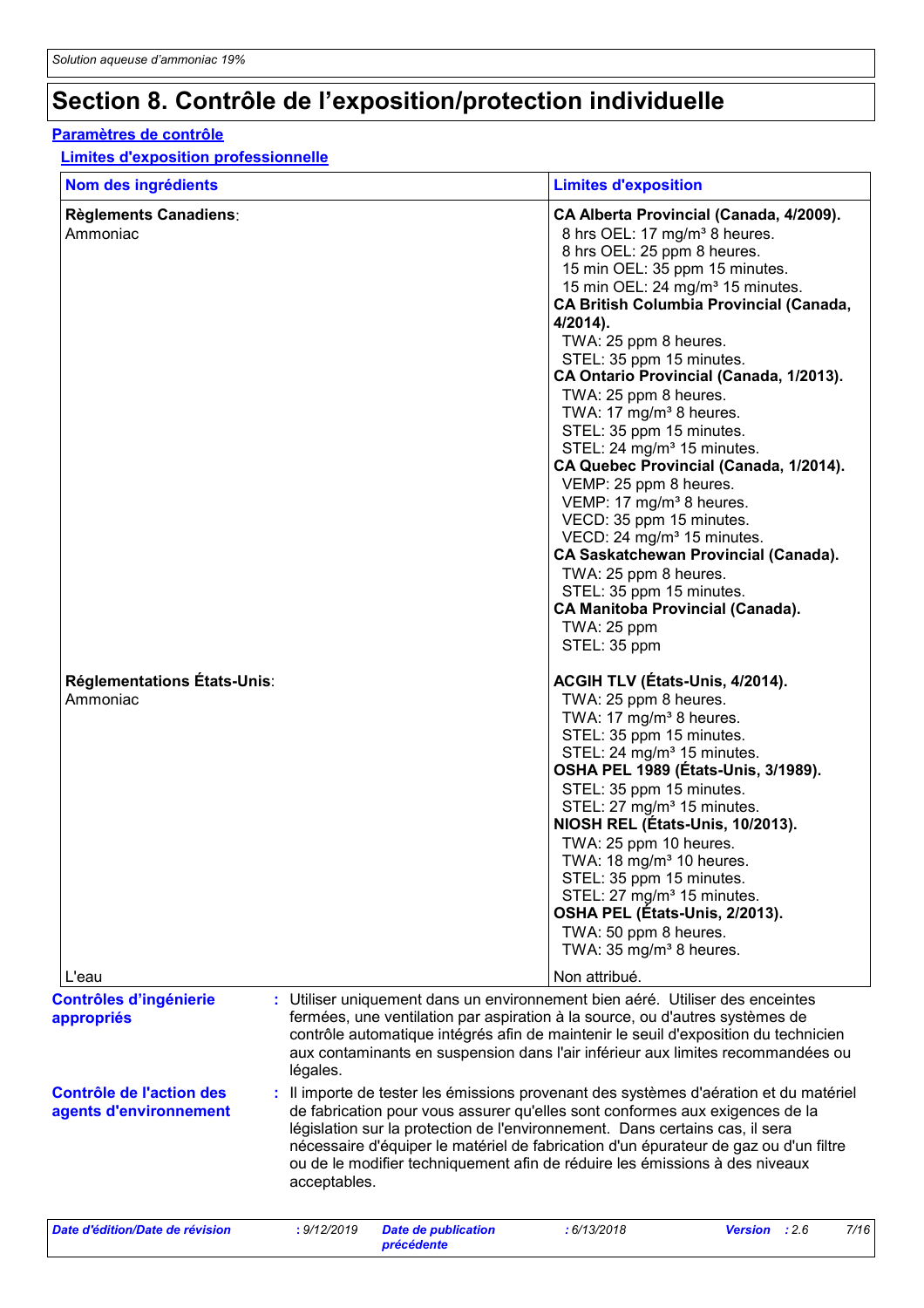## **Section 8. Contrôle de l'exposition/protection individuelle**

| <b>Mesures de protection individuelle</b> |                                                                                                                                                                                                                                                                                                                                                                                                                                                                                                                                                                                                                                                                                                                                                                                                                                                                                                                                                                                                               |
|-------------------------------------------|---------------------------------------------------------------------------------------------------------------------------------------------------------------------------------------------------------------------------------------------------------------------------------------------------------------------------------------------------------------------------------------------------------------------------------------------------------------------------------------------------------------------------------------------------------------------------------------------------------------------------------------------------------------------------------------------------------------------------------------------------------------------------------------------------------------------------------------------------------------------------------------------------------------------------------------------------------------------------------------------------------------|
| <b>Mesures d'hygiène</b>                  | : Après manipulation de produits chimiques, lavez-vous les mains, les avant-bras et<br>le visage avec soin avant de manger, de fumer, d'aller aux toilettes et une fois votre<br>travail terminé. Utiliser les techniques appropriées pour retirer les vêtements<br>contaminés. Laver les vêtements contaminés avant de les réutiliser. Assurez-vous<br>que des bassins oculaires et des douches de décontamination sont installés près<br>des postes de travail.                                                                                                                                                                                                                                                                                                                                                                                                                                                                                                                                             |
| <b>Protection oculaire/faciale</b>        | : Le port de lunettes de sécurité conformes à une norme approuvée est obligatoire<br>quand une évaluation des risques le préconise pour éviter toute exposition aux<br>éclaboussures de liquides, à la buée, aux gaz ou aux poussières. Si un contact est<br>possible, les protections suivantes doivent être portées, à moins qu'une évaluation<br>indique un besoin pour une protection supérieure : lunettes de protection contre les<br>produits chimiques et/ou écran facial. Si des risques respiratoires existent, un<br>masque respiratoire complet peut être requis à la place. Recommandé: lunettes de<br>protection étanches contre les éclaboussures de produits chimiques.                                                                                                                                                                                                                                                                                                                       |
| Protection de la peau                     |                                                                                                                                                                                                                                                                                                                                                                                                                                                                                                                                                                                                                                                                                                                                                                                                                                                                                                                                                                                                               |
| <b>Protection des mains</b>               | : Lors de la manipulation de produits chimiques, porter en permanence des gants<br>étanches et résistants aux produits chimiques conformes à une norme approuvée,<br>si une évaluation du risque indique que cela est nécessaire. En tenant compte des<br>paramètres indiqués par le fabricant de gants, vérifier que les gants gardent<br>toujours leurs propriétés de protection pendant leur utilisation. Il faut noter que le<br>temps de percement pour tout matériau utilisé dans des gants peut varier pour<br>différents fabricants de gants.<br>> 8 heures (temps de protection): caoutchouc butyle, Viton®, Viton®/caoutchouc<br>butyle<br>4 à 8 heures (temps de protection): caoutchouc nitrile<br>Contactez votre fabricant d'équipement de protection pour vérifier la compatibilité de<br>l'équipement pour l'usage prévu.                                                                                                                                                                     |
| <b>Protection du corps</b>                | : L'équipement de protection individuelle pour le corps doit être adapté à la tâche<br>exécutée et aux risques encourus, et approuvé par un expert avant toute<br>manipulation de ce produit. Contactez votre fabricant d'équipement de protection<br>pour vérifier la compatibilité de l'équipement pour l'usage prévu.<br>En cas d'urgence, ou où le contact avec l'ammoniac anhydre liquide ou gazeux à<br>haute concentration est probable, un Combinaison étanche intégrale résistant aux<br>produits chimiques, avec l'appareil respiratoire autonome (ARA) est nécessaire.<br>Pour une protection contre les éclaboussures accidentelles de liquide,<br>combinaisons imperméables et résistants aux produits chimiques ou un costume<br>résistant aux produits chimiques devrait être porté.                                                                                                                                                                                                           |
| <b>Autre protection pour la</b><br>peau   | : Il faut sélectionner des chaussures appropriées et toute autre mesure appropriée de<br>protection de la peau en fonction de la tâche en cours et des risques en cause et<br>cette sélection doit être approuvée par un spécialiste avant de manipuler ce produit.<br>Recommandé : Les bottes imperméables de sécurité en caoutchouc.                                                                                                                                                                                                                                                                                                                                                                                                                                                                                                                                                                                                                                                                        |
| <b>Protection respiratoire</b>            | : En fonction du risque et de la possibilité d'une exposition, choisir un respirateur qui<br>est conforme à la norme ou certification appropriée. Les respirateurs doivent être<br>utilisés suivant un programme de protection pour assurer un ajustement, une<br>formation appropriée et d'aspects d'utilisation importants. Utiliser un NIOSH<br>approuvé respirateur à cartouche chimique avec masque complet pour les<br>concentrations d'ammoniac jusqu'à 300 PPM. Utiliser un appareil respiratoire<br>autonome à pression positive pour des concentrations supérieures à 300 ppm,<br>d'intervention d'urgence, ou pour entrée en concentrations inconnues. Contactez<br>votre fabricant d'équipement de protection pour vérifier la compatibilité de<br>l'équipement pour l'usage prévu. Pour les sites de travail américains où une<br>protection respiratoire est requise, s'assurer qu'un programme de protection<br>respiratoire répondant aux exigences de la norme 29 CFR 1910.134 est en place. |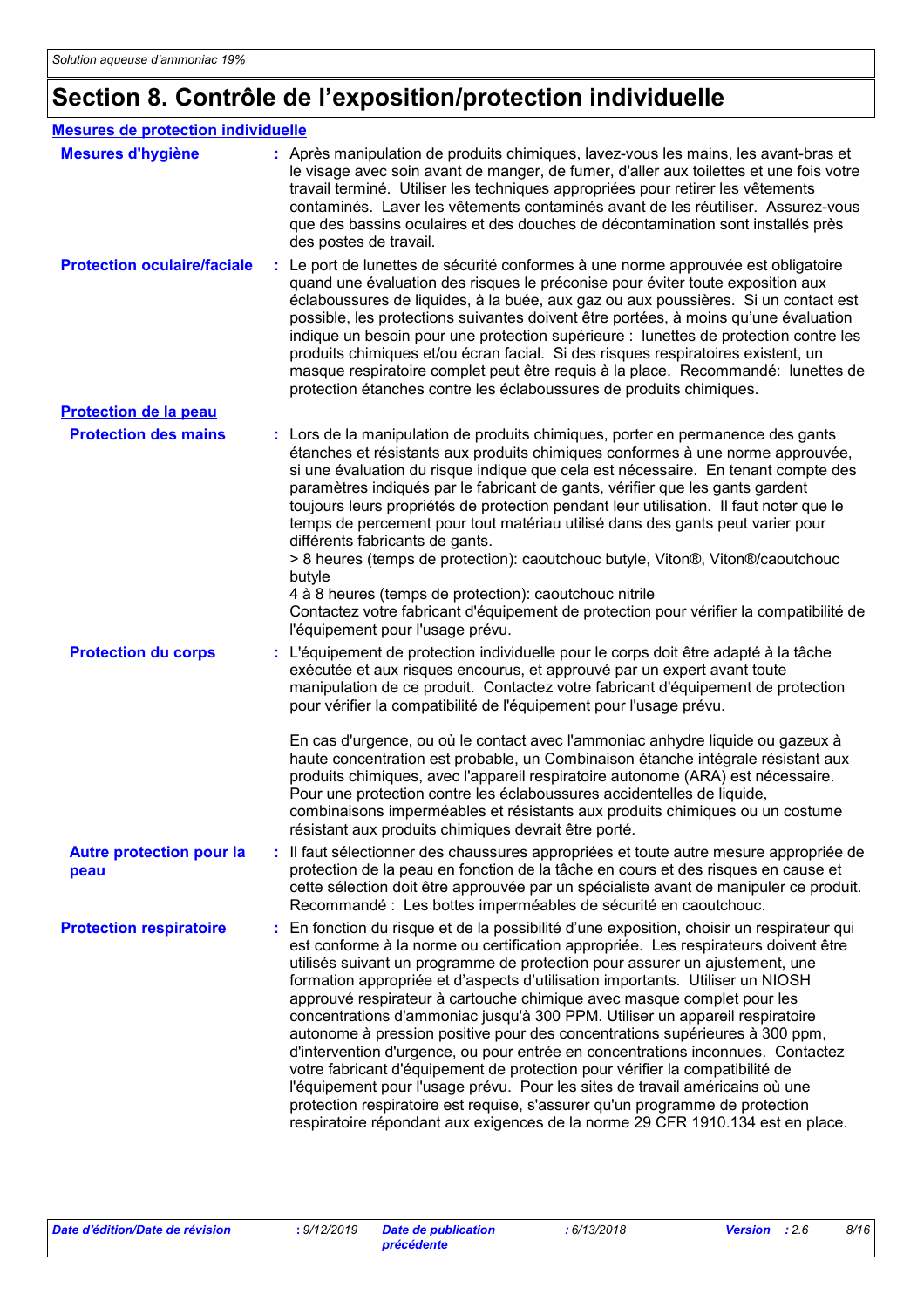## **Section 9. Propriétés physiques et chimiques**

| <b>Apparence</b>                                                    |                                                                                                                      |
|---------------------------------------------------------------------|----------------------------------------------------------------------------------------------------------------------|
| <b>État physique</b>                                                | : Liquide.                                                                                                           |
| <b>Couleur</b>                                                      | : Clair. Incolore.                                                                                                   |
| <b>Odeur</b>                                                        | : Âcre. Ammoniacale.                                                                                                 |
| <b>Seuil olfactif</b>                                               | : 17 ppm                                                                                                             |
| pH                                                                  | $: 12 - 13$                                                                                                          |
| <b>Point de fusion</b>                                              | : Non disponible.                                                                                                    |
| <b>Point d'ébullition</b>                                           | : Non disponible.                                                                                                    |
| Point d'éclair                                                      | [Le produit n'entretient pas une combustion.]                                                                        |
| <b>Taux d'évaporation</b>                                           | : Non disponible.                                                                                                    |
| Inflammabilité (solides et<br>gaz)                                  | : Liquide: Ininflammable. Concentrations inflammables de vapeurs peuvent<br>s'accumuler dans l'espace de conteneurs. |
| Limites inférieure et<br>supérieure d'explosion<br>(d'inflammation) | : Ammoniac. Limites inférieure et supérieure d'explosion (d'inflammation): 16 - 25%                                  |
| <b>Tension de vapeur</b>                                            | : 240.8 kPa (1806 mm Hg) [température ambiante]                                                                      |
| Densité de vapeur                                                   | : $0.6$ à 1.2 [Air = 1]                                                                                              |
| <b>Densité relative</b>                                             | : Aucun résultat disponible.                                                                                         |
| <b>Solubilité</b>                                                   | : Facilement soluble dans les substances suivantes: l'eau froide et l'eau chaude.                                    |
| Coefficient de partage n-<br>octanol/eau                            | : Non disponible.                                                                                                    |
| Température d'auto-<br><b>inflammation</b>                          | : Non disponible.                                                                                                    |
| Température de<br>décomposition                                     | : Non disponible.                                                                                                    |
| <b>Viscosité</b>                                                    | : Non disponible.                                                                                                    |

## **Section 10. Stabilité et réactivité**

| <b>Réactivité</b>                  | : Réactif avec les acides<br>Incompatible avec les halogènes, le peroxyde d'hydrogène, les hydrocarbures<br>chlorés, le fluor, l'acide nitrique, les agents oxydants et l'acide sulfurique.                                                                                                                                                                                                                                                                                                                                                                                                                                                                                                                                                                                                                                                                                                                                                    |
|------------------------------------|------------------------------------------------------------------------------------------------------------------------------------------------------------------------------------------------------------------------------------------------------------------------------------------------------------------------------------------------------------------------------------------------------------------------------------------------------------------------------------------------------------------------------------------------------------------------------------------------------------------------------------------------------------------------------------------------------------------------------------------------------------------------------------------------------------------------------------------------------------------------------------------------------------------------------------------------|
| Stabilité chimique                 | : Le produit est stable.                                                                                                                                                                                                                                                                                                                                                                                                                                                                                                                                                                                                                                                                                                                                                                                                                                                                                                                       |
| Risque de réactions<br>dangereuses | : Dans des conditions normales de stockage et d'utilisation, aucune réaction<br>dangereuse ne se produit.                                                                                                                                                                                                                                                                                                                                                                                                                                                                                                                                                                                                                                                                                                                                                                                                                                      |
| <b>Conditions à éviter</b>         | : Concentrations inflammables de vapeurs peuvent s'accumuler dans l'espace de<br>conteneurs. Ne pas pressuriser, couper, souder, braser, perforer, meuler les<br>contenants ni les exposer à la chaleur ou à une source d'inflammation.                                                                                                                                                                                                                                                                                                                                                                                                                                                                                                                                                                                                                                                                                                        |
| <b>Matériaux incompatibles</b>     | : Extrêmement réactif ou incompatible avec les acides. Très réactif avec les agents<br>oxydants et les agents réducteurs. Produit des composés explosifs avec de<br>nombreux métaux lourds tels que le mercure ou de l'argent. Peut réagir de manière<br>explosive avec le chlore, l'hypochlorite tel que l'eau de Javel ou de produits<br>chimiques de chloration et d'autres halogènes tels que le brome, l'iode, le fluor ou<br>leurs composés. Très corrosif pour le cuivre et ses alliages. Légèrement corrosive<br>pour l'aluminium, le zinc et l'acier doux. Non-corrosif pour le verre ou en acier<br>inoxydable (304 ou 316). Ne pas utiliser le cuivre, le laiton, le bronze ou l'acier<br>galvanisé en contact avec de l'ammoniac. Ne pas utiliser des brasures pour<br>l'équipement en service de l'ammoniac. Contactez votre représentant commercial<br>ou un spécialiste métallurgiques pour assurer la compatibilité avec votre |
| Date d'édition/Date de révision    | : 9/12/2019<br><b>Date de publication</b><br>: 6/13/2018<br><b>Version</b><br>: 2.6<br>9/16<br>précédente                                                                                                                                                                                                                                                                                                                                                                                                                                                                                                                                                                                                                                                                                                                                                                                                                                      |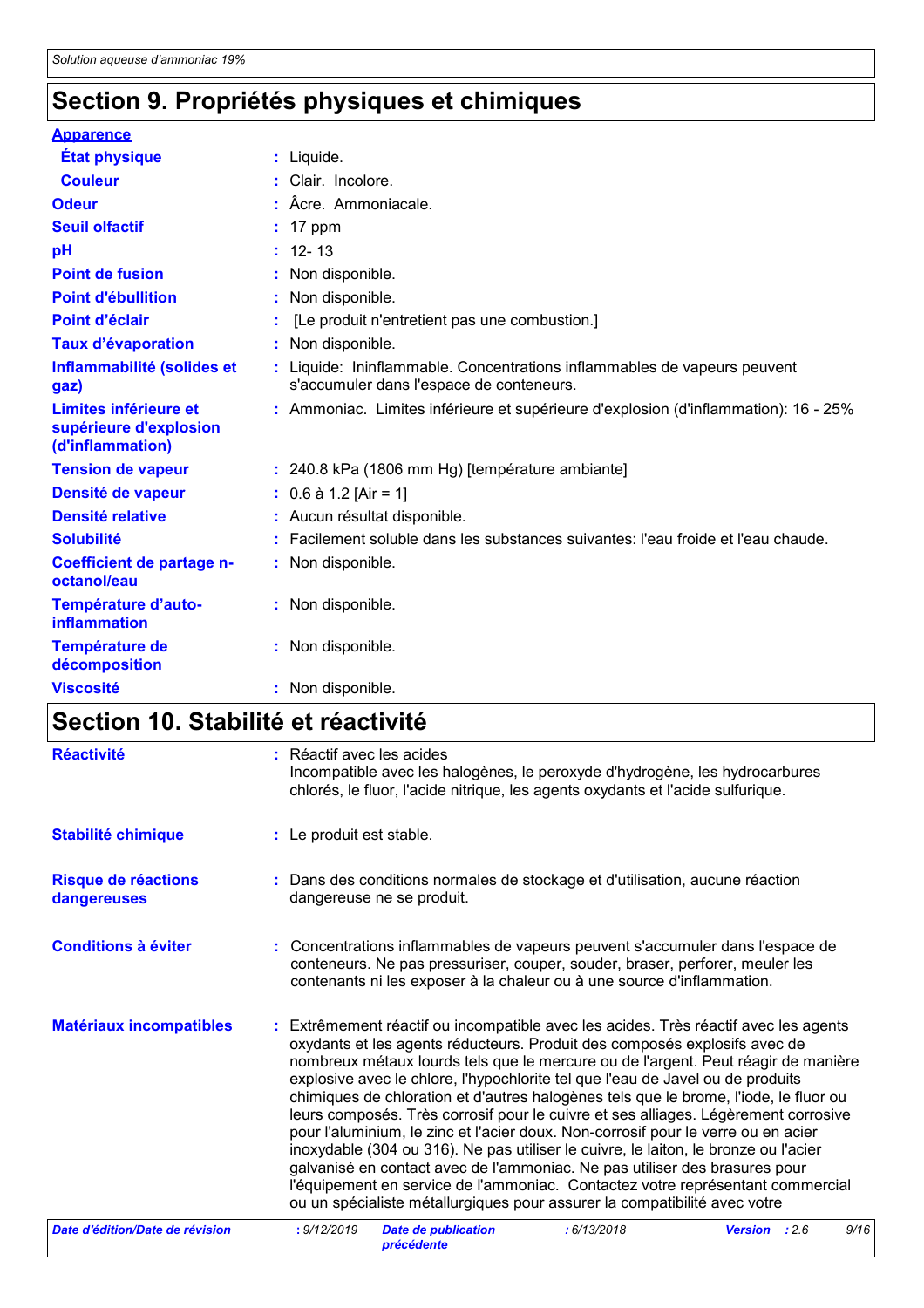## **Section 10. Stabilité et réactivité**

équipement.

| <b>Produits de décomposition</b> | Dans des conditions normales de stockage et d'utilisation, aucun produit de |
|----------------------------------|-----------------------------------------------------------------------------|
| dangereux                        | décomposition dangereux ne devrait apparaître.                              |
|                                  |                                                                             |

## **Section 11. Données toxicologiques**

### **Renseignements sur les effets toxicologiques**

| Nom du produit ou de                 | <b>Résultat</b>                                                        | <b>Espèces</b> | <b>Dosage</b> | <b>Exposition</b> |
|--------------------------------------|------------------------------------------------------------------------|----------------|---------------|-------------------|
| <b>l'ingrédient</b>                  |                                                                        |                |               |                   |
| Ammoniac                             | CL50 Inhalation Gaz.                                                   | Rat            | 9500 ppm      | 1 heures          |
|                                      | CL50 Inhalation Gaz.                                                   | Rat            | 2000 ppm      | 4 heures          |
|                                      | DL50 Orale                                                             | Rat            | 350 mg/kg     | L,                |
| <b>Conclusion/Résumé</b>             | : Nocif en cas d'ingestion. Corrosif pour le tube digestif.            |                |               |                   |
| <b>Irritation/Corrosion</b>          |                                                                        |                |               |                   |
| Non disponible.                      |                                                                        |                |               |                   |
| <b>Conclusion/Résumé</b>             |                                                                        |                |               |                   |
| Peau                                 | : Corrosif pour la peau.                                               |                |               |                   |
| <b>Yeux</b>                          | Corrosif pour les yeux.                                                |                |               |                   |
| <b>Respiratoire</b>                  | Gravement irritant pour les voies respiratoires.                       |                |               |                   |
| <b>Sensibilisation</b>               |                                                                        |                |               |                   |
| Non disponible.                      |                                                                        |                |               |                   |
| <b>Conclusion/Résumé</b>             |                                                                        |                |               |                   |
| <b>Peau</b>                          | : Aucun effet important ou danger critique connu.                      |                |               |                   |
| <b>Respiratoire</b>                  | : Aucun effet important ou danger critique connu.                      |                |               |                   |
| <b>Mutagénicité</b>                  |                                                                        |                |               |                   |
| Non disponible.                      |                                                                        |                |               |                   |
| <b>Conclusion/Résumé</b>             | : Aucun effet important ou danger critique connu.                      |                |               |                   |
| <b>Cancérogénicité</b>               |                                                                        |                |               |                   |
| Non disponible.                      |                                                                        |                |               |                   |
| <b>Conclusion/Résumé</b>             | : Aucun effet important ou danger critique connu.                      |                |               |                   |
| <b>Toxicité pour la reproduction</b> |                                                                        |                |               |                   |
| Non disponible.                      |                                                                        |                |               |                   |
| <b>Conclusion/Résumé</b>             | : Aucun effet important ou danger critique connu.                      |                |               |                   |
| <b>Tératogénicité</b>                |                                                                        |                |               |                   |
|                                      |                                                                        |                |               |                   |
| Non disponible.                      |                                                                        |                |               |                   |
| <b>Conclusion/Résumé</b>             | : Aucun effet important ou danger critique connu.                      |                |               |                   |
|                                      | Toxicité systémique pour certains organes cibles - exposition unique - |                |               |                   |

| <b>Nom</b>                   | <b>Catégorie</b> | <b>Voie</b><br>d'exposition | <b>Organes cibles</b>                 |
|------------------------------|------------------|-----------------------------|---------------------------------------|
| L'ammoniac, solution aqueuse | Catégorie 3      | <b>Inhalation</b>           | Irritation des voies<br>respiratoires |

**Toxicité pour certains organes cibles - expositions répétées -**

Non disponible.

### **Risque d'absorption par aspiration**

| Date d'édition/Date de révision | : 9/12/2019 | <b>Date de publication</b> |  |
|---------------------------------|-------------|----------------------------|--|
|                                 |             | .                          |  |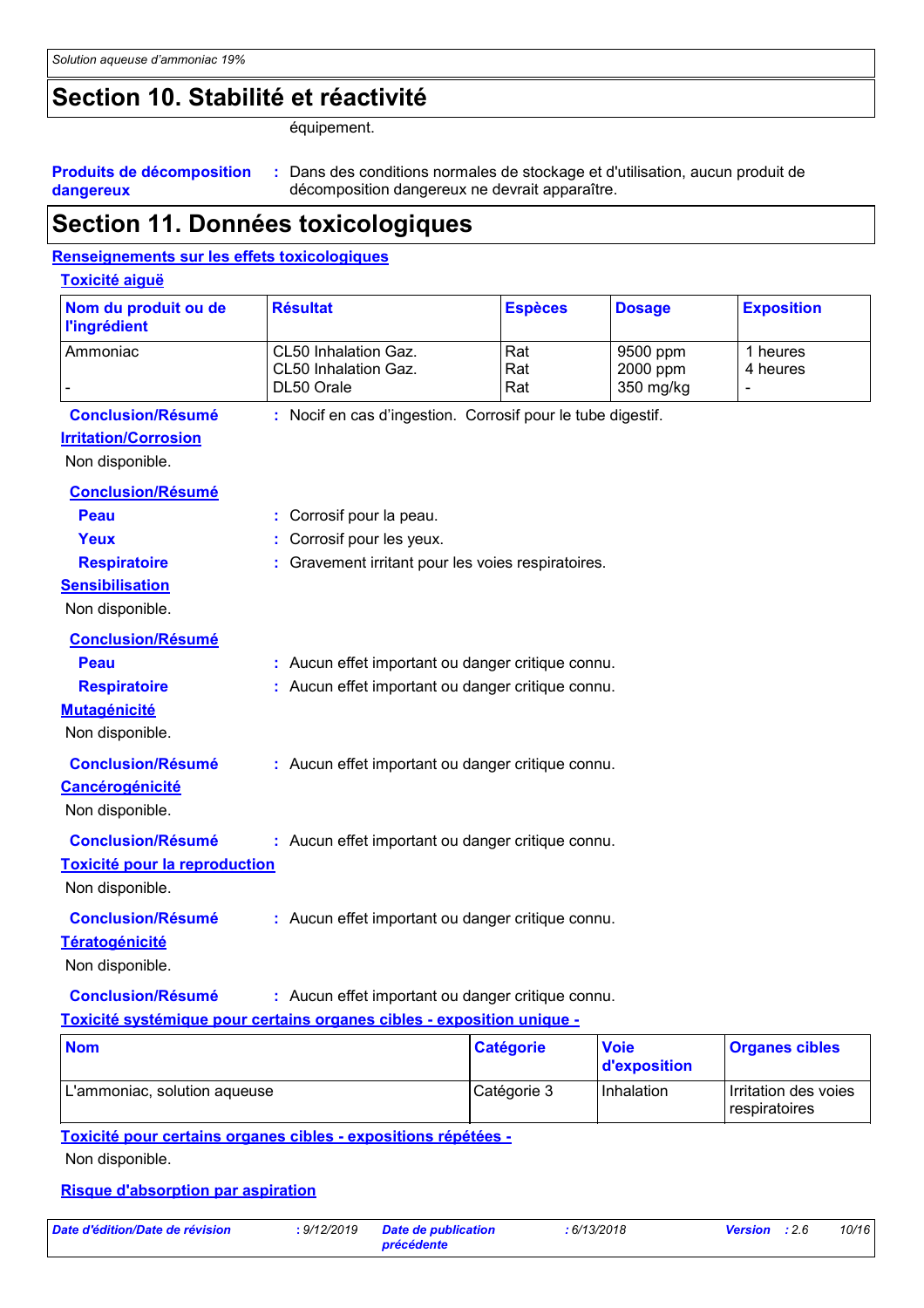## **Section 11. Données toxicologiques**

Non disponible.

| <b>Renseignements sur les</b><br>voies d'exposition | : Inhalation (vapeurs)<br>Contact avec la peau                                                                                                                                                                                                                                                                                                                                                |
|-----------------------------------------------------|-----------------------------------------------------------------------------------------------------------------------------------------------------------------------------------------------------------------------------------------------------------------------------------------------------------------------------------------------------------------------------------------------|
| probables                                           | Contact avec les yeux                                                                                                                                                                                                                                                                                                                                                                         |
| <b>Effets aigus potentiels sur la santé</b>         |                                                                                                                                                                                                                                                                                                                                                                                               |
| <b>Contact avec les yeux</b>                        | : Corrosif au contact des yeux. Provoque de graves lésions des yeux. Le contact<br>avec les yeux peut endommager temporaires ou permanents la cornée ou mener à<br>la cécité. L'ampleur des dommages pour les yeux ne peut pas être connu pour 1<br>semaine après une blessure.                                                                                                               |
| <b>Inhalation</b>                                   | : L'inhalation des embruns ou du brouillard peut produire une grave irritation des<br>voies respiratoires, caractérisée par la toux, une suffocation ou un essoufflement.                                                                                                                                                                                                                     |
| <b>Contact avec la peau</b>                         | : Corrosif pour la peau. Provoque de graves brûlures.                                                                                                                                                                                                                                                                                                                                         |
| <b>Ingestion</b>                                    | : Corrosif pour le tube digestif. Peut causer des brûlures à la bouche, à la gorge et à<br>l'estomac. Peut irriter les voies respiratoires.                                                                                                                                                                                                                                                   |
|                                                     | Symptômes correspondant aux caractéristiques physiques, chimiques et toxicologiques                                                                                                                                                                                                                                                                                                           |
| <b>Contact avec les yeux</b>                        | : Les symptômes néfastes peuvent éventuellement comprendre ce qui suit:<br>douleur<br>larmoiement<br>rougeur                                                                                                                                                                                                                                                                                  |
| <b>Inhalation</b>                                   | : Les symptômes néfastes peuvent éventuellement comprendre ce qui suit:<br>Une exposition à des concentrations atmosphériques au-dessus des limites<br>d'exposition réglementaires ou recommandées peut éventuellement entraîner une<br>irritation du nez, de la gorge et des poumons.<br>tousser<br>irritation des voies respiratoires<br>respiration sifflante et difficultés respiratoires |
| <b>Contact avec la peau</b>                         | : Les symptômes néfastes peuvent éventuellement comprendre ce qui suit:<br>douleur ou irritation<br>rougeur<br>la formation d'ampoules peut éventuellement apparaître                                                                                                                                                                                                                         |
| <b>Ingestion</b>                                    | : Les symptômes néfastes peuvent éventuellement comprendre ce qui suit:<br>ballonnement<br>gorge et l'estomac douleur<br>nausées ou vomissements<br>difficulté à avaler<br>irritation des voies respiratoires<br>respiration sifflante et difficultés respiratoires                                                                                                                           |
|                                                     | Effets différés et immédiats ainsi que les effets chroniques causés par une exposition à court et à long terme                                                                                                                                                                                                                                                                                |
| <b>Exposition de courte durée</b>                   |                                                                                                                                                                                                                                                                                                                                                                                               |
| <b>Effets immédiats</b><br>possibles                | : Voir ci-dessus.                                                                                                                                                                                                                                                                                                                                                                             |
| Effets différés possibles                           | En cas d'inhalation, des symptômes peuvent se manifester à retardement.<br>L'observation peut être justifiée. Un œdème pulmonaire peut survenir plusieurs<br>heures après l'exposition.                                                                                                                                                                                                       |

| <b>Exposition de longue durée</b>         |                   |                                                                                                                                           |            |                      |      |
|-------------------------------------------|-------------------|-------------------------------------------------------------------------------------------------------------------------------------------|------------|----------------------|------|
| <b>Effets immédiats</b><br>possibles      | : Voir ci-dessus. |                                                                                                                                           |            |                      |      |
| Effets différés possibles : Voir dessous. |                   |                                                                                                                                           |            |                      |      |
| Effets chroniques potentiels sur la santé |                   |                                                                                                                                           |            |                      |      |
| <b>Conclusion/Résumé</b>                  |                   | : Les effets indésirables sont généralement le résultat d'une surexposition aiguë. Ces<br>effets peuvent être à long terme ou permanente. |            |                      |      |
| Date d'édition/Date de révision           | : 9/12/2019       | <b>Date de publication</b>                                                                                                                | :6/13/2018 | <b>Version</b> : 2.6 | 11/1 |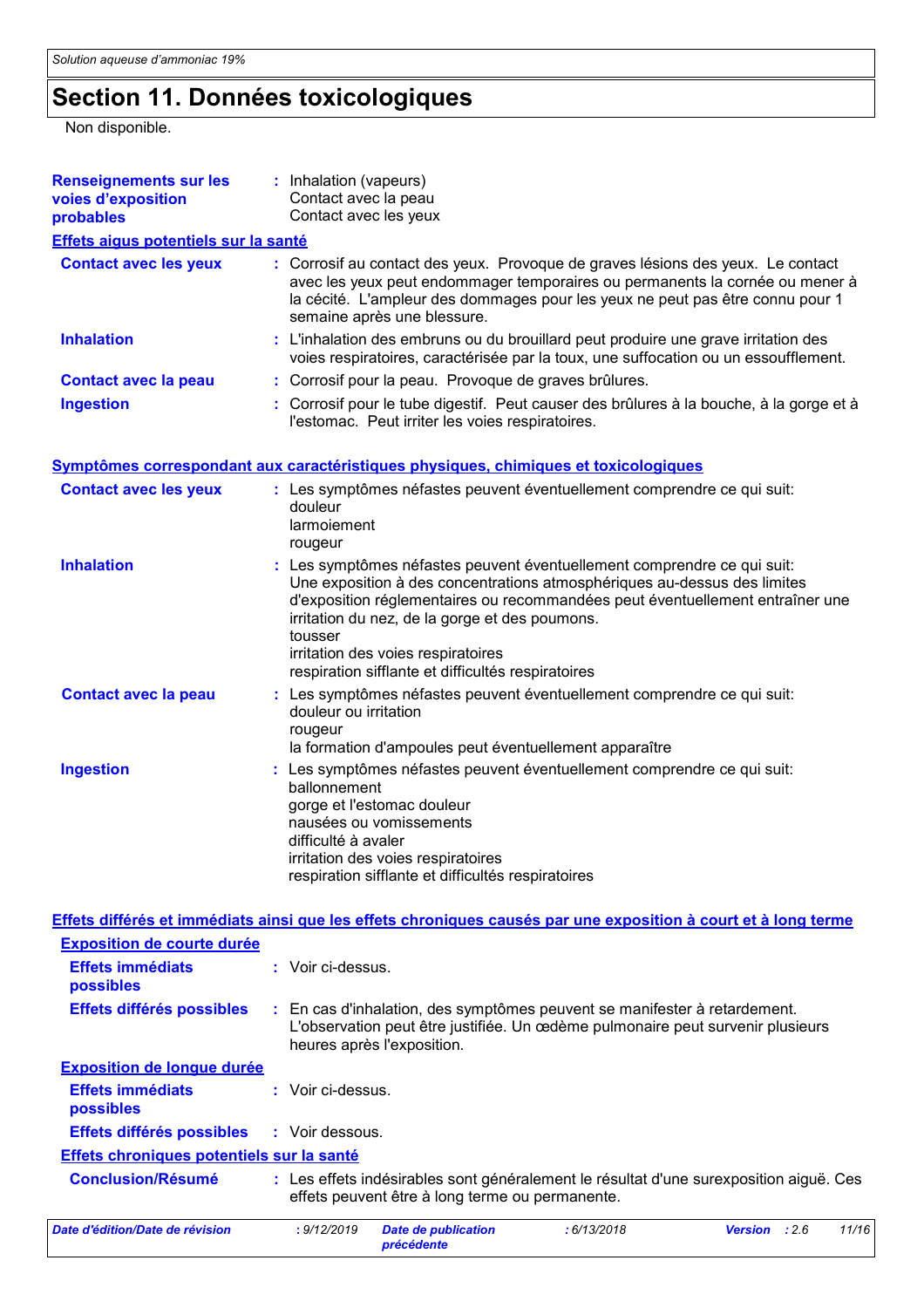## **Section 11. Données toxicologiques**

| <b>Généralités</b>                    | : Aucun effet important ou danger critique connu. |
|---------------------------------------|---------------------------------------------------|
| Cancérogénicité                       | : Aucun effet important ou danger critique connu. |
| <b>Mutagénicité</b>                   | : Aucun effet important ou danger critique connu. |
| <b>Tératogénicité</b>                 | : Aucun effet important ou danger critique connu. |
| <b>Effets sur le</b><br>développement | : Aucun effet important ou danger critique connu. |
| Effets sur la fertilité               | : Aucun effet important ou danger critique connu. |

## **Section 12. Données écologiques**

| <b>Toxicité</b>                             |                                         |                                         |                   |  |
|---------------------------------------------|-----------------------------------------|-----------------------------------------|-------------------|--|
| Nom du produit ou de<br><b>l'ingrédient</b> | <b>Résultat</b>                         | <b>Espèces</b>                          | <b>Exposition</b> |  |
| Ammoniac                                    | Aiguë CE50 29.2 mg/l Eau de mer         | Algues - Ulva fasciata - Zoé            | 96 heures         |  |
|                                             | Aiguë CL50 2080 µg/l Eau douce          | Crustacés - Gammarus pulex              | 48 heures         |  |
|                                             | Aiguë CL50 0.53 ppm Eau douce           | Daphnie - Daphnia magna                 | 48 heures         |  |
|                                             | Aiguë CL50 300 µg/l Eau douce           | Poisson - Hypophthalmichthys<br>nobilis | 96 heures         |  |
|                                             | Chronique NOEC 1 mg/l Eau douce         | Algues - Skeletonema costatum           | 3 jours           |  |
|                                             | Chronique NOEC 0.204 mg/l Eau de<br>mer | Poisson - Dicentrarchus labrax          | 62 jours          |  |
|                                             | Aiguë CL50 37 ppm Eau douce             | Poisson - Gambusia affinis -<br>Adulte  | 96 heures         |  |

**Conclusion/Résumé :** Nocif pour les organismes aquatiques.

### **Persistance et dégradation**

**Conclusion/Résumé :** Non persistant.

### **Potentiel de bioaccumulation**

Non disponible.

| <b>Mobilité dans le sol</b>                 |                                                   |
|---------------------------------------------|---------------------------------------------------|
| Coefficient de répartition<br>sol/eau (Koc) | : Non disponible.                                 |
| <b>Autres effets nocifs</b>                 | : Aucun effet important ou danger critique connu. |

## **Section 13. Données sur l'élimination**

| <b>Méthodes d'élimination</b> | : Il est important de réduire au minimum, voire d'éviter la génération de déchets<br>chaque fois que possible. La mise au rebut de ce produit, des solutions et de tous<br>les co-produits doit obéir en permanence aux dispositions de la législation sur la<br>protection de l'environnement et l'élimination des déchets et demeurer conforme<br>aux exigences des pouvoirs publics locaux. Eliminer le surplus et les produits non<br>recyclables par l'intermédiaire d'une entreprise spécialisée autorisée. Ne pas<br>rejeter les déchets non traités dans les égouts, à moins que ce soit en conformité<br>avec les exigences de toutes les autorités compétentes. L'emballage des déchets<br>doit être recyclé. Ne se débarrasser de ce produit et de son récipient qu'en prenant<br>toutes précautions d'usage. Il faut prendre des précautions lors de la manipulation<br>de contenants vides qui n'ont pas été nettoyés ou rincés. Les conteneurs vides ou<br>les doublures peuvent retenir des résidus de produit. Évitez la dispersion des<br>matériaux déversés, ainsi que leur écoulement et tout contact avec le sol, les voies<br>navigables, les drains et les égouts. |
|-------------------------------|------------------------------------------------------------------------------------------------------------------------------------------------------------------------------------------------------------------------------------------------------------------------------------------------------------------------------------------------------------------------------------------------------------------------------------------------------------------------------------------------------------------------------------------------------------------------------------------------------------------------------------------------------------------------------------------------------------------------------------------------------------------------------------------------------------------------------------------------------------------------------------------------------------------------------------------------------------------------------------------------------------------------------------------------------------------------------------------------------------------------------------------------------------------------------------------|
|-------------------------------|------------------------------------------------------------------------------------------------------------------------------------------------------------------------------------------------------------------------------------------------------------------------------------------------------------------------------------------------------------------------------------------------------------------------------------------------------------------------------------------------------------------------------------------------------------------------------------------------------------------------------------------------------------------------------------------------------------------------------------------------------------------------------------------------------------------------------------------------------------------------------------------------------------------------------------------------------------------------------------------------------------------------------------------------------------------------------------------------------------------------------------------------------------------------------------------|

| Date d'édition/Date de révision | : 9/12/2019 Date de publication | : 6/13/2018 | <b>Version</b> : 2.6 | 12/16 |
|---------------------------------|---------------------------------|-------------|----------------------|-------|
|                                 | précédente                      |             |                      |       |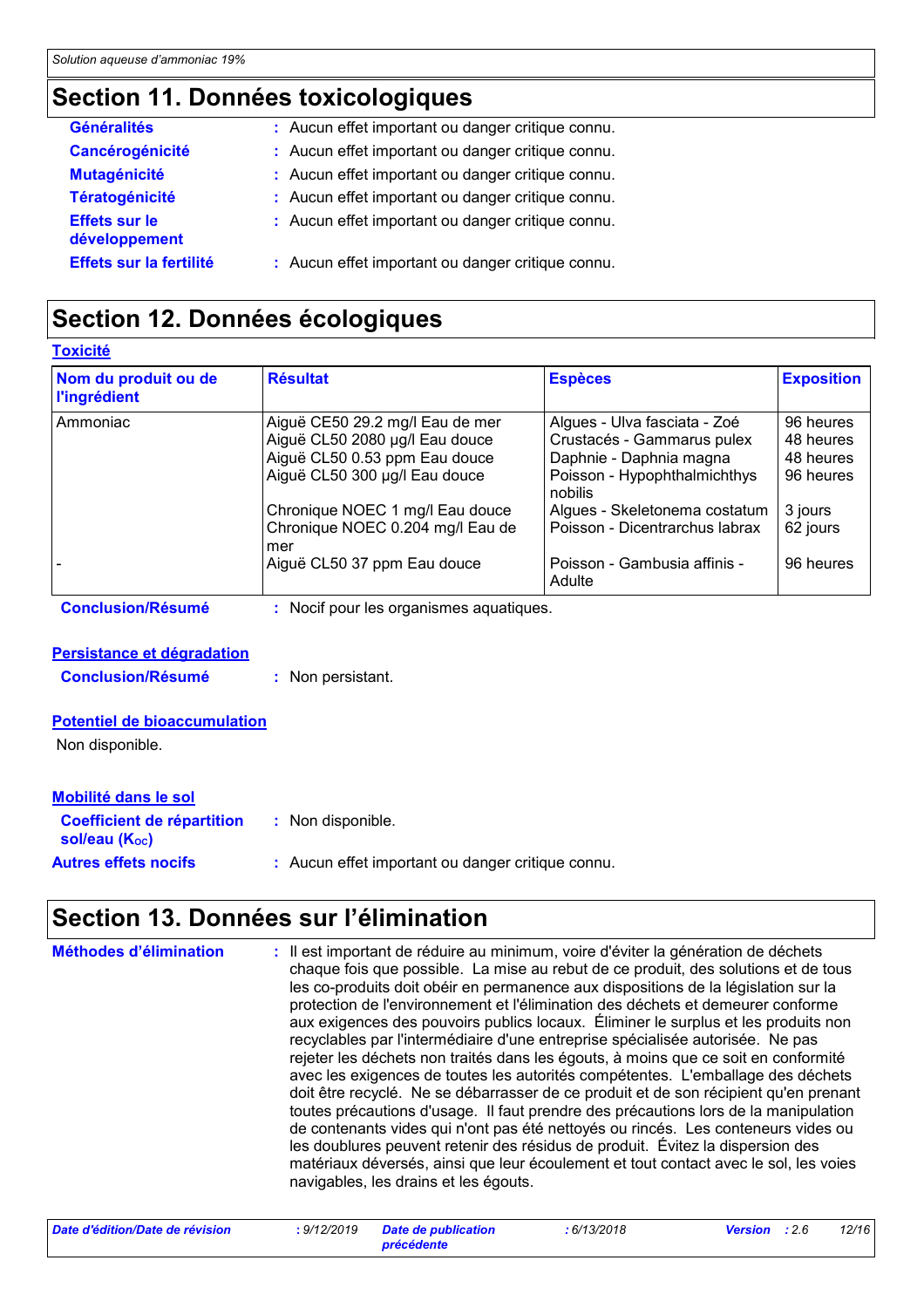|                                                                     | Section 14. Informations relatives au transport                                                                                                                                                               |                                                                                                                                                                                                                                                                                                                                                                                                                                      |                                                                                                                                                                                                                        |                                                                                                                                                                                                               |                                                                                                                                                                                                               |
|---------------------------------------------------------------------|---------------------------------------------------------------------------------------------------------------------------------------------------------------------------------------------------------------|--------------------------------------------------------------------------------------------------------------------------------------------------------------------------------------------------------------------------------------------------------------------------------------------------------------------------------------------------------------------------------------------------------------------------------------|------------------------------------------------------------------------------------------------------------------------------------------------------------------------------------------------------------------------|---------------------------------------------------------------------------------------------------------------------------------------------------------------------------------------------------------------|---------------------------------------------------------------------------------------------------------------------------------------------------------------------------------------------------------------|
|                                                                     | <b>Classification</b><br>pour le TMD                                                                                                                                                                          | <b>Classification</b><br>pour le DOT                                                                                                                                                                                                                                                                                                                                                                                                 | <b>Classement</b><br>mexicain                                                                                                                                                                                          | <b>IMDG</b>                                                                                                                                                                                                   | <b>IATA</b>                                                                                                                                                                                                   |
| <b>Numéro ONU</b>                                                   | <b>UN2672</b>                                                                                                                                                                                                 | <b>UN2672</b>                                                                                                                                                                                                                                                                                                                                                                                                                        | <b>UN2672</b>                                                                                                                                                                                                          | <b>UN2672</b>                                                                                                                                                                                                 | <b>UN2672</b>                                                                                                                                                                                                 |
| <b>Désignation</b><br>officielle de<br>transport de<br><b>I'ONU</b> | Ammoniac en<br>solution aqueuse<br>ou Hydroxyde<br>d'ammonium de<br>densité comprise<br>entre 0,880 et<br>0,957 à 15 °C<br>contenant plus de<br>10 pour cent mais<br>au maximum 35<br>pour cent<br>d'ammoniac | Ammoniac en<br>solution aqueuse<br>ou Hydroxyde<br>d'ammonium de<br>densité comprise<br>entre 0,880 et<br>0,957 à 15 °C<br>contenant plus de<br>10 pour cent mais<br>au maximum 35<br>pour cent<br>d'ammoniac                                                                                                                                                                                                                        | Ammoniac en<br>solution<br>aqueuse ou<br>Hydroxyde<br>d'ammonium<br>de densité<br>comprise entre<br>0,880 et 0,957<br>à 15 °C<br>contenant plus<br>de 10 pour<br>cent mais au<br>maximum 35<br>pour cent<br>d'ammoniac | Ammoniac en<br>solution aqueuse<br>ou Hydroxyde<br>d'ammonium de<br>densité comprise<br>entre 0,880 et<br>0,957 à 15 °C<br>contenant plus de<br>10 pour cent mais<br>au maximum 35<br>pour cent<br>d'ammoniac | Ammoniac en<br>solution aqueuse<br>ou Hydroxyde<br>d'ammonium de<br>densité comprise<br>entre 0,880 et<br>0,957 à 15 °C<br>contenant plus de<br>10 pour cent mais<br>au maximum 35<br>pour cent<br>d'ammoniac |
| <b>Classe de</b><br>danger relative<br>au transport                 | 8                                                                                                                                                                                                             | 8                                                                                                                                                                                                                                                                                                                                                                                                                                    | 8                                                                                                                                                                                                                      | 8                                                                                                                                                                                                             | 8                                                                                                                                                                                                             |
| <b>Groupe</b><br>d'emballage                                        | $\mathbf{III}$                                                                                                                                                                                                | III                                                                                                                                                                                                                                                                                                                                                                                                                                  | $\mathbf{III}$                                                                                                                                                                                                         | $\mathbf{III}$                                                                                                                                                                                                | $\mathbf{III}$                                                                                                                                                                                                |
| <b>Dangers</b><br>environnementaux                                  | Non.                                                                                                                                                                                                          | Non.                                                                                                                                                                                                                                                                                                                                                                                                                                 | Non.                                                                                                                                                                                                                   | Oui.                                                                                                                                                                                                          | Non.                                                                                                                                                                                                          |
| <b>Autres</b><br><b>informations</b>                                | Limite pour<br>explosifs et<br>indice des<br>quantités limitées<br>5<br>Indice bâtiment à<br><b>passagers</b><br>5                                                                                            | Quantité à<br>déclarer<br>1000 lb / 454 kg<br>[133.26 gal /<br>504.44 L]<br>Les dimensions<br>relatives à des<br>emballages<br>expédiés en<br>quantités<br>inférieures à la<br>quantité à<br>déclarer du<br>produit ne sont<br>pas soumises<br>aux exigences de<br>transport de la<br>quantité à<br>déclarer.<br>Instructions de<br>conditionnement<br><b>Avion de</b><br>passagers<br>Limitation de<br>quantité: 5 L<br>Avion cargo |                                                                                                                                                                                                                        |                                                                                                                                                                                                               |                                                                                                                                                                                                               |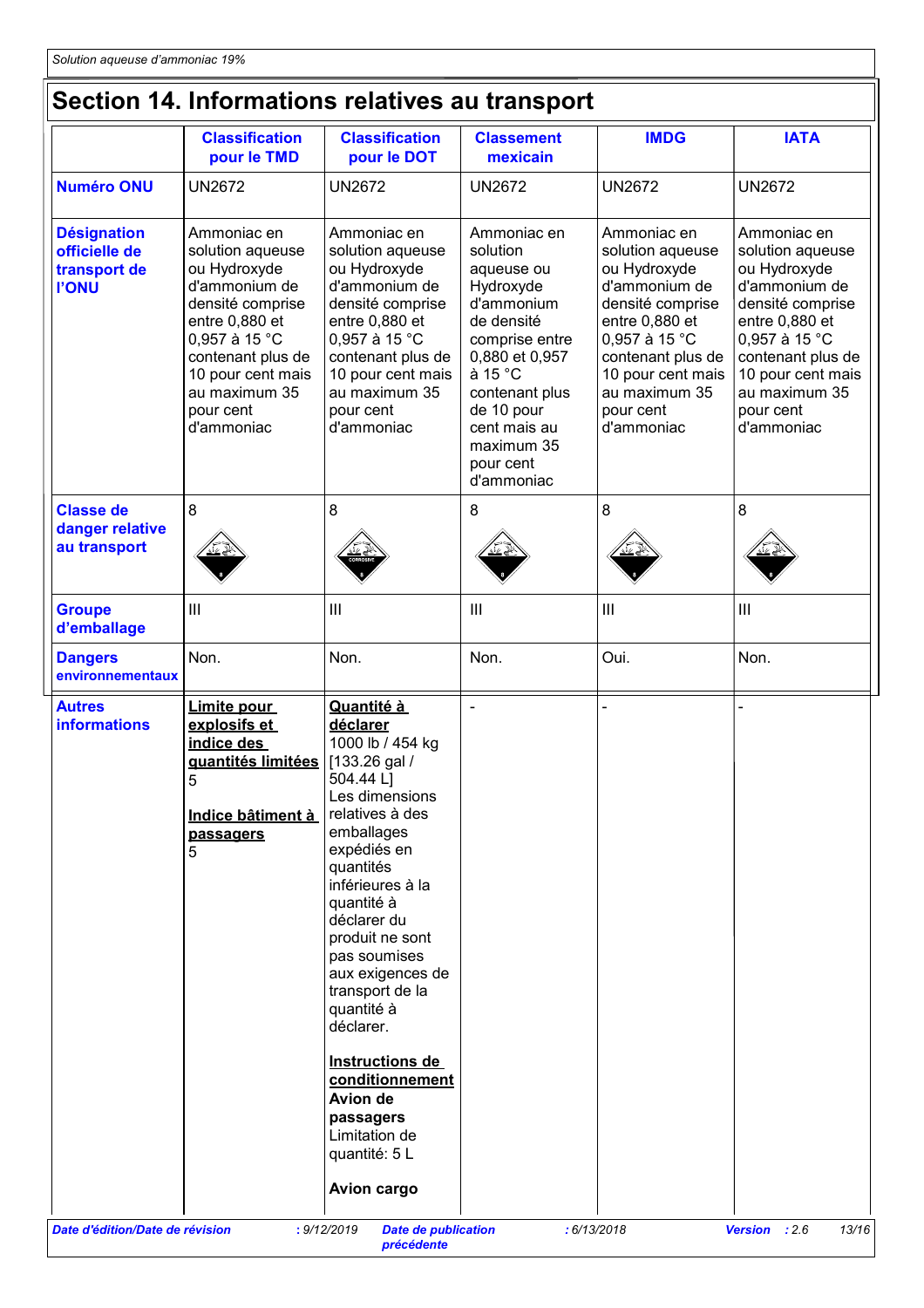## **Section 14. Informations relatives au transport**

| Limitation de<br>quantité: 60 L      |  |
|--------------------------------------|--|
| <b>Dispositions</b><br>particulières |  |

#### **Protections spéciales pour l'utilisateur Transport avec les utilisateurs locaux :** toujours transporter dans des **:** conditionnements qui sont corrects et sécurisés. S'assurer que les personnes transportant le produit connaissent les mesures à prendre en cas d'accident ou de déversement accidentel.

#### **Transport en vrac aux termes de l'annexe II de la Convention MARPOL et du Recueil IBC :** Non disponible.

## **Section 15. Informations sur la réglementation**

| <b>Listes canadiennes</b>                                                                                       |                                                                                                   |
|-----------------------------------------------------------------------------------------------------------------|---------------------------------------------------------------------------------------------------|
| <b>INRP canadien</b>                                                                                            | : Les composants suivants sont répertoriés: Ammoniac (total)                                      |
| <b>Substances toxiques au</b><br>sens de la LCPE (Loi<br>canadienne sur la<br>protection de<br>l'environnement) | : Les composants suivants sont répertoriés: Ammonia dissolved in water                            |
| <b>Inventaire du Canada</b>                                                                                     | : Tous les composants sont répertoriés ou exclus.                                                 |
| <b>Réglementations Internationales</b>                                                                          |                                                                                                   |
|                                                                                                                 | Liste des substances chimiques des tableaux I, II et III de la Convention sur les armes chimiques |
| Non inscrit.                                                                                                    |                                                                                                   |
| Protocole de Montréal (Annexes A, B, C, E)<br>Non inscrit.                                                      |                                                                                                   |
| Non inscrit.                                                                                                    | <b>Convention de Stockholm relative aux polluants organiques persistants</b>                      |
| Non inscrit.                                                                                                    | Convention de Rotterdam sur le consentement préalable donné en connaissance de cause (PIC)        |
| Non inscrit.                                                                                                    | Protocole d'Aarhus de la CEE-ONU relatif aux POP et aux métaux lourds                             |
| <b>Liste des stocks</b>                                                                                         |                                                                                                   |
| <b>Australie</b>                                                                                                | : Tous les composants sont répertoriés ou exclus.                                                 |
| <b>Chine</b>                                                                                                    | Tous les composants sont répertoriés ou exclus.                                                   |
| <b>Europe</b>                                                                                                   | Tous les composants sont répertoriés ou exclus.                                                   |
| <b>Japon</b>                                                                                                    | Tous les composants sont répertoriés ou exclus.                                                   |
| <b>Malaisie</b>                                                                                                 | Tous les composants sont répertoriés ou exclus.                                                   |
| Nouvelle-Zélande                                                                                                | Tous les composants sont répertoriés ou exclus.                                                   |
| <b>Philippines</b>                                                                                              | Tous les composants sont répertoriés ou exclus.                                                   |
| République de Corée                                                                                             | Tous les composants sont répertoriés ou exclus.                                                   |
| <b>Taïwan</b>                                                                                                   | Tous les composants sont répertoriés ou exclus.                                                   |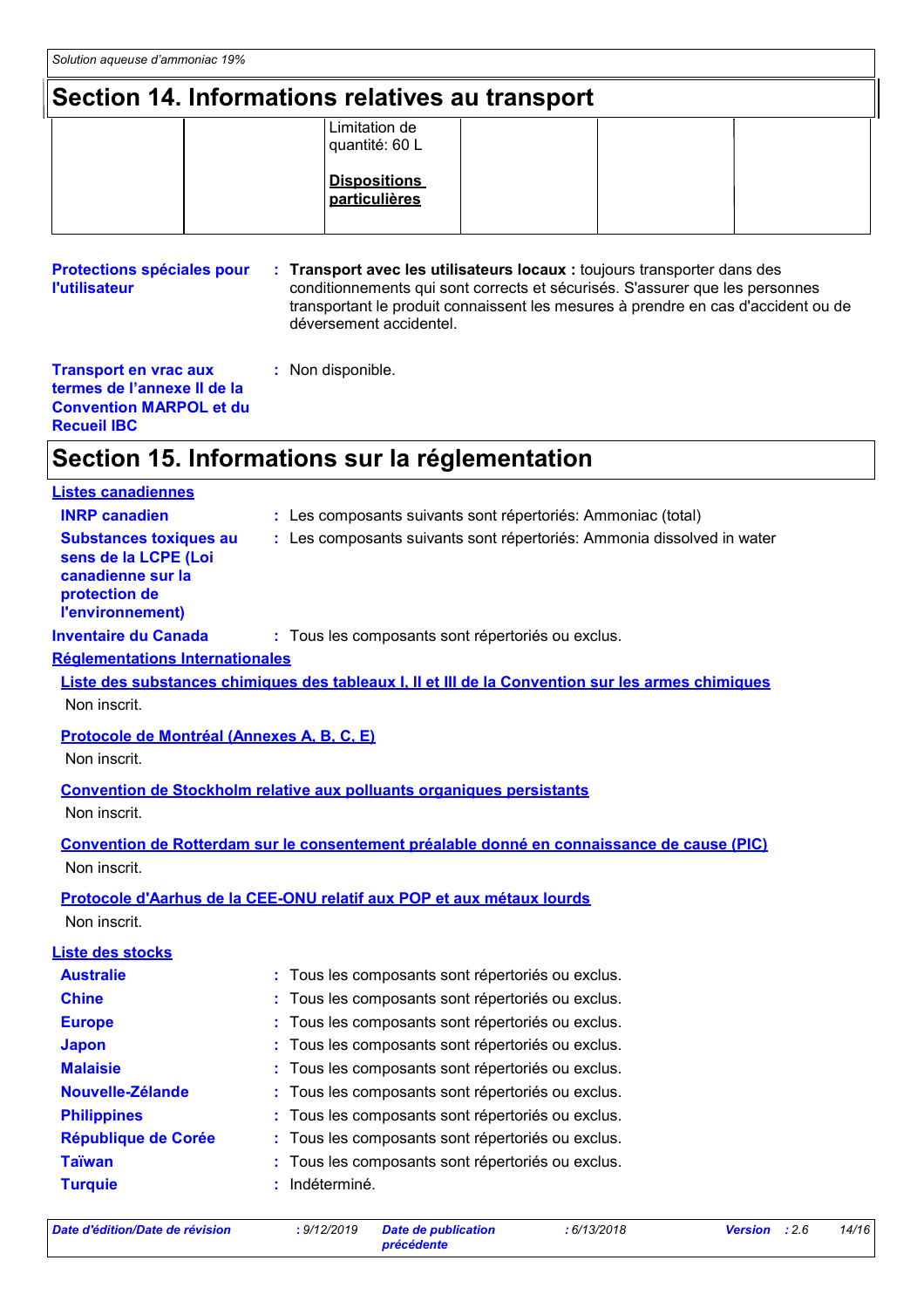## **Section 15. Informations sur la réglementation**

|                                                                                   | Réglementations États-Unis : TSCA 8(a) CDR Exemption / Exemption partielle: Indéterminé<br>TSCA 8(b) Inventaire actif: Tous les composants sont répertoriés ou exclus.<br>CWA (Loi sur l'Eau Propre) 311: l'Ammoniac, solution aqueuse<br>CAA (Clean Air Act) 112 Substances toxiques réglementées: Ammoniac |
|-----------------------------------------------------------------------------------|--------------------------------------------------------------------------------------------------------------------------------------------------------------------------------------------------------------------------------------------------------------------------------------------------------------|
| <b>Clean Air Act Section 112</b><br>(b) Hazardous Air<br><b>Pollutants (HAPS)</b> | : Non inscrit                                                                                                                                                                                                                                                                                                |
| <b>Clean Air Act Section 602</b><br><b>Class I Substances</b>                     | $:$ Non inscrit                                                                                                                                                                                                                                                                                              |
| <b>Clean Air Act Section 602</b><br><b>Class II Substances</b>                    | : Non inscrit                                                                                                                                                                                                                                                                                                |
| <b>DEA List I Chemicals</b><br><b>(Precursor Chemicals)</b>                       | : Non inscrit                                                                                                                                                                                                                                                                                                |
| <b>DEA List II Chemicals</b><br><b>(Essential Chemicals)</b>                      | : Non inscrit                                                                                                                                                                                                                                                                                                |
|                                                                                   | <b>SARA 302/304 Composition/information sur les ingrédients</b>                                                                                                                                                                                                                                              |
| <b>SARA 304 RQ</b>                                                                | : Non applicable.                                                                                                                                                                                                                                                                                            |
| <b>SARA 311/312</b>                                                               |                                                                                                                                                                                                                                                                                                              |
| <b>Classification</b>                                                             | : Risque immédiat (aigu) pour la santé                                                                                                                                                                                                                                                                       |
| <b>Composition/information sur les ingrédients</b>                                |                                                                                                                                                                                                                                                                                                              |

| <b>Nom</b> | $\frac{9}{6}$ | <b>Risques</b> | Décompression Réactif<br>d'incendie soudaine |      | <b>Risque</b><br>immédiat<br>(aigu) pour<br>la santé | <b>Danger</b><br>d'intoxication<br>différée<br>(chronique). |
|------------|---------------|----------------|----------------------------------------------|------|------------------------------------------------------|-------------------------------------------------------------|
| Ammoniac   | ≤19           | Non.           | Non.                                         | Non. | Oui.                                                 | Non.                                                        |

#### **SARA 313**

|                                                       | Nom du produit     | Numéro CAS | $\frac{9}{6}$ |
|-------------------------------------------------------|--------------------|------------|---------------|
| <b>Feuille R - Exigences en</b><br>matière de rapport | Eau d'ammoniac 19% | 7664-41-7  | 19            |
| <b>Avis du fournisseur</b>                            | Eau d'ammoniac 19% | 7664-41-7  | -19           |

Il est impératif que les avis SARA 313 ne soient pas détachés de la FDS, et que les copie et redistribution de la FDS incluent les copie et redistribution des avis joints aux copies de la FDS redistribuée par la suite.

**Réglementations d'État**

| <b>Massachusetts</b>       | : Les composants suivants sont répertoriés: Hydroxyde d'ammonium                                                                                                                                                                                                                                                            |
|----------------------------|-----------------------------------------------------------------------------------------------------------------------------------------------------------------------------------------------------------------------------------------------------------------------------------------------------------------------------|
| <b>New York</b>            | : Les composants suivants sont répertoriés: Hydroxyde d'ammonium                                                                                                                                                                                                                                                            |
| <b>New Jersey</b>          | : Les composants suivants sont répertoriés: Hydroxyde d'ammonium                                                                                                                                                                                                                                                            |
| <b>Pennsylvanie</b>        | : Les composants suivants sont répertoriés: Hydroxyde d'ammonium                                                                                                                                                                                                                                                            |
| <b>Californie prop. 65</b> | Ce produit, tel que fabriqué, ne contient AUCUNE substance à des<br>concentrations connues dans l'état de Californie pour provoquer le cancer, des<br>anomalies congénitales ou d'autres problèmes de reproduction. Nutrien ne peut<br>garantir la conformité ultérieure de tout produit une fois que ce dernier n'est plus |

sous sa garde.